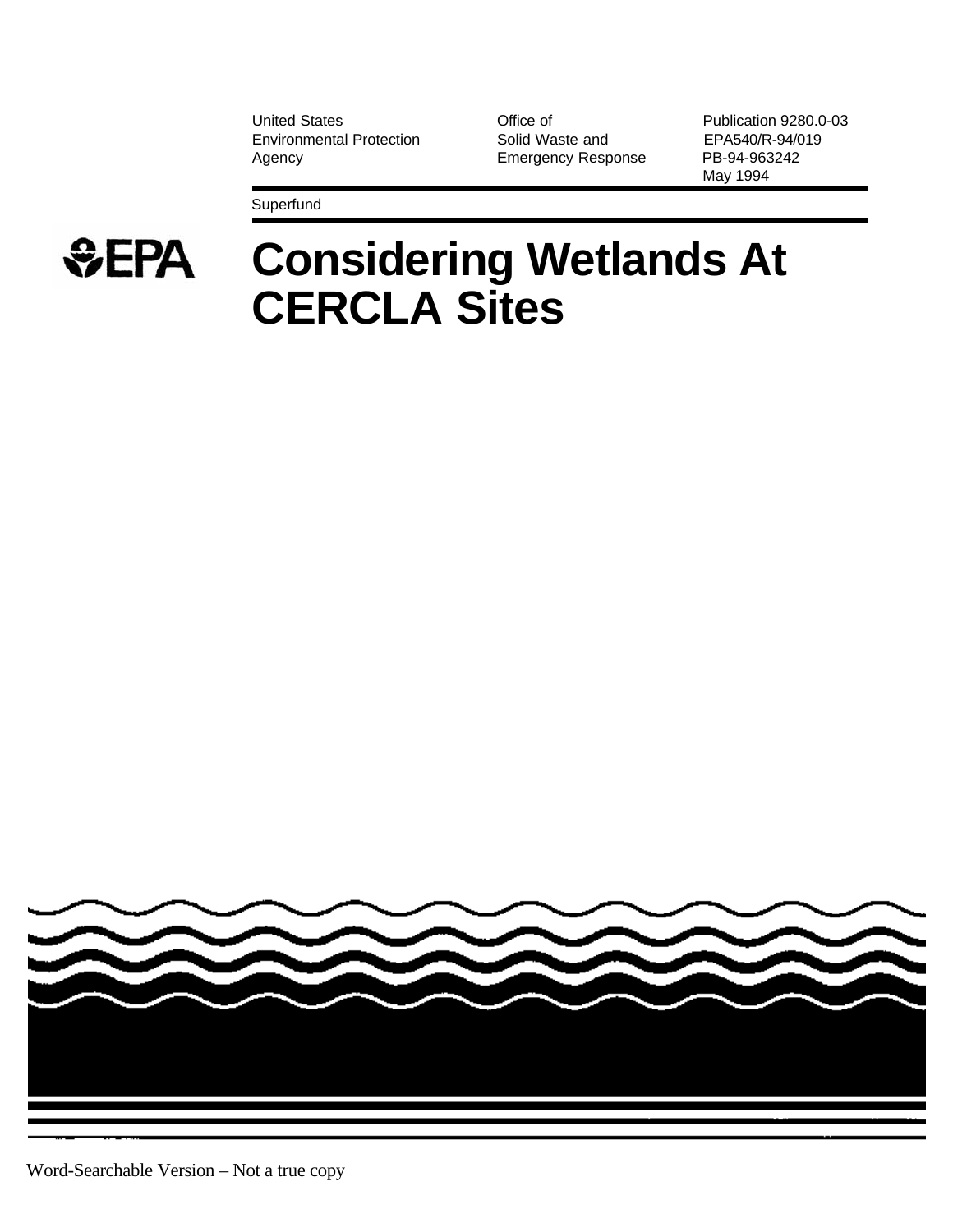EPA/540/R-94/019 Publication: 9280.0-03 May 1994

# **Considering Wetlands At CERCLA Sites**

Solid Waste and Emergency Response Office of Emergency and Remedial Response U.S. Environmental Protection Agency Washington, D.C. 20460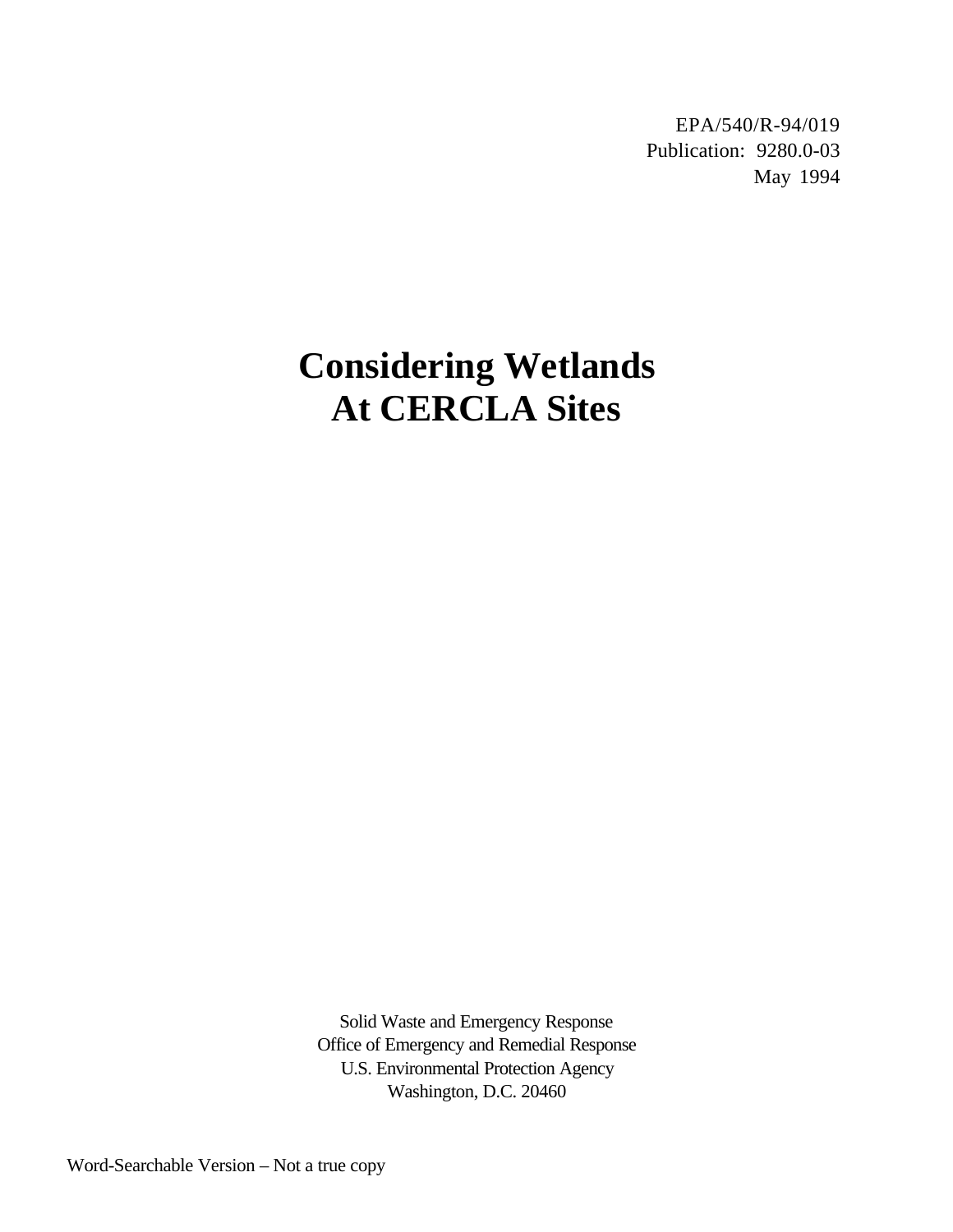# **CONSIDERING WETLANDS AT CERCLA SITES**

# *Table of Contents*

| 1.0 |                              |                                                                                                                                                                                                                     |                                                         |
|-----|------------------------------|---------------------------------------------------------------------------------------------------------------------------------------------------------------------------------------------------------------------|---------------------------------------------------------|
| 2.0 | 2.1<br>2.2<br>2.3            | Overview of the Clean Water Act Section 404 Program                                                                                                                                                                 | $\overline{2}$<br>$\overline{2}$<br>3<br>$\overline{4}$ |
| 3.0 | 3.1<br>3.1.1<br>3.1.2<br>3.2 | <b>THRESHOLD CRITERIA FOR REMEDY SELECTION </b>                                                                                                                                                                     | 6<br>$\overline{7}$<br>$\overline{7}$<br>10<br>11       |
| 4.0 | 4.1<br>4.2<br>4.3<br>4.4     | CONSIDERING WETLANDS AT CERCLA SITES<br>Early Notification of Wetlands Staff and Biological Technical<br>Appropriate Levels of Effort to Consider Wetlands                                                          | 13<br>13<br>14<br>15<br>15<br>16<br>16<br>17<br>19      |
| 5.0 |                              |                                                                                                                                                                                                                     |                                                         |
| 6.0 | 6.1<br>6.2<br>6.3            | <b>OPPORTUNITIES FOR COORDINATION</b>                                                                                                                                                                               | 24<br>24<br>25<br>25                                    |
|     |                              |                                                                                                                                                                                                                     |                                                         |
|     |                              |                                                                                                                                                                                                                     |                                                         |
|     |                              |                                                                                                                                                                                                                     |                                                         |
|     |                              | Diagram 1 - Superfund Remedial Process Flow Chart<br>Diagram 2 - Considering Wetlands During the RI/FS Flow Chart<br>Attachment -<br>Regional MOU between Waste Management and Water<br><b>Management Divisions</b> |                                                         |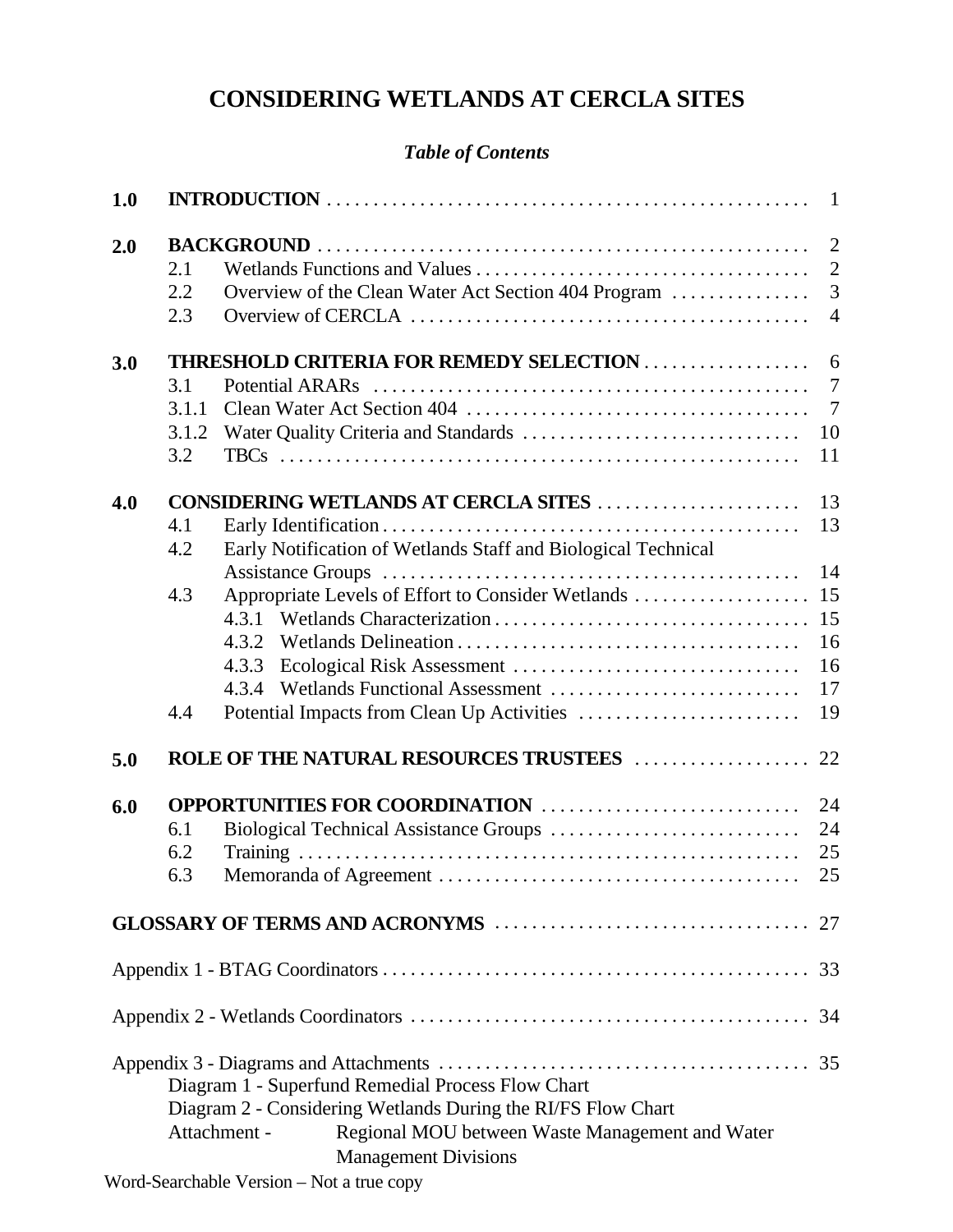### **1.0 INTRODUCTION**

Two issues of considerable importance on the nation's environmental agenda are (1) loss of wetlands and other aquatic habitat, and (2) the impacts, potential or actual, to human health and the environment from Superfund sites. Some estimates have indicated that at least 60% of Superfund sites are located in or near wetlands or other sensitive aquatic habitat.<sup>1</sup> As EPA policy and program emphasis evolves to include a greater concern for ecological impacts, the impact of contamination from Superfund sites on wetlands values and functions is receiving greater consideration.

In 1989, the EPA Wetlands Action Plan<sup>2</sup> stated the goal of "no overall net loss of the Nation's remaining wetlands resource base." Since that time, EPA's Wetlands Division in the Office of Water has incorporated this goal in Division activities, including Superfund. The goal was adopted by the 11/93 Interagency Wetlands Working Group, convened by the White House.

EPA approaches wetlands protection within the framework of the Executive Order for Protection of Wetlands (E.O. 11990): avoid the long- and short-term adverse impacts associated with the destruction or modification of wetlands and avoid direct or indirect support of new construction in wetlands whenever there is a practicable alternative. The Office of Solid Waste and Emergency Response (OSWER) Directive 9280.0-02 of August 1985, Policy on Floodplain and Wetlands Assessments for CERCLA Actions, states:

Under this policy, Superfund actions must meet the substantive requirements of the Floodplain Management Executive Order (E.O. 11988), and the Protection of Wetlands Executive Order (E.O. 11990).

As a Federal Agency, EPA must follow executive orders. The effect of citing these executive orders in CERCLA compliance policy further establishes the expectation that the Agency will follow the requirements of the two orders in developing CERCLA responses.

This guidance aims to provide Superfund site managers and regional wetlands program personnel with policy guidance that will be useful when considering potential impacts of response actions on wetlands at Superfund sites. Successful coordination of the programs will achieve a greater degree of wetlands protection and a more efficient response for remediating Superfund site contamination.

\* \* \*

Word-Searchable Version – Not a true copy **1** 

<sup>1</sup> U.S. EPA. 1989. *Summary of Ecological Risks, Assessment Methods, and Risk Management Decisions in Superfund and RCRA*. EPA-230-03-89-046.

<sup>&</sup>lt;sup>2</sup> The Action Plan was released under a memorandum from the EPA Administrator dated January 18, 1989.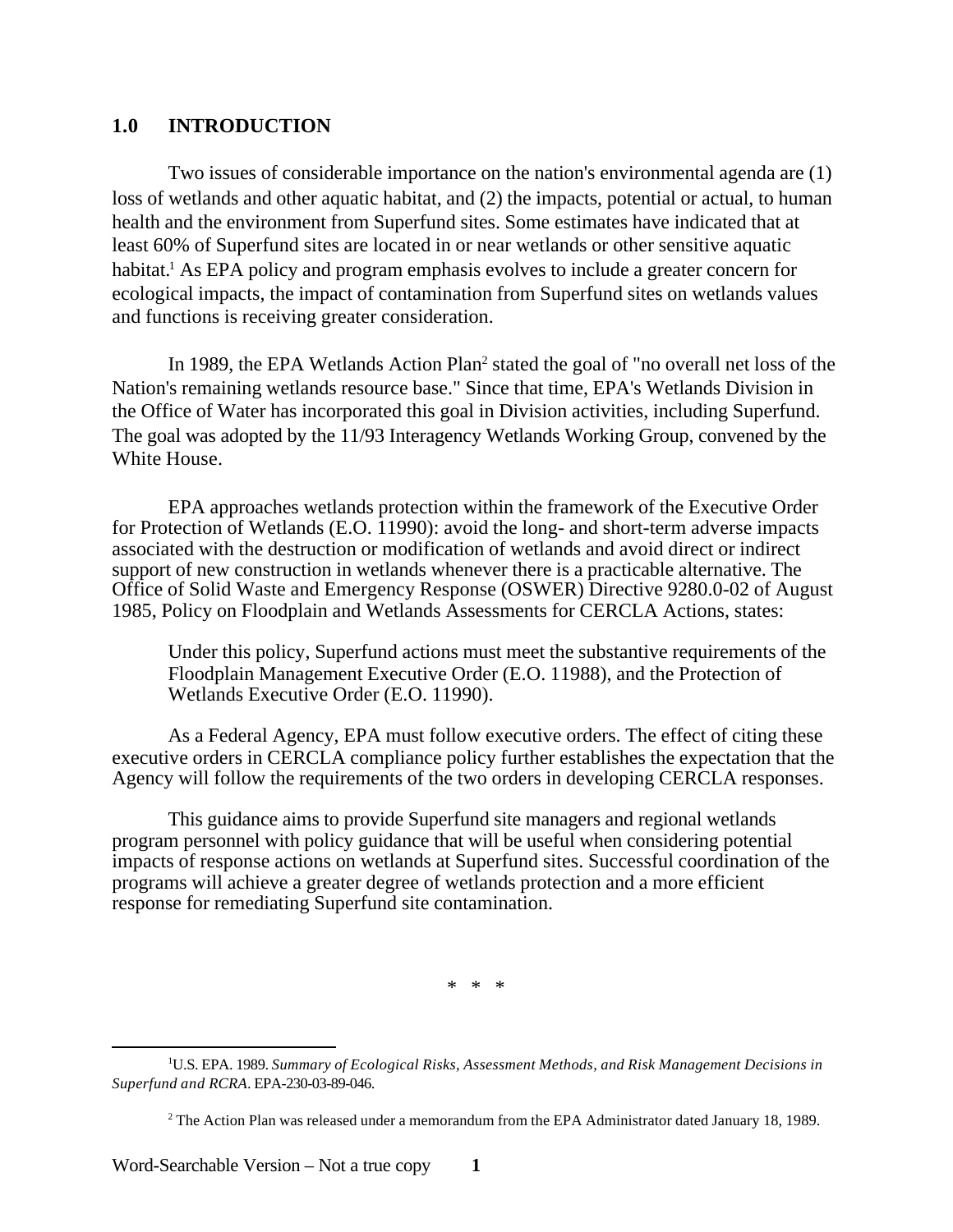# **2.0 BACKGROUND**

This section provides general information on wetlands functions and values, and on relevant regulations and laws. This information should help facilitate relationships based on a mutual understanding of each program's purpose, laws, and policies. In this section, as well as the other sections throughout this guidance, reference documents are identified to help the reader find more information on a particular topic.

# **2.1 Wetlands Functions and Values**

As defined in the Federal Clean Water Act regulations (40 CFR Part 232.2(r)) wetlands are:

Those areas that are inundated or saturated by surface or ground water at a frequency and duration sufficient to support, and that under normal circumstances do support, a prevalence of vegetation typically adapted for life in saturated soil conditions. Wetlands generally include swamps, marshes, bogs, and similar areas.

Wetlands vary across the country due to regional and local differences in vegetation, hydrology, water chemistry, soils, topography, climate, and other factors. For example, wetlands include coastal marshes along the Atlantic and Gulf coasts; mangrove swamps in Hawaii and southern Florida; red maple swamps, bogs, and fens in northeastern and north central States and Alaska; pocosins in North Carolina; pitch-pine lowlands in southern New Jersey; riparian wetlands of the arid and semiarid West; prairie potholes in Minnesota and the Dakotas; vernal pools in California; playa lakes in the Southwest; cypress gum swamps in the South; wet tundra in Alaska, and tropical rain forests in Hawaii. Wetlands found at Superfund sites may occur naturally or as a result of human influence, such as created lagoons or depressions on top of landfills that have wetland characteristics.

Wetlands typically provide a number of functions that benefit humans and the environment. By absorbing, adsorbing, transforming, or retaining natural pollutants and xenobiotic pollutants which can enter a wetland through runoff, wetlands have a water quality improvement function. Flood water storage and conveyance functions are provided by wetlands. Some wetlands serve as recharge or discharge sites for ground water. Due to the presence of vegetation in these systems, wetlands often provide shoreline and erosion control.

Many commercial and game fish use headwaters, sloughs and inland wetlands as well as coastal marshes and estuaries for nursery and/or spawning grounds. Because of their high productivity, wetlands offer food sources for many species and provide habitat for fish and wildlife, including certain endangered or threatened species. A number of natural products also are produced by wetlands including wild rice, timber, and blueberries. Finally, because of their natural aesthetic value and abundance of bird, waterfowl, and plant species, wetlands also provide recreation and aesthetic enjoyment.

Wetlands are sensitive ecosystems particularly vulnerable to impacts from contamination or from response actions that may occur as part of the Superfund process.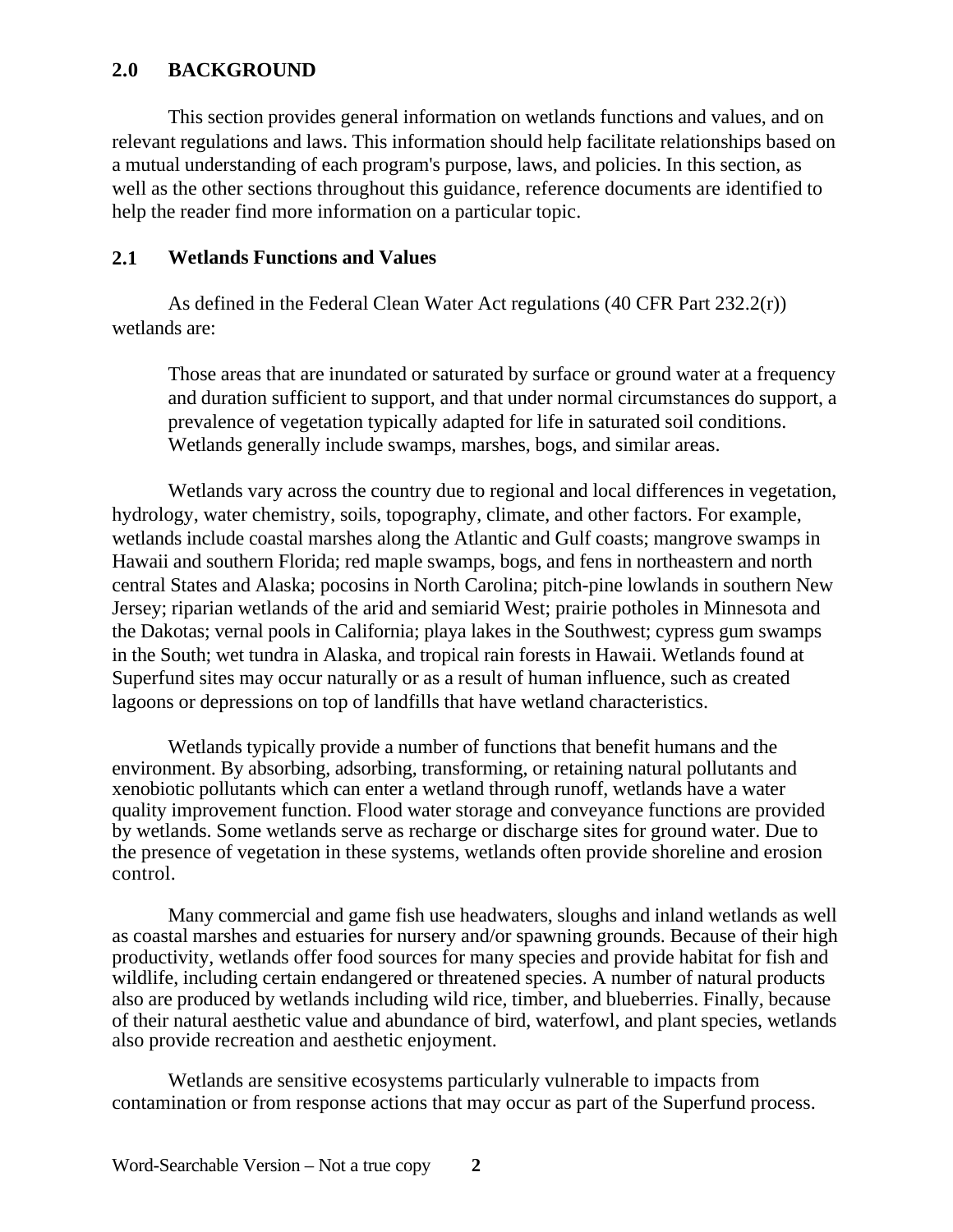Many wetland systems have been used as dumping sites for hazardous and nonhazardous waste. Because of their relatively low elevation in the landscape, wetlands also may act as a sink or source for contamination flowing overland via surface water or from groundwater discharges.

Information on this topic can be found in the following documents:

- U.S. Fish and Wildlife Service. "An Overview of Major Wetlands Functions and Values", FWS/OBS-84/18, Sep 1984
- U.S. EPA. "America's Wetlands: Our Vital Link Between Land and Water", OPA-87-016, Feb 1988

#### **2.2 Overview of the Clean Water Act Section 404 Program**

Section 404 of the Clean Water Act (CWA) regulates discharges of dredged or fill material into waters of the U.S., including wetlands. While this guidance is directed at wetlands, it is important to note that wetlands, like rivers, streams, and interstate lakes, are "waters of the U.S.," and much of the discussion here can be related to those other waters (See glossary for definition of "Waters of the U.S.").

The Section 404 program operates independently of the CERCLA program. Much of the following information about the §404 program, such as the process of obtaining a permit, is not applicable at a CERCLA site. However, the information may be useful in applying §404 as an applicable or relevant and appropriate requirement (ARAR), as discussed further in Section 3.2.

The CWA §404 program is implemented jointly by the U.S. Army Corps of Engineers (COE) and EPA. The COE reviews permit applications and determines whether to issue or deny a permit. EPA's responsibilities include development and interpretation of the §404(b)(1) Guidelines, which are the environmental criteria that must be satisfied before a §404 permit can be issued. Under §404(c), EPA has authority to veto a Corps decision to issue a permit or to otherwise prohibit or restrict the discharge of dredged or fill material to wetlands or other waters of the U.S. EPA also has ultimate authority for determining the geographic scope (extent of Federal jurisdiction) under the CWA; i.e., whether an area is a wetlanid or other water of the U.S. EPA and the COE share authority for enforcing §404 requirements.

Generally, anyone wishing to discharge dredged or fill material to wetlands or other waters of the U.S. must first obtain authorization from the COE, either through issuance of an individual permit or pursuant to a general permit. Section 404(e) authorizes general permits for categories of activities that are similar in nature and will have only a minimal environmental impact. General permits can be issued on a nationwide, regional, or state level. Nationwide permits (NWP) #38 (Clean-up of Hazardous and Toxic Waste) and #20 (Oil Spill Clean-up) are intended to cover cleanup activities other than CERCLA activities. For this reason, and because permits are not required for on-site CERCLA activities, these NWPs do not apply to response actions at CERCLA sites.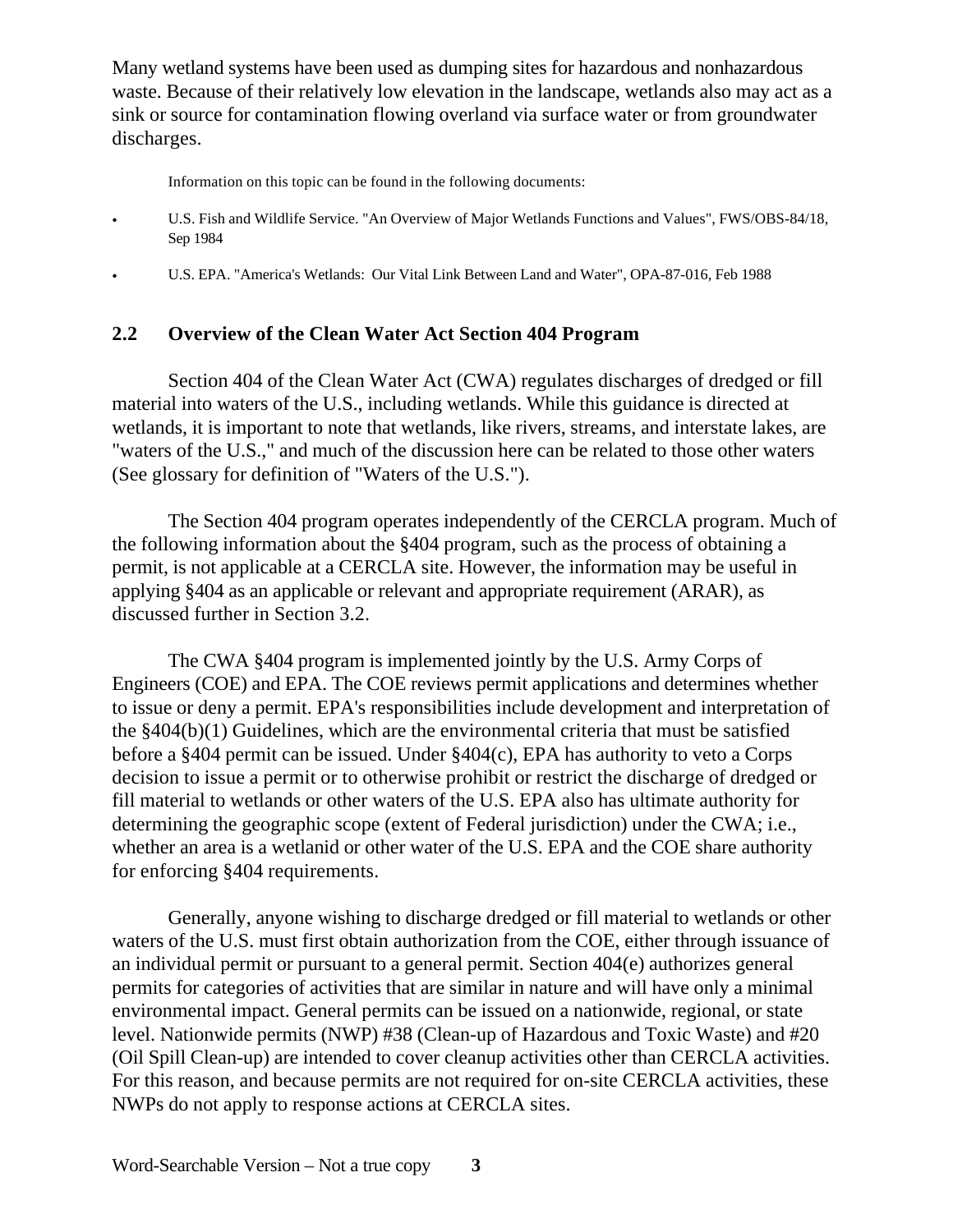Section 404 regulations define wetlands based on three parameters: vegetation, soil, and hydrology in the form of flooding or soil saturation. Once an area meets the three-parameter criteria and is identified as a wetland, it is necessary to determine if it falls within the geographic scope of the CWA, i.e., whether it is a "water of the U.S." Courts generally have interpreted the term broadly to include all waters the degradation or destruction of which could affect interstate commerce. Thus, waters of the U.S. include wetlands adjacent to interstate lakes, rivers and streams and coastal waters, or isolated waters and wetlands provided their degradation could affect interstate commerce.

Section 404 regulates "discharges" of "dredged or fill material" to waters of the United States. Courts have interpreted the term "discharge" to include both additions and redeposits to the wetland or other water of the United States. Under a revised definition of "discharge of dredged material," issued August 25, 1993 by EPA and the COE 58 Fed. Reg. 45008, discharges associated with mechanized landclearing, ditching, channelization, and other excavation activities that destroy or degrade wetlands or other waters of the U.S. are regulated under §404. This definition specifically excludes from §404 regulation discharge activities that have only de minimis, or inconsequential, environmental effects. The rule also provides that placement of pilings to construct structures in waters of the U.S. will be regulated under §404 when such placement has the effect of a discharge of fill material.

Even though §404 permits are not required for on-site Superfund actions, the substantive requirements of the §404(b)(1) guidelines may be relevant and appropriate. Any off-site activity must meet all requirements of §404, including obtaining permits and compliance with the §404(b)(1) guidelines. See Section 3.2 of this document for discussion of the substantive requirements.

## **2.3 Overview of CERCLA**

The Comprehensive Environmental Response, Compensation and Liability Act of 1980, (CERCLA, or Superfund), as amended by the Superfund Amendments and Reauthorization Act of 1986 (SARA), gives EPA broad authority to manage cleanup and enforcement activities at hazardous waste sites. The Office of Solid Waste and Emergency Response (OSWER) promulgated the National Contingency Plan (NCP) which presents the guidelines and procedures for implementing the law. Superfund considers wetlands throughout the response action process. A diagram of the process is shown in Diagram 1 in Appendix 3.

When sites are considered for listing on the National Priorities List (NPL), wetlands should be considered during the Preliminary Assessment and Site Inspection (PA/SI) or during an Engineering Evaluation/Cost Analysis (EE/CA), which is conducted for removal actions. Information gathered during the PA/SI is factored into the Hazard Ranking System (HRS) score. Wetlands are one of the sensitive environments specifically addressed in the 1990 Revised HRS. Sites containing wetlands receive points which contribute to total site score. Sites can be listed based solely on environmental concerns.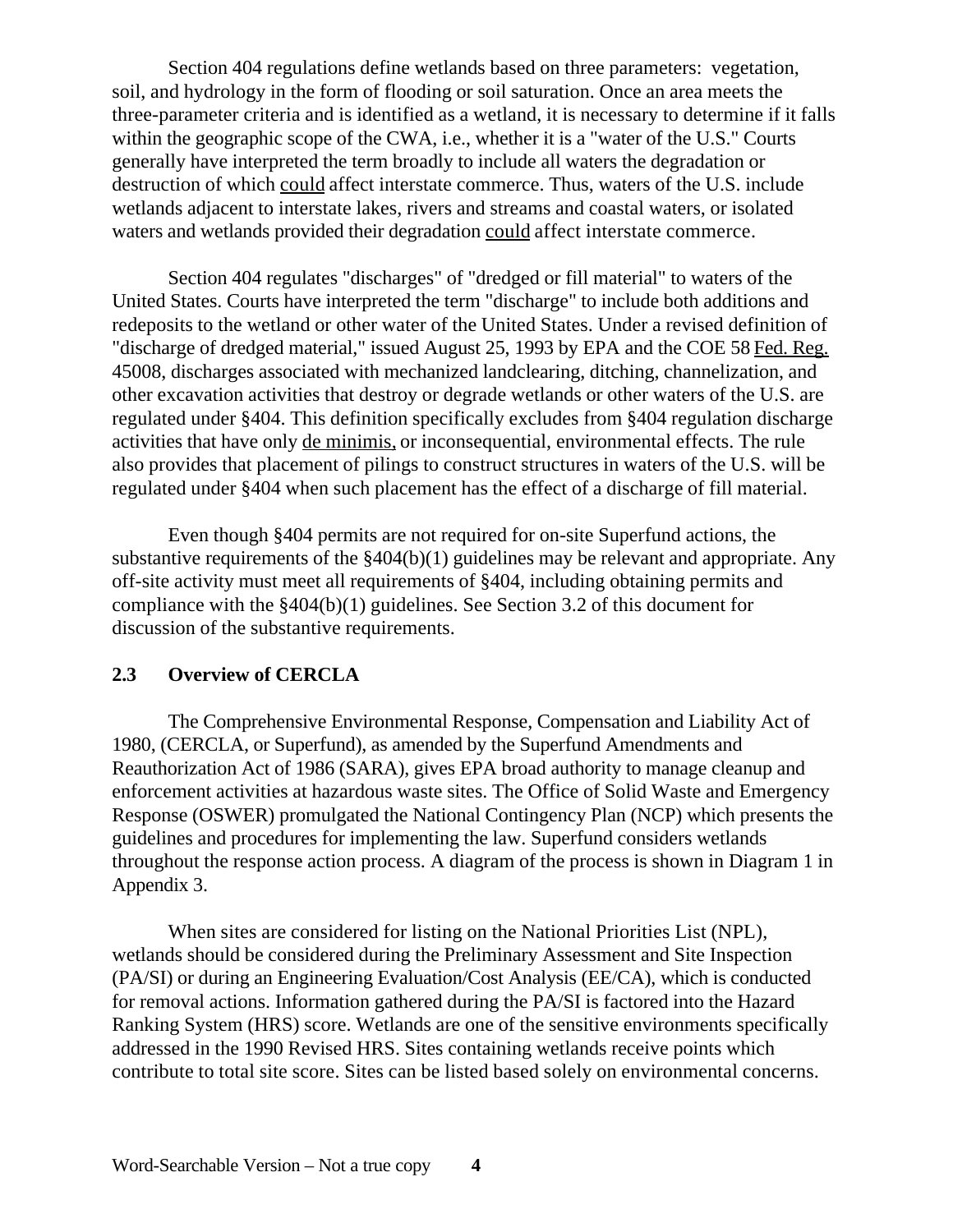Attention to wetlands continues through the Remedial Investigation and Feasibility Study (RI/FS) during the ecological assessment of the site, which is part of the baseline risk assessment and the feasibility study where the impact of the response actions on the wetlands shall be considered. If wetlands are found at the site, impacts from contamination and from potential response actions on these areas must be assessed in the RI/FS. The RI/FS workplan should provide means to collect data for risk assessment and to evaluate potential impacts of various remedial alternatives. OSWER's June, 1991 "Role of the Baseline Risk Assessment" memo further explains why baseline risk assessment must be conducted to characterize current and potential threats to human health and the environment. The results of risk assessment and other information collected during the RI/FS are considered during remedy selection. The decision is documented in the Record of Decision (ROD). The nine criteria used in remedy selection consider short- and longterm risks and are outlined below in Figure 1.

It is important to recognize that all nine criteria are analyzed and balanced in the selection of the remedy. The remedy selected must meet the first two criteria and best balance the other seven criteria.

Wetlands are considered again during the Remedial Design/Remedial Action (RD/RA) phase. Unavoidable impacts to wetlands must be mitigated to comply with pertinent regulations and executive orders. Examples of mitigation actions are discussed in Section 3.3.1. Wetlands can also be assessed in the post-remedial monitoring phase.

National policy states that wetlands are valuable natural resources of critical importance; accordingly, the unnecessary destruction or alteration of wetlands should be avoided. Laws, regulations, policies, guidelines and executive orders have been developed to minimize wetland loss and destruction. Statutes and regulations applicable or relevant and appropriate to wetlands and water resource protection must be complied with (or waived) under the NCP. The NCP also provides that EPA should consider nonpromulgated criteria, advisories, guidance and proposed statutes and regulations issued by Federal and State governments when selecting a remedy. These "applicable or relevant and appropriate requirements" or "ARARs", and "to-be-considered" "TBC" factors are addressed in Sections 3.1 and 3.2, respectively.

\* \* \*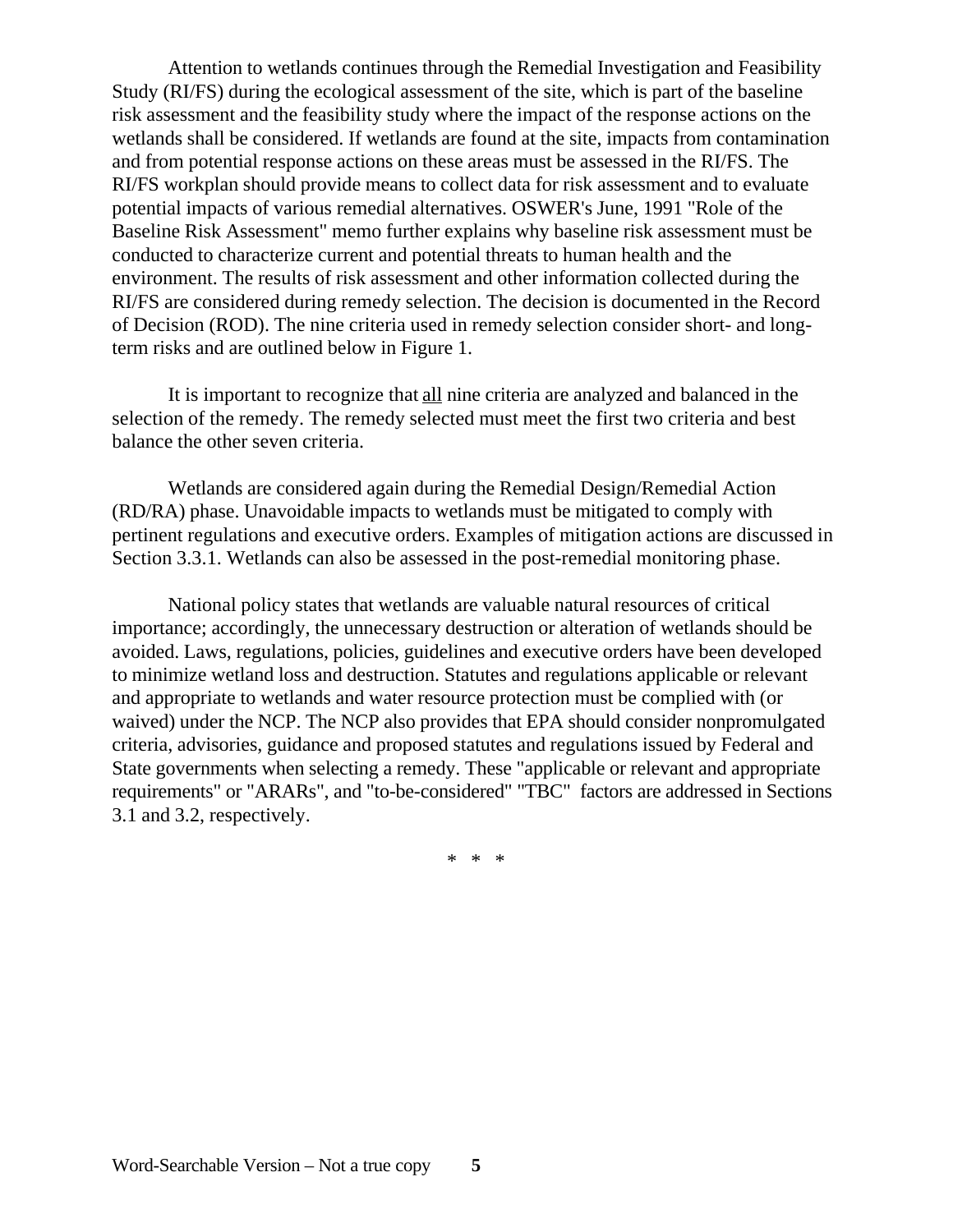# **3.0 THRESHOLD CRITERIA FOR REMEDY SELECTION**

The NCP sets forth as the national goal of the remedy selection process:

... Remedies that are protective of human health and the environment, that maintain protection over time, and that minimize untreated wastes. (40 CFR Section 300.430)

Overall protection of human health and the environment and compliance with applicable or relevant and appropriate requirements (ARARs), or invoking a waiver, are the threshold criteria that must be satisfied for a response action alternative to be eligible for selection. This Section discusses how wetlands should be considered within the analysis of alternatives.

#### **FIGURE 1**

#### **NINE EVALUATION CRITERIA**  (40 CFR 300.430(d))

- 1) **Overall protection of human health and the environment** describes how existing and potential risks from pathways of concern are eliminated, reduced, or controlled through treatment, engineering controls, institutional controls or by a combination of controls.
- 2) **Compliance with ARARs** addresses whether an alternative meets its respective chemical-, location-, and action-specific requirements or whether EPA can evoke a waiver for an ARAR.
- 3) **Long-term effectiveness and permanence**  evaluates performance alternatives in protecting human health and the environment after response objectives have been met and includes:
	- **EXECUTE:** Magnitude of residual risk (untreated waste and treatment residuals)<br>Adequacy and reliability of controls (engineering and institutional) us
	- ! Adequacy and reliability of controls (engineering and institutional) used to manage untreated waste and treatment residuals over time.
- 4) **Reduction of toxicity, mobility, or volume through treatment**  assesses performance of alternatives in terms of reduced toxicity, mobility, or volume through treatment and whether or not statutory preference for treatment as a principal element is satisfied.
- 5) **Short-term effectiveness** addresses the impacts of alternatives on human health and the environment during construction and implementation of the remedy and the length of time until protection is achieved.
- 6) **Implementability** assesses degree of difficulty and uncertainties with undertaking specific technical and administrative steps and the availability of various service and materials.
- 7) **Cost** addresses costs of construction (capital) and necessary costs of operation and maintenance based on OMB Circular A-94.
- 8) **State (support agency) acceptance**  evaluates technical and administrative issues and concerns the support agency may have regarding each of the alternatives.
- 9) **Community acceptance** evaluates issues and concerns the community may have for each alternatives.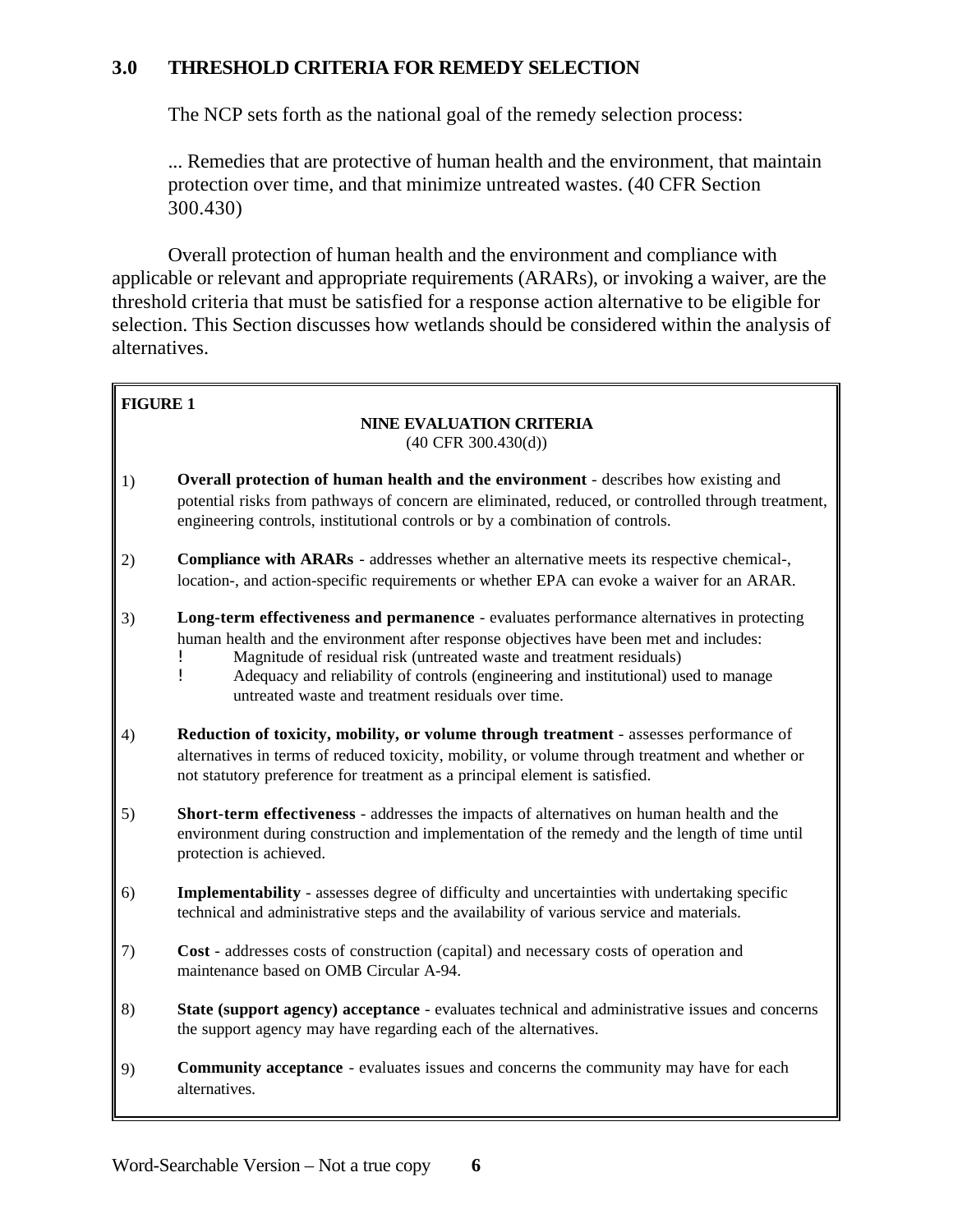# **3.1 Potential ARARs**

Compliance with the ARARs of other environmental laws is a cornerstone of CERCLA. Section 121(d) of CERCLA requires that on-site response actions attain (or waive) standards contained in Federal and state environmental or facility siting laws. The NCP requires compliance with ARARs during remedial actions and at completion. It compels attainment of ARARs during removal actions to the extent practicable, considering situation urgencies. One purpose of Section 121(d) is to avoid displacing contamination at a site from one medium to another, or creating new environmental harm while remediating another. Identification of ARARs is a major consideration in setting cleanup goals, selecting the remedy, and determining how to implement the remedy while assuring protection of human health and the environment.

Chapter 3 of the CERCLA Compliance with Other Laws Manual provides specific guidance for compliance with CWA requirements. However, the diverse characteristics of CERCLA sites preclude generic identification of all prescribed ARARs. By necessity, identification of ARARs is conducted on a site-by-site basis. Refer to documents listed at the end of this section for detail on policies and procedures for implementing ARARs and to foster consistent, nationwide application of these policies. Pertinent sections of the CERCLA Compliance with Other Laws Manual are included below.

# **3.1.1 CWA Section 404 as a Potential ARAR**

As stated in the CERCLA Compliance with Other Laws Manual, Superfund's determination to discharge dredged or fill material into waters of the U.S. should be based primarily on whether the discharge complies with the CWA Section 404(b)(1) Guidelines, promulgated as regulations in 40 CFR 230.10. Under the Guidelines, no discharge of dredged or fill material shall be permitted if a practicable alternative exists to the proposed discharge that would have less adverse impact on the aquatic ecosystem, as long as the alternative does not have other significant adverse environmental consequences (40 CFR  $230.10(a)$ ).

Pursuant to 40 CFR 230.10(b), no discharge of dredged or fill material shall be allowed if the discharge:

- Causes or contributes to violations of any applicable State water quality standards;
- Violates any applicable toxic effluent standard or discharge prohibition under CWA Section 307 (Toxic and Pre-treatment Effluent Standards);
- Jeopardizes endangered or threatened species or their habitat designated as critical habitat under the Endangered Species Act of 1973 (see Volume 2 of CERCLA Compliance with Other Laws Manual); or
- Violates requirements to protect any marine sanctuary designated under Title III of the Marine Protection, Research and Sanctuaries Act of 1972.

The Guidelines also prohibit discharge of dredged or fill material that will cause or contribute to significant degradation of the waters of the U.S.  $(40 \text{ CFR } 230.10(c))$ . Where a discharge would significantly degrade the waters of the United States, and there are no practicable alternatives to the discharge, compliance with the Guidelines can be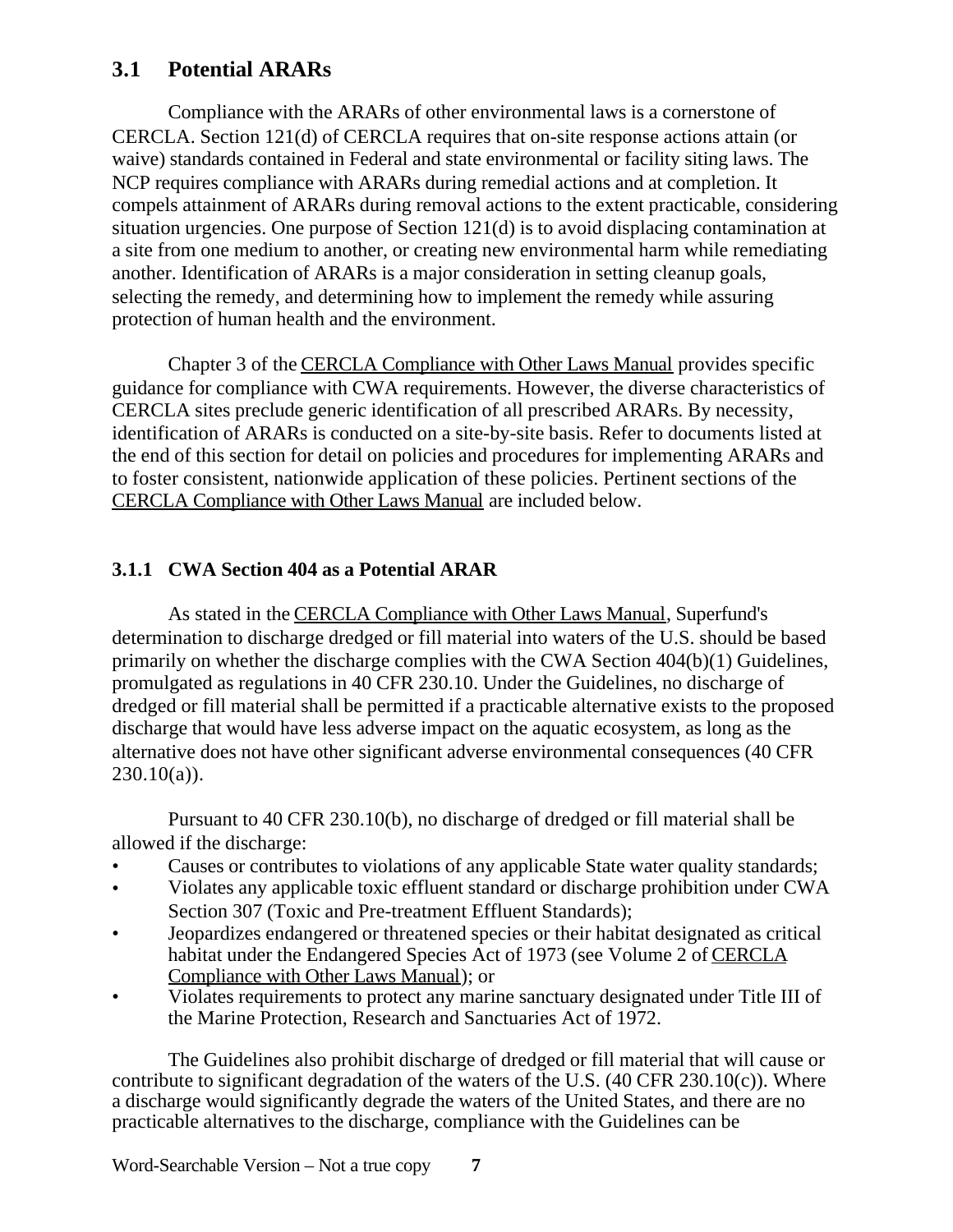achieved generally through the use of appropriate and practicable mitigation measures to minimize or compensate for potential adverse impacts of the discharge on the aquatic ecosystem (40 CFR 230.10(d)). "Practicable" is defined in 40 CFR 230.3(q) to mean "available and capable of being done after taking into consideration cost, existing technology, and logistics in light of overall project purposes."

#### **When §404 is an ARAR**

When the response action will result in a discharge of dredged or fill material into a wetland, \$404 is applicable and is therefore an ARAR. Examples of such response actions include, but are not limited to, discharging fill material in the wetland to construct roads or a well head treatment facility, consolidating contaminated sediments within the wetland, removing vegetation where the root system seriously disturbs the substrate, or capping a contaminated wetland. Section 404 applies to wetlands determined to be waters of the U.S., and mitigation should be provided in accordance with the §404(b)(1) guidelines. (Consult the water program for further detail on what constitutes a "Water of the U.S.").

Recent regulations expand the definition of what constitutes a discharge of dredged or fill material triggering §404. See 58 FR 45037-38 Aug 25, 1993. They address activities which can affect wetlands significantly through excavation (e.g., dredging), but are designed to minimize spillage of dredged material, therefore not previously under §404. Under these regulations, even operations that involve only excavation will trigger §404 unless they have only de minimis environmental effects. While determinations must be made on a site-specific basis, this change means that most CERCLA responses involving some activity in a wetland will make §404 an ARAR.

Questions have arisen as to whether §404 may be relevant and appropriate where it is not applicable (for example, where fill had been placed in the wetland prior to the cleanup, but no action is taken in the wetland as part of the CERCLA response). While this decision must be made on a site-specific basis, the presence of pre-remedial fill generally does not by itself make §404 relevant and appropriate as a standard for remediating the wetland. Where action is taken in a wetland to address pre-remedial fill, §404 is applicable, as described above. In such cases, the extent of the mitigation or other action required is determined by the extent of the CERCLA action, not the extent of the pre-remedial fill.

Actions beyond those compelled by §404 as an ARAR may be necessary to ensure that the remedy is protective. In addition, note that authorities other than CERCLA may be used to compel a responsible party to take action or restore damaged resources. These include Section 10 of the Rivers and Harbors Act of 1899 (administered by the COE) and the Fish and Wildlife Coordination Act (administered by the U.S. Fish and Wildlife Service and the National Marine Fisheries Service), both of which are explained in the SF Compliance with Other Uws Manual, Vol 1, p.3-30 and Vol 2, p 4-20 respectively. If pre-response fill was placed on site in violation of §404, the Regional Water Management Division and the appropriate District Office of the Corps of Engineers (COE) should be contacted concerning possible CWA enforcement action against the discharger. Information gathered on pre-response fill should include the date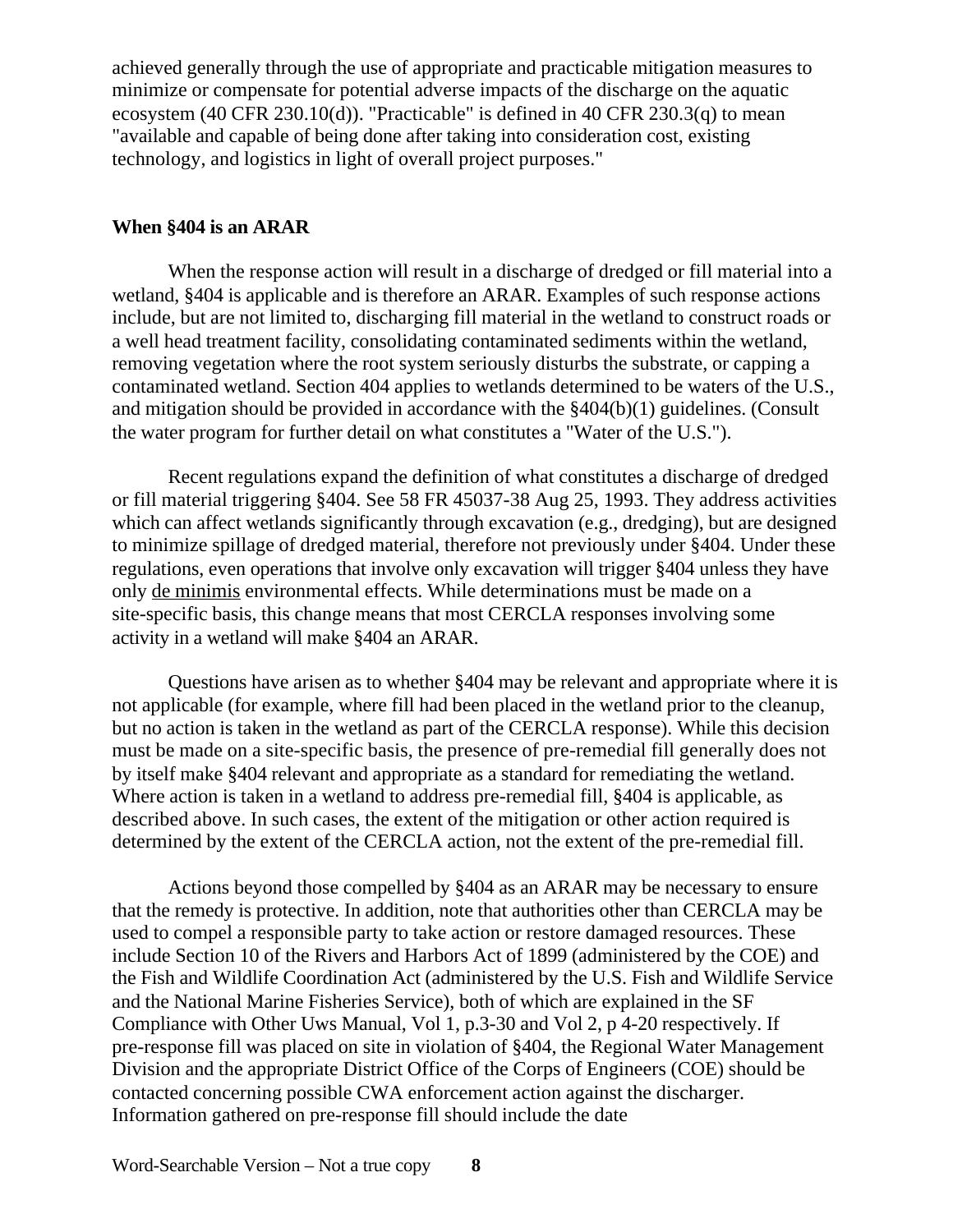of discharge and whether the fill required or received a §404 permit. If either agency determines that enforcement action and mitigation are appropriate, it may be advantageous to all parties to have any mitigation actions combined with the restoration, replacement, or acquisition of habitat (compensation) requested by the natural resource trustees. All CERCLA compensation for pre-response action fill is the responsibility of the natural resource trustees.

Subpart H of Part of 40 CFR 230 provides a list of possible steps to minimize adverse impacts. It should be noted that Subpart H is a non-exhaustive list of actions that could be taken to achieve the more general requirement under 40 CFR 230.10(d) to "minimize potential adverse impacts of the discharge on the aquatic ecosystem." EPA has wide discretion in determining the precise form of mitigation that may be required at a particular site under §404.

# **Mitigation in Accordance with the §404 B(1) Guidelines**

The types and levels of mitigation necessary to demonstrate compliance with the CWA Section 404 (b)(1) Guidelines are clarified in a Memorandum of Agreement (MOA) between EPA and the Department of the Army. While this MOA is not a " substantive requirement" of the CWA, the Guidelines, which serve as the basis for the MOA, are substantive requirements. Prior to initiating any action which might impact wetlands Regional wetlands staff or the Wetlands Coordinator (listed in Appendix 2) should be contacted for advice on §404 compliance.

The Guidelines require a hierarchial approach to mitigation measures:

1. Impact Avoidance - No activity resulting in a discharge shall be permitted if there is a practicable alternative to the proposed discharge that would have less adverse impact to the aquatic ecosystem, as long as the alternative does not have other significant adverse environmental consequences.

2. Impact Minimization - Once steps have been taken to avoid impacts to the extent practicable, appropriate and practicable steps to minimize the adverse impacts will be required through project modifications and permit conditions.

3. Compensatory Mitigation - Appropriate and practicable compensatory mitigation is required for unavoidable adverse impacts which remain after all appropriate and practicable minimization has been attained. Compensatory mitigation actions include restoring existing degraded wetlands and creating new wetlands. While on-site mitigation is preferred, site-specific conditions may require the use of off-site mitigation. The EPA regional wetlands staff can assist in developing or reviewing mitigation measures and can provide guidance to determine compliance with the substantive requirements of §404 of the CWA.

When the proposed discharge is necessary to avoid environmental harm (e.g. to protect a natural aquatic community from salt water intrusion, chemical contamination, or other deleterious physical or chemical impacts), or when the proposed discharge can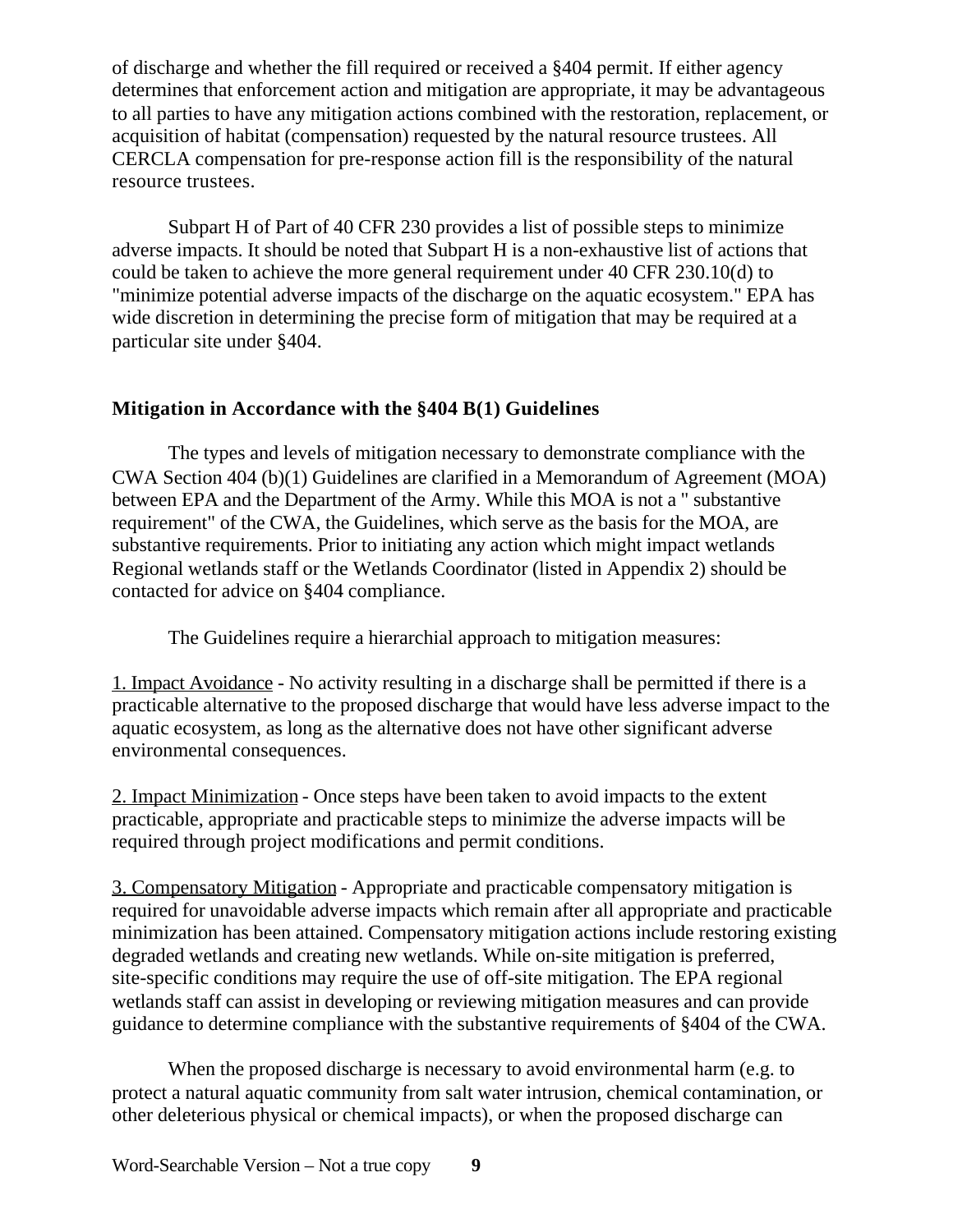reasonably be expected to result in environmental gain or insignificant environmental losses, it may be appropriate to deviate from the previous sequence.

The §404 mitigation MOA between EPA and the COE states that enhancement, restoration, creation or replacement of wetlands should be based on functional equivalence. Mitigation will be based on an EPA assessment of the values provided by the wetland. The ratio-of-mitigation area to impacted area may vary for the type and conditions of the original wetland and type of mitigation action. Superfund policy is to require a minimum of one acre of wetlands mitigation for each acre of wetland filled.

When response actions are taken in severely degraded wetlands, without affecting the quantity of wetland, a response action which improves the function and value of the wetland may qualify as a one-to-one mitigation. The site manager should always consult with the §404 staff in considering the value of the system and set forth mitigation requirements accordingly.

A higher ratio may be appropriate when wetlands are being created, rather than restored, because of uncertainties in the successful creation of new wetlands. In addition to §404 staff, the natural resource agencies (USFWS, NOAA, states) can be consulted when determining the appropriate amount of replacement or restored wetlands.

If the appropriate mitigation to meet the ARAR cannot be conducted on-site, offsite mitigation may be required. At fund-lead sites CERCLA §104(j) permits EPA to acquire property with Fund money only when the state agrees to accept the transfer of all property interest following completion of the response action. In addition, the state must pay 10% of the cost for remedial actions. The 10% requirement does not apply to removal actions.

# **3.1.2 Water Quality Criteria and Standards**

Section 121 of CERCLA states that hazardous substances, pollutants, or contaminants left on-site at the conclusion of the response action shall attain Federal water quality criteria where they are relevant and appropriate under the circumstances of the release or threatened release. This section also states that remedies must comply with "any promulgated standard, requirement, criteria, or limitation under a state environmental or facility siting law that is more stringent than any Federal standard, requirement, or limitation if applicable or relevant and appropriate to the hazardous substance or release in question."

Whether a water quality criterion is relevant and appropriate depends on the uses designated by the state, which are based on existing and attainable uses. In addition, if a surface water exists, and is impacted at a site, state water quality standards (or federally promulgated standards) may be applicable or relevant and appropriate for determining cleanup levels. Water Quality Standards are determined by the State, based on the Federal Water Quality Criterion and subject to EPA approval. FWQC are generally not relevant and appropriate if the water body is only used for drinking water. See 56 Fed. Reg. (March 8, 1990.)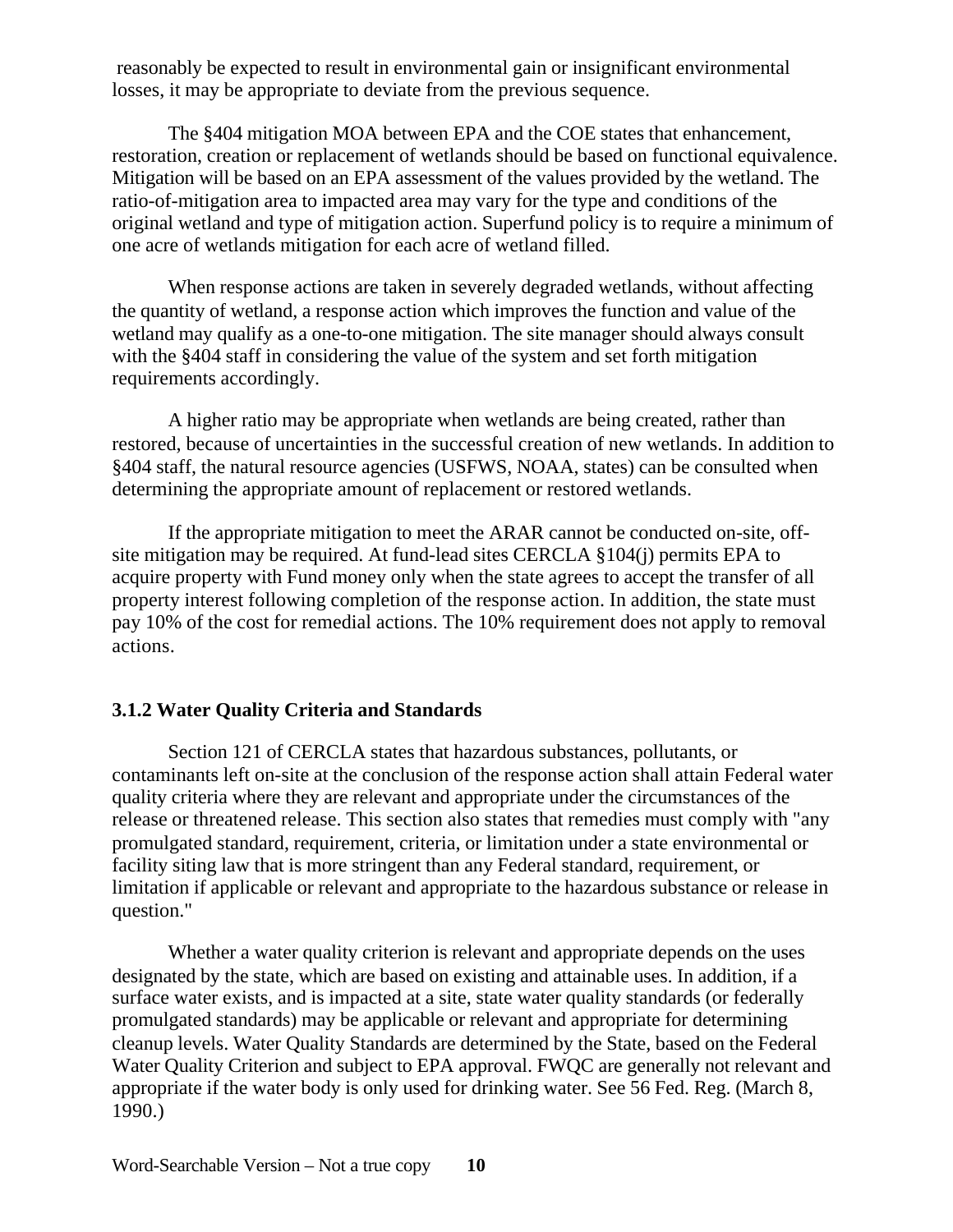The Water Quality Standards Regulation requires states to adopt: (1) designated uses, (2) narrative and/or numeric criteria sufficient to protect designated uses, including narrative biological criteria, and (3) an antidegradation policy and implementation methods (40 CFR Part 131, 48 FR 51400, November, 8 1983). General state goals that are contained in a promulgated statute and implemented via specific requirements found in the statute or in other promulgated regulations are potential ARARs. For example, a state antidegradation statute which prohibits degradation of surface waters below specific levels of quality or in ways that preclude certain uses of that water would be a potential ARAR. Where such promulgated goals are general in scope, e.g., a general prohibition against discharges to surface waters of "toxic materials in toxic amounts," compliance must be interpreted within the context of implementing regulations, the specific circumstances at the site, and the remedial alternatives being considered.

Site managers should note that by the end of FY 1993, states should have established water quality standards for wetlands. Some states are including hydrologic criteria, sedimentation/settleable solids criteria, and habitat criteria. Coordination with the wetlands staff, water quality standards staff, or Biological Technical Assistance Groups (BTAGs, see section 4.2) is important to ensure that any applicable water quality standards will be met. See pages 3-9 through 3-14 of the Compliance With Other Laws Manual for additional discussion.

Other documents that may be useful include:

• U.S. EPA. 1990. Water Quality Standards for Wetlands - National Guidance EPA 440/S-90-011

# **3.2 TBCs**

Many Federal and state environmental and public health agencies develop criteria, advisories, guidance, and proposed standards that are not legally enforceable but contain information that would be helpful in carrying out, or in determining the protectiveness level of, selected remedies. In other words, "to-be-considered" (TBCs) materials are meant to complement the use of ARARs, not to compete with or replace them. TBCs are not legally enforceable and therefore are not ARARs. Their identification and use are not mandatory.

In conjunction with completion of the baseline risk assessment, where no ARARs address a particular situation, or the existing ARARs do not ensure sufficient protectiveness (e.g., because of cumulative effects due to either multiple pathways for exposure to a contaminant, or multiple contaminants in a single pathway), TBC advisories, criteria, or guidelines should be used to set cleanup targets. In such cases, health advisories or toxicity values, together with standardized exposure assumptions, are used in setting the preliminary remediation goals.

TBCs also may be invaluable in deciding how to carry out a particular remedy. Many ARARs have broad performance criteria but do not provide specific instructions for implementation. Often those instructions are contained in supplemental program guidance.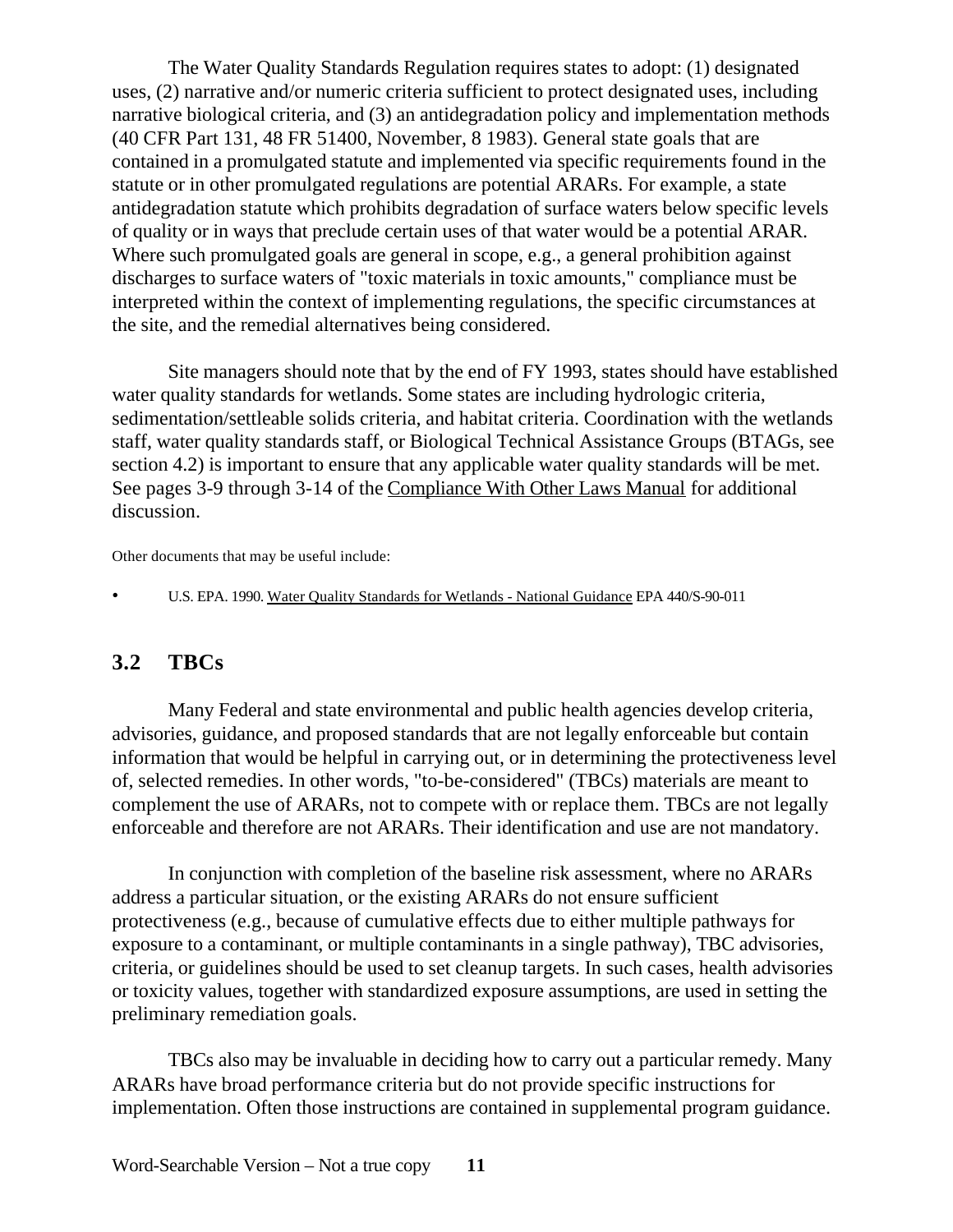A partial list of TBCs can be found on page 1-85 of the Compliance with Other Laws Manual. Some examples include NPDES, ground water and water quality guidance documents, policies from the Office of Water, EPA/Army MOAs, and Executive Orders (EOs). EO 11998, relating to floodplain management and EO 11990, relating to wetlands protection, are not legally enforceable, so they are TBC rather than ARAR. However, they differ from other TBCs in that they are orders of the President to all Executive Branch employees, so that even though they are not ARAR under CERCLA they should be complied with. General guidance on how EPA should implement EOs 11988 and 11990 is contained in Appendix A to 40 CFR Part 6; as this is policy, rather than a rule, it similarly has TBC status. More specific guidance for implementing both the EOs and Appendix A policy in the Superfund program can be found in OSWER directive No. 9280.0-02 (August 5, 1985).

Other Documents that address these issues include:

- ! NCP, 40 CFR Section 300.415(i) (55 FR 8666, 8843) and Section 300.435(b)(2) (55 FR 8666, 8852) (March 8, 1990)
- ! ARARs Q's and A's: Revised NCP, Pub. No. 9234.2-10/FS, May 1992
- ! US EPA CERCLA Compliance with Other Laws Manual: Parts I and II (OSWER Directives 9234.1-01 and 9234.1-02)
- ! Overview of ARARs (Focus on ARAR Waivers) Fact Sheet December 1989, Pub. No. 9234.2-03/FS
- ! CERCLA/SARA Environmental Review Manual/Reg II, Jan 1988

\* \* \*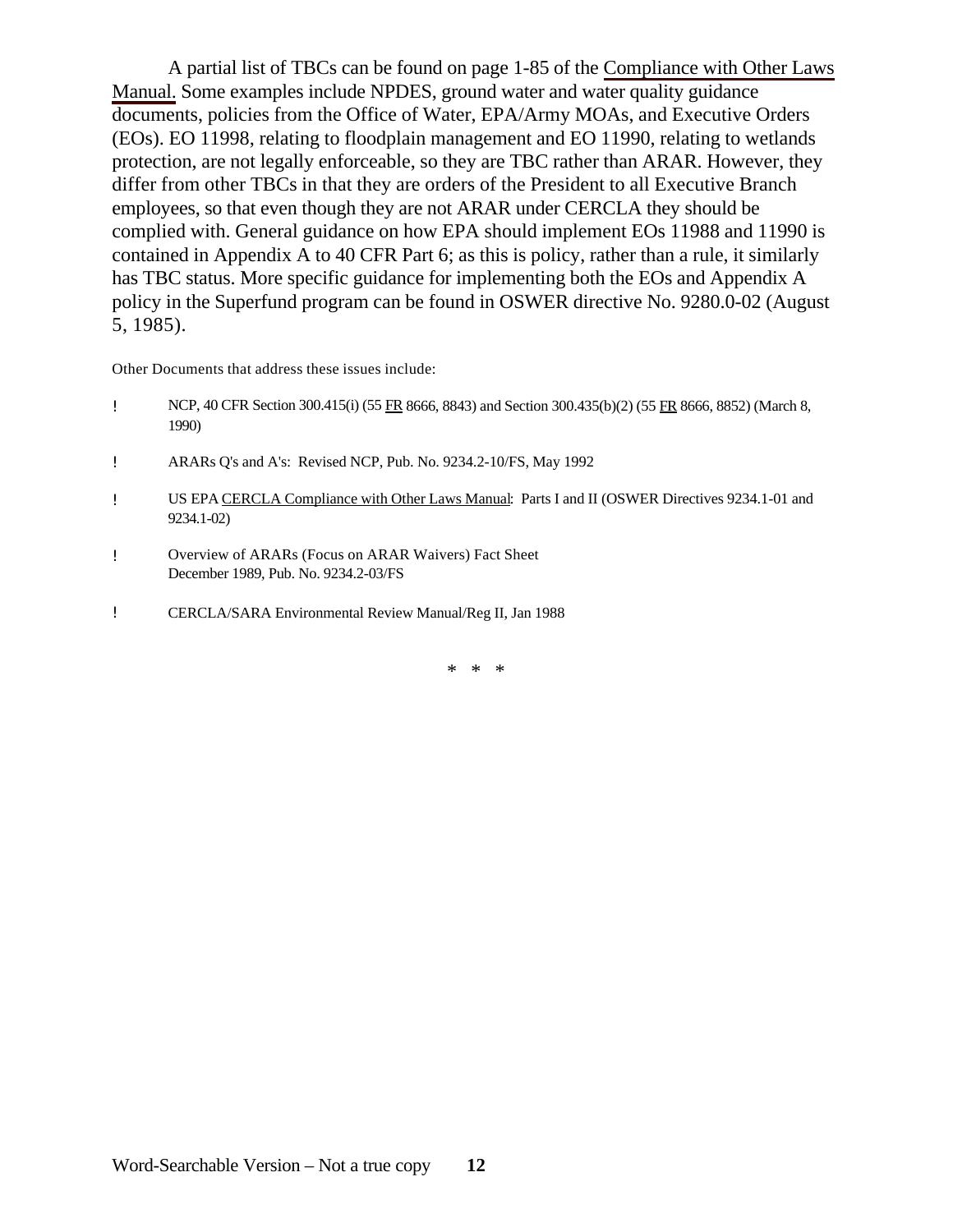### **4.0 CONSIDERING WETLANDS AT SUPERFUND SITES**

Appropriately considering wetlands at Superfund sites requires early identification of wetlands on or near the site. During the Preliminary Assessment/Site Investigation (PA/SI), wetland or soil maps may be consulted to help formulate a general picture of present site conditions. Historical wetlands and soil maps may be used to determine areas which may have been filled. This may lead to the identification of additional areas of contamination during the RI. Information regarding the presence of wetlands and other sensitive areas is factored into the Hazard Ranking Score. This section discusses issues about which Superfund site managers should be aware during early stages of the Superfund process such as identification of wetlands, early involvement of wetlands personnel and Biological Technical Assistance Groups, and other issues to keep in mind during remedy selection.

## **4.1 Early Identification**

Wetland identification is a descriptive analysis of the environment in question to determine if wetlands are potentially present. The initial preliminary identification of wetlands, as well as other sensitive environments, should take place during the PA/SI. However, to ensure that indicators of wetlands have been considered, the site manager should determine the likelihood of the presence or absence of wetlands. There are a number of tools available to help site managers make this determination.

Information contained in site records relating to drainage problems, soil stability problems, deep organic mats, or certain vegetation types, are indicators that wetlands may be on the site. Aerial photographs or a site visit are appropriate levels-of-effort to determine if wetlands are potentially present. Infra-red photography and remote sensing techniques can also be used to identify areas. In addition, National Wetland Inventory (NWI) maps are often available for a study area and are a good reference to indicate the likely presence of wetlands.<sup>3</sup> The U.S. Fish and Wildlife Service (FWS) can be contacted regarding availability of that data. These maps are useful and can be adapted for regional or site specific use. For example, Region 10 has developed a NWI map overlay to map Superfund sites. Region 2 site managers use a similar technique to map Superfund sites by overlaying NWI maps on U.S. Geological Survey (USGS) 7.5 minute quad sheets. The NWI also produces state lists of wetland plants for initial surveys. In addition, the U.S. Department of Agriculture (USDA), Soil Conservation Service (SCS) produces Soil Surveys that provide useful soil information.

If the NWI or Soil Survey indicate that wetlands or hydric soil are present on or adjacent to the site, it is likely that wetlands will be there. A field wetlands determination should then be scheduled as part of the RI to determine more accurately the size, location and function of the wetlands. However, a negative determination of wetlands presence by NWI or the Soil Survey does not necessarily mean wetlands will not be located on or adjacent to the site. Careful attention should be given to ensure

<sup>&</sup>lt;sup>3</sup>Wetland Inventory Maps are available from the U.S. Fish & Wildlife Service or by calling 1-800-USA-MAPS.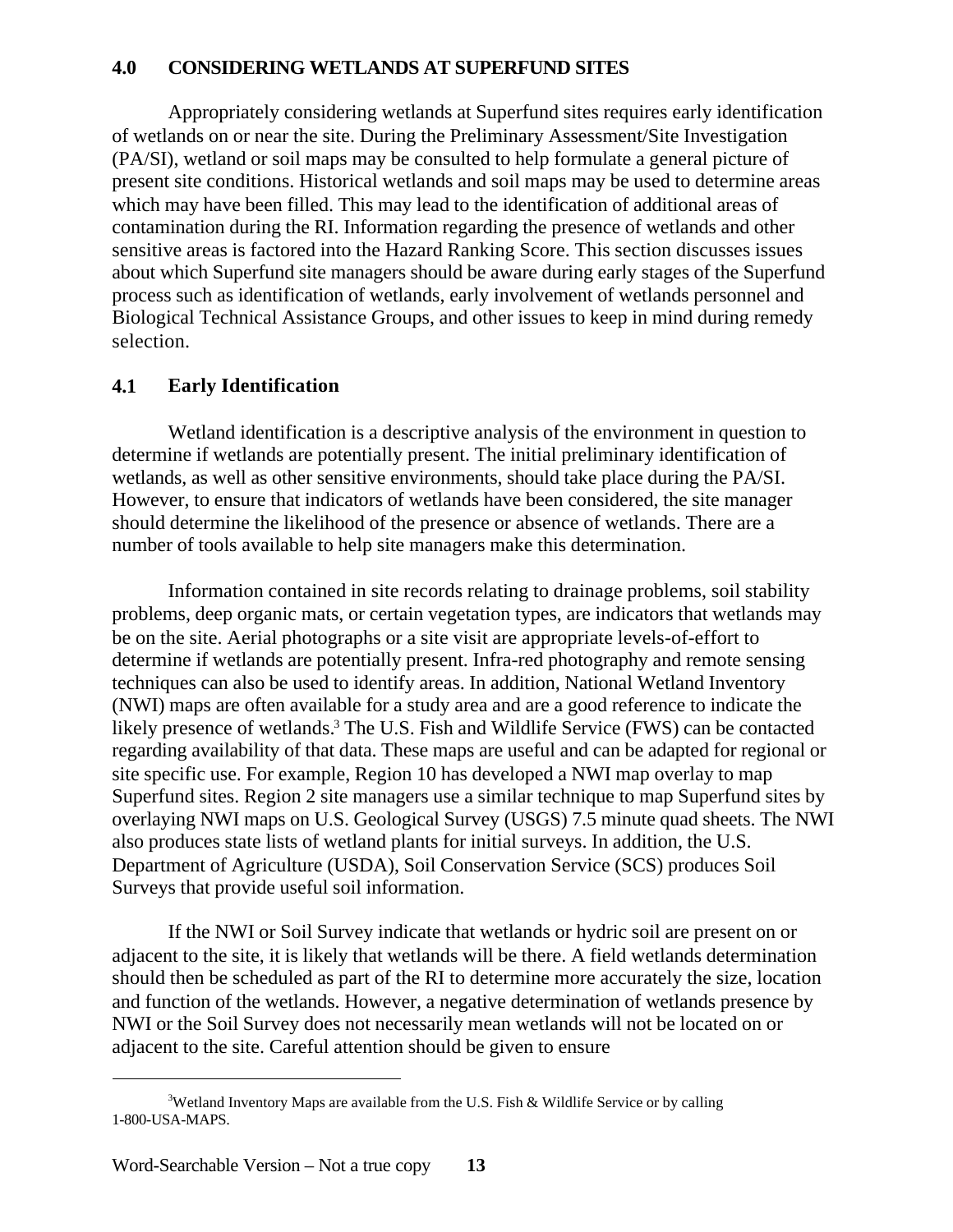that the study does not exclude hard-to-identify or recently established wetlands. Many Superfund sites, being altered environments, create conditions favorable for newly established wetlands that would not ordinarily be identified by the above sources. A positive field determination will still be required. If it is determined that no wetlands are present on or hydrologically connected to the site, the RI report should state this.

Other sources that may be useful for early identification of wetlands include: EPA Wetlands staff, Army Corps of Engineers (COE) project reports or delineation surveys, field indicators discussed in the COE Wetland Delineation Manual (part 3), soil surveys from the USDA SCS, Environmental Photo Interpretation Center (EPIC) or Environmental Monitoring Surveillance Lab (EMSL) documentation, as well as state and local wetland maps. Local, Federal and state sources who are especially knowledgeable include: FWS Regional and Field Offices, National Marine Fisheries Service Offices, Coastal Zone Management Offices, COE District Offices, US Department of Agriculture Soil Conservation State Conservationist, US Forest Service Offices, Federal Emergency Management Agency Insurance and Mitigation Branch, and various state agencies, local planning agencies and commissions.

# **4.2 Early Notification of Wetlands Staff and Biological Technical Assistance Groups**

Once the site manager has determined that wetlands are potentially present on or near the site, the regional wetlands program staff should be contacted. The wetlands program staff has expertise to assist the site manager in determining if there are wetlands on the site. In many cases, the wetlands personnel can assist with actual field level determinations or evaluation of the ecological impacts. However, to ensure a cooperative effort, an understanding of the expected roles of each program should be discussed at the beginning of the process.

The site manager's use of the Regional Biological Technical Assistance Group (BTAG) is another important part of the process. The regional BTAG, which may go by various names (e.g., Ecological Technical Assistance Group or Site Ecological Assessment Team), is a group of scientists from EPA and other Federal and state agencies that helps with ecological studies and ecological risk assessment at Superfund sites. Members of the group can also provide advice throughout the RI/FS process on issues such as sampling design, monitoring programs, goals and methods. Their role is to promote coordination, consultation and information sharing. BTAGs were established, in part, in response to Superfund Office Directors instructing the Regions to conduct more thorough and consistent environmental evaluations at Superfund sites. Some BTAGs include representatives of the wetlands program who may serve as contacts for coordination and identification of relevant issues throughout the remedial process. See Section 6.1 for examples of such coordination. It should be noted that contacting a Regional BTAG does not relieve the site manager's obligation under the NCP to contact the Natural Resource Trustees. Early contact with the Trustees is also encouraged.

Details on BTAG membership, support services the BTAG can provide, and how to access these services are discussed in the ECO Updates listed in Section 6.1. Each Region has a BTAG coordinator who can be contacted for additional information. (See Appendix 2) for a list of BTAG Coordinators.)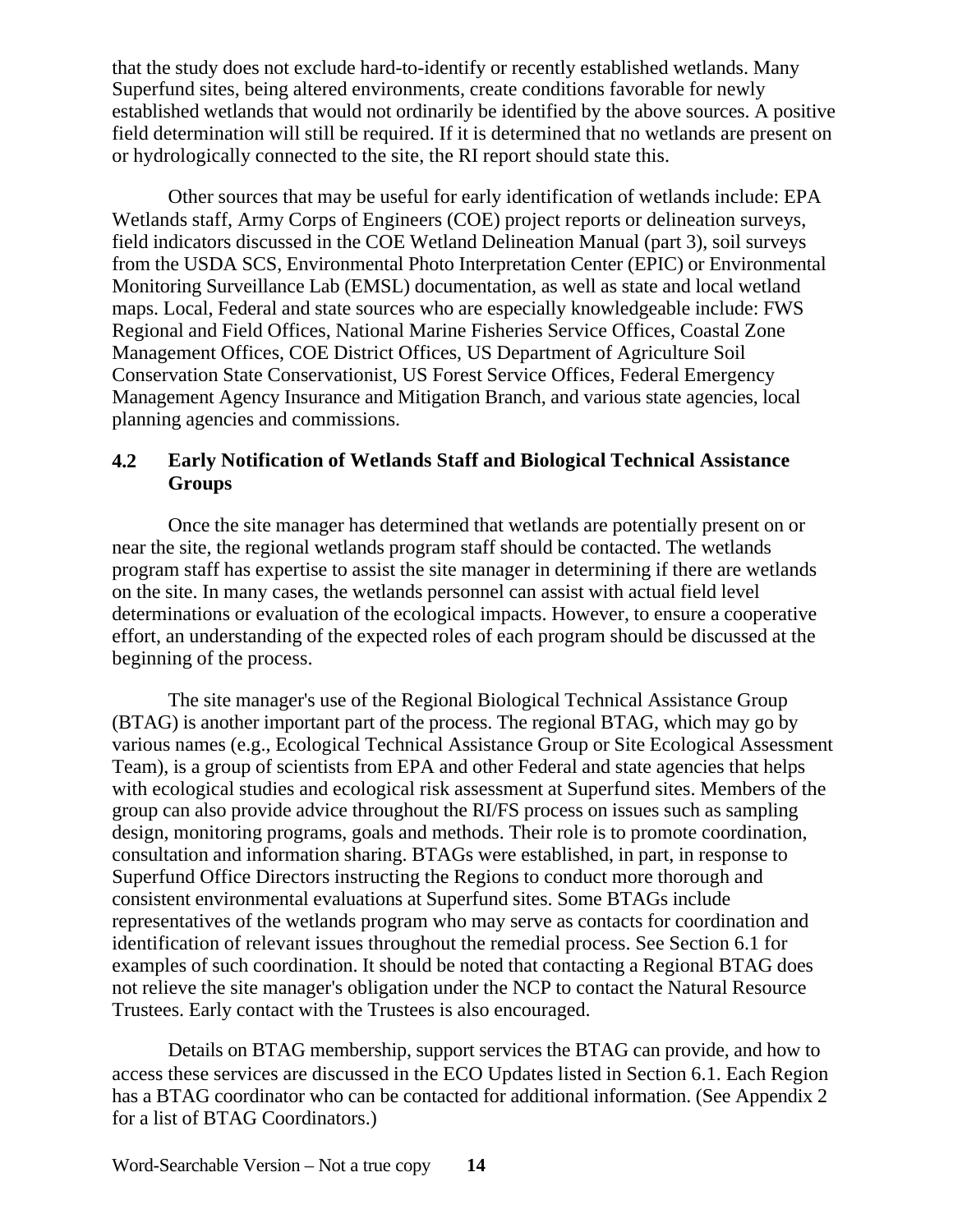Other documents that address these include:

- ! US EPA. "The Role of BTAGs in Ecological Assessment", ECO Update Volume 1, Number 1; Pub. No. 9345.0-051
- ! See Section 6.1 of this guidance

#### **4.3 Appropriate Levels of Effort to Consider Wetlands**

When beginning the on-site investigation during the RI/FS, the site manager should consider potential wetlands impacts from the response action both on-site and off-site. During this stage, determinations are made about the characteristics of the site, the wastes involved, alternative remedies, projected costs, relative risks, and potential pathways to off-site wetlands. When assessing the protectiveness of the remedy (NCP, first of the nine criteria), Executive Orders and Agency policy require the evaluation of impacts of the action on the wetland.

Wetlands can be identified, characterized, or assessed a number of different ways, depending on the situation. Investigative and analytical wetlands assessments and studies conducted during the RI/FS should be tailored to site circumstances to ensure that the scope and detail of analysis is appropriate in relation to the complexity or nature of site problems. Wetlands analysis may include any or all of the following: wetlands characterization, a wetlands delineation, an assessment of wetlands function, and an assessment of the ecological risk. (see Diagram 2). This section provides an overview of these various approaches available to RPMs with a discussion of when a particular approach may be appropriate. Wetlands staff or the BTAG should be consulted for the particular site in question.

#### **4.3.1 Wetlands Characterization**

A wetlands characterization should be undertaken if wetlands have been or will be affected by the contaminant release or impacted by implementing the remedy. Wetlands characterization involves evaluating the ecological structure, hydrology, soil, and conditions of the site. The site's ecological structure should provide information on the vegetation present (emergent, scrub-shrub, tree canopy with scrub-shrub and emergent strata, etc.) as well as the fauna of the area. Information on the cover density of the strata present may also be appropriate. Information on the hydrology of a wetland may include the source of water, the conditions that make the area "wet," and other site characteristics that contribute to the wetlands hydrology. Soil information is often available from USDA SCS soil surveys. Data in these surveys are reliable because the data are extensively field checked prior to publication. If no published survey is available, the site manager should determine whether the SCS has unpublished information available. Factors that affect the condition of a site may include the presence of fine-grained sediment that may precipitate from acid mine drainage after oxidation, or high concentrations of pollutants in the soils. Results of preliminary field samples or direct observation may provide additional data describing on-site conditions.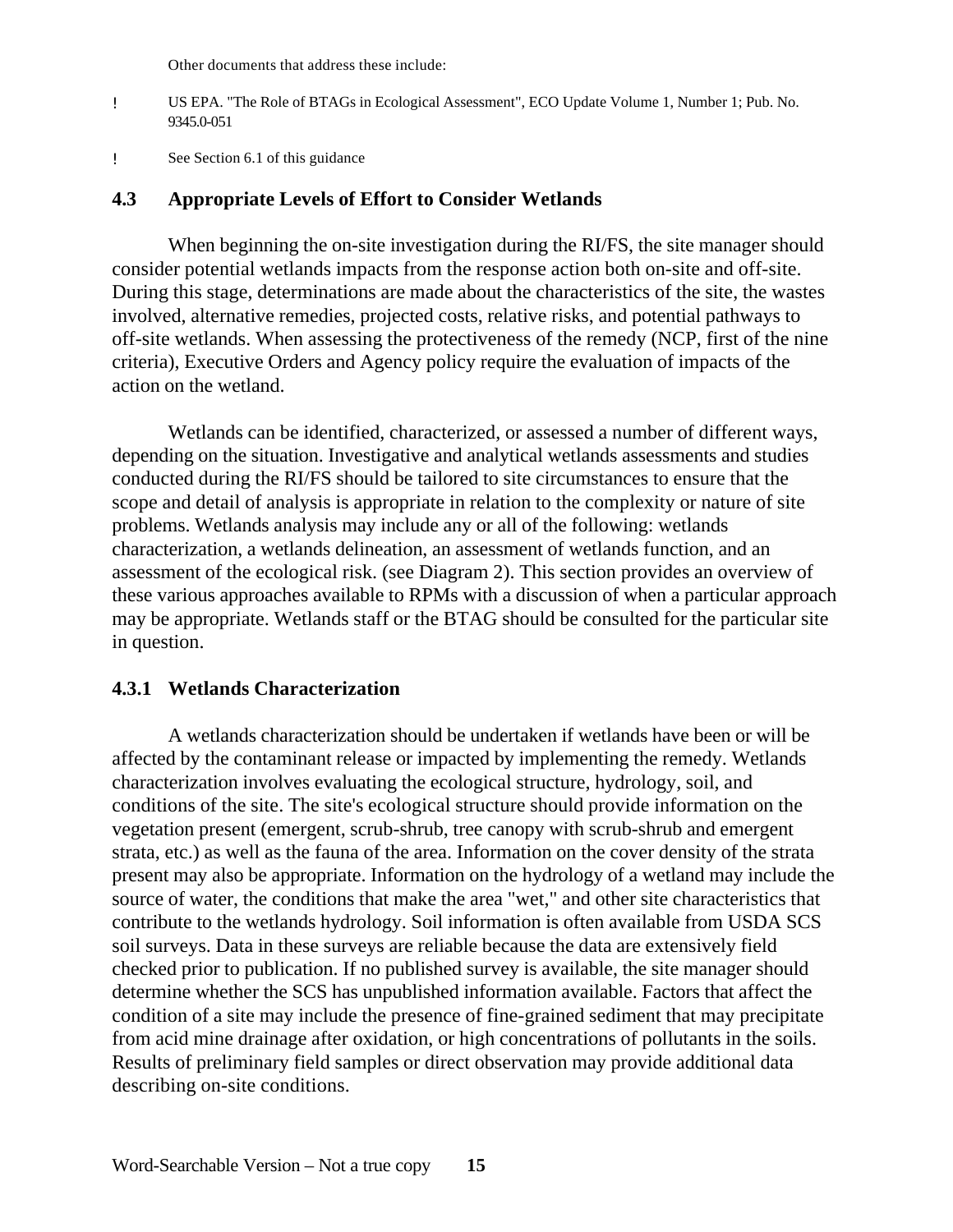# **4.3.2 Wetlands Delineation**

The term "delineation" normally refers to on-the-ground identification of the limits of jurisdiction of the CWA §404 regulatory program. EPA and the Corps of Engineers standard for delineation for Superfund sites is the 1987 U.S. Army Corps of Engineers Wetlands Delineation Manual developed by the COE.

Despite the natural variability of wetland plant and animal communities, wetlands generally possess three characteristics: hydric (wet) soils, hydrophytic (wetlands) vegetation, and hydrology, in the form of flooding or soil saturation. Section 404 uses these criteria when it defines wetlands as "areas that are inundated or saturated with surface or groundwater at a frequency or duration sufficient to support, and that under normal circumstances do support, a prevalence of vegetation typically adapted for life in saturated soil conditions." Wetlands are commonly known as bottomlands, bogs, fens, marshes, sloughs and swamps. Areas described by these terms should be thoroughly investigated for their status as jurisdictional wetlands, although the exact use of these terms varies throughout the US.

• A delineation should be performed at the RI/FS stage whenever the response action may adversely impact the wetlands. Delineation may be appropriate also during the pre-remedial design phase. Potential impacts to wetlands from response actions must be determined in order to comply with CWA ARARs (§101, §507). In addition, the extent of wetlands impacts and ecological structure of the impacted wetlands must be known when proposing and evaluating mitigation measures for wetlands impacts.

# **4.3.3 Ecological Risk Assessment**

Assessing impacts from contaminants in any ecosystem is a complex and technical process; therefore, only a brief overview can be provided here. The goals of the ecological risk assessment are to:

- 1) identify and evaluate any ecological impacts, actual or potential, from the release or potential release;
- 2) establish clean-up goals that are protective; and,
- 3) determine the appropriateness of potential remedies.

Since much of the impact to wetlands at Superfund sites occurs as a result of hydrologic impacts (i.e., pathways involving contaminated leachate movement), the assessment of contaminant levels in surface and ground water is a key part of ecological assessment procedures. A number of factors determine the type of studies that should be conducted at a site, including the type of wetland and natural resources potentially impacted, the ecotoxicological properties of the site contaminants, the environmental media that are contaminated, and the areal extent and level of contamination. These factors must all be taken into consideration when any ecological assessment is being planned. The results of the ecological risk assessment should be incorporated into the baseline risk assessment. The wetlands staff, BTAG, or Trustees can provide technical advice on sample design and implementation of assessment procedures.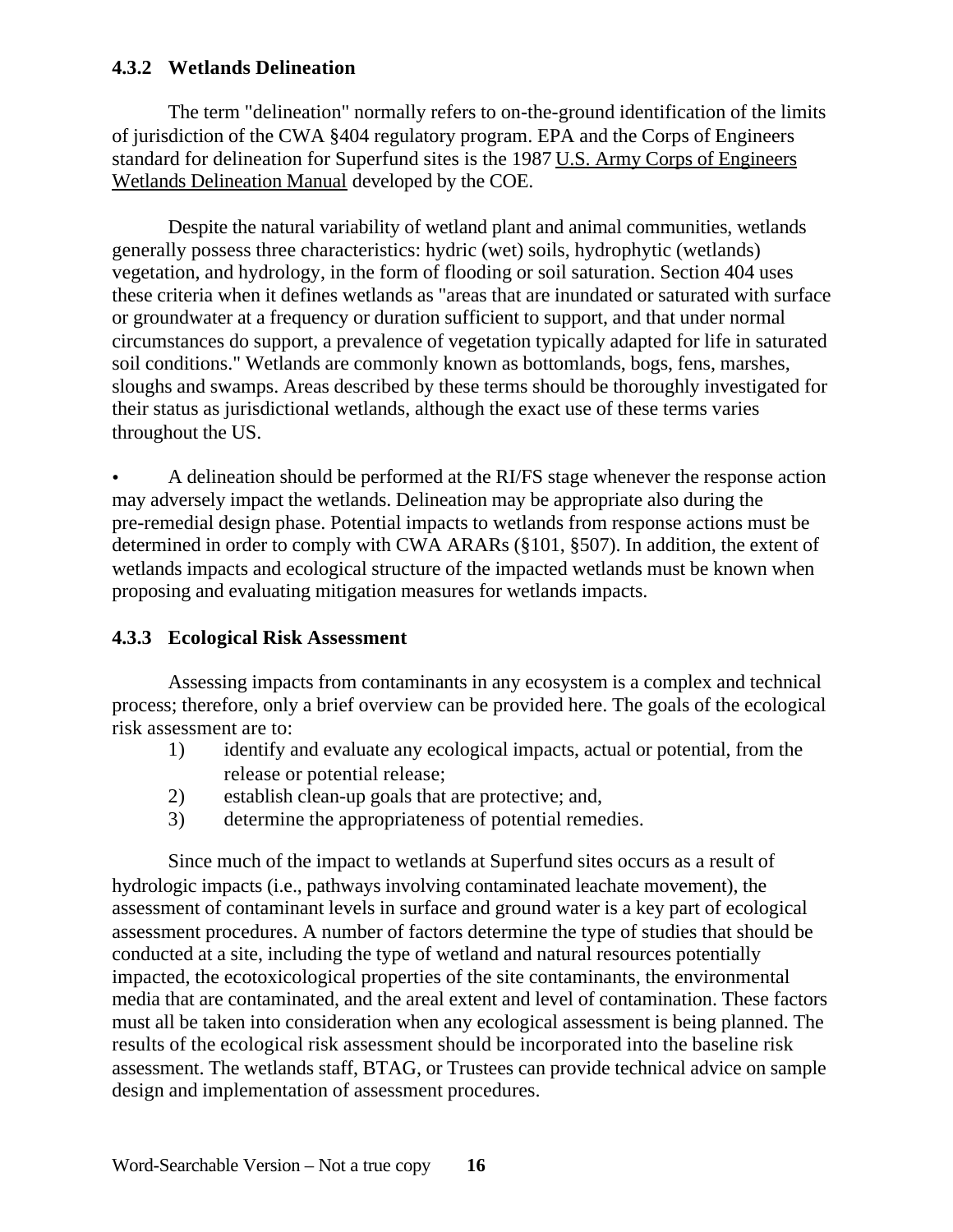Both the Ecological Risk Assessment (ERA) and the Natural Resources Damage Assessment (NRDA) may include ecological studies on the effects of hazardous substances on the environment. However, the goals behind these processes are different. The ERA provides information for the remedial decision (nature and extent of contamination). The NRDA is performed by the Trustees to determine injury for calculation of damages. While some of the data collected may be useful to both EPA and the Trustees, the target and method of investigation will differ in some cases because their purposes are different.

Other documents which address this subject in more detail include:

| Ţ. | US EPA. Ecological Assessment of Hazardous Waste Sites: A Field and Laboratory Reference,<br>EPA/600/3-89/013                                                                                                                                     |
|----|---------------------------------------------------------------------------------------------------------------------------------------------------------------------------------------------------------------------------------------------------|
| Ţ. | US EPA. Risk Assessment Guidance for Superfund, Volume II: Environmental Evaluation Manual,<br>EPA/540/1-89/001                                                                                                                                   |
| U  | US EPA. Evaluation of Terrestrial Indicators for Use in Ecological Assessments at Hazardous Waste Sites.<br>EPA/600/R-92/183.                                                                                                                     |
| Ţ  | ECO Update, a series of intermittent bulletins published by the Hazardous Site Evaluation Division, Office<br>of Emergency and Remedial Response on ecological assessments which supplement Risk Assessment<br>Guidance for Superfund, Volume II. |
|    | US EPA. Ecological Assessment of Superfund Sites: An Overview. Vol. 1 No. 2; Pub. No. 9345.0-051 (Dec.                                                                                                                                            |

! US EPA. Developing a Work Scope for Ecological Assessments. Vol. 1 No. 4; Pub. No. 9345.0-051 (May 1992)

#### **4.3.4 Wetland Functional Assessment**

1991)

A wetland functional assessment evaluates and describes the functions of a wetland, which may include wildlife and waterfowl habitat, water quality improvement, ground water discharge, and other wetland functions and values discussed in Section 2.0. In general, only qualitative methods for the evaluation of these functions exist for wetlands (such as the Wetland Evaluation Technique, also known as WET). The one exception is for the evaluation of wildlife habitat where the Habitat Evaluation Procedure (HEP) provides semi-quantitative data.

Information gathered during the wetland functional assessment is important to support the overall ecological assessment at the site. In particular, the wetland functional assessment can provide important data to evaluate the potential ecological effects of the response action on the wetland. Data collected during this assessment may be factored into the ecological risk assessment and the development of proposed mitigative measures, when necessary.

The wetland functional assessment also may assist in determining the significance or uniqueness of the area. Some wetlands provide habitat opportunities for threatened or endangered species of plants and animals and are designated as State Outstanding Natural Resource Waters. These concerns should be identified at the beginning of the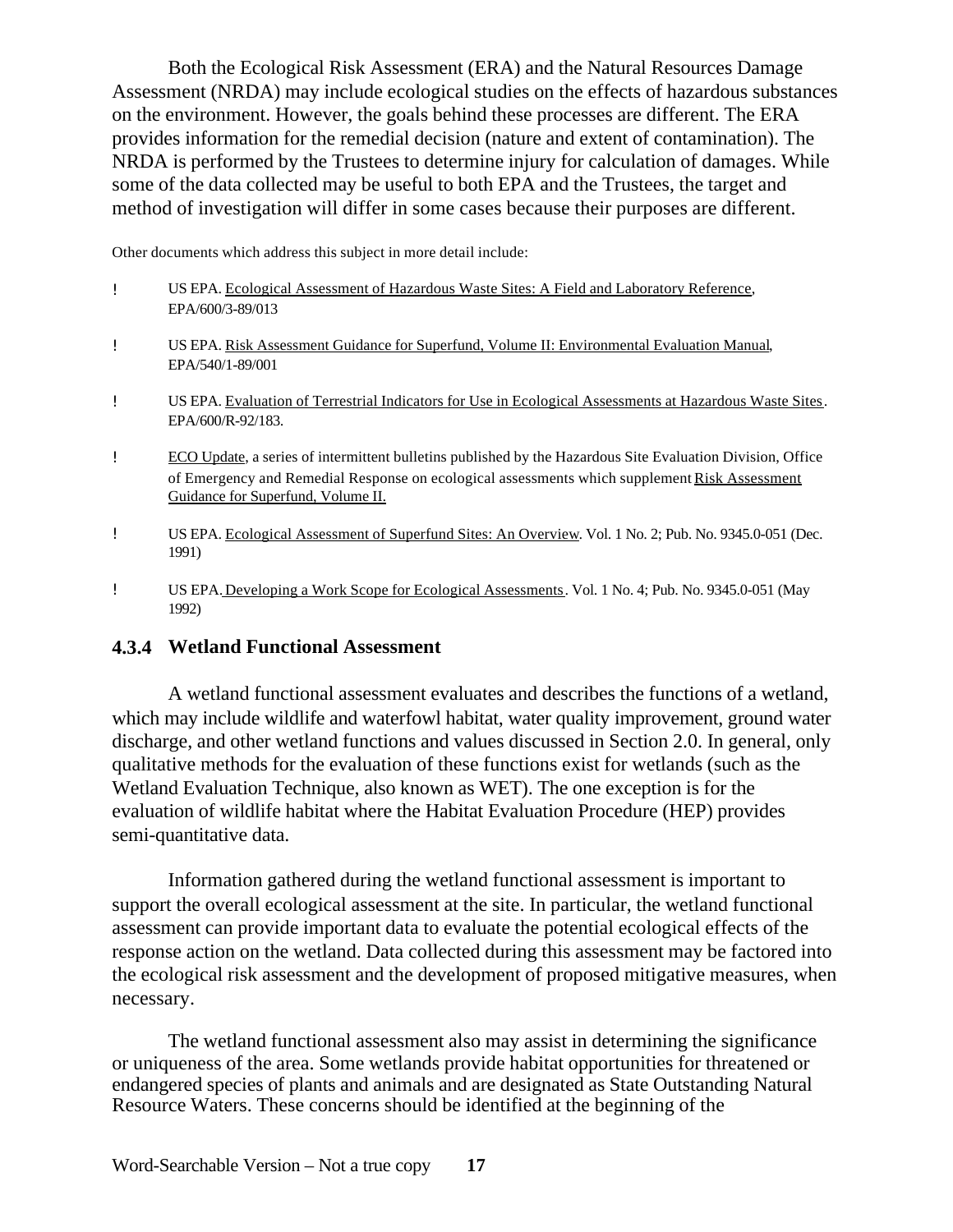ecological assessment. In addition to wetlands functions and values discussed earlier, ecological experts ascribe special significance to wetlands because they:

- Contain or support an unusually large number of species or individuals;
- Are extremely productive (such as an important fishery);
- Contain species considered rare in the area;
- Are rare or unusually large;
- Protect water quality in important adjacent or downstream waters;
- Perform important landscape level functions (e.g. migratory corridors).

The Risk Assessment Guidance for Superfund -- Volume II Environmental Evaluation Manual and ECO Updates provide additional guidance on this topic.

The site manager should also define and identify sensitive environments based on a site- and area-specific analysis, keeping in mind the ecological connections between the site and nearby habitats. The BTAG, EPA regional wetlands staff or Natural Resource Trustees can provide valuable technical assistance for this analysis and for the wetland functional assessment.

Documents that can provide additional information include:

- ! Adamus, P.R., E.J. Clairain, Jr., R.D. Smith, and R.E. Young. 1987. "Wetland Evaluation Technique (WET); Vol. II Methodology." Tech. Rep. Y-87. Waterways Experiment Station, Corps of Engineers, Vicksburg, MS
- ! Leibowitz, S.G., B. Abbruzzese, P.R. Adamus, L.E. Hughes, J.T. Irish. 1992. "A Synoptic Approach to Cumulative Impact Assessment--A Proposed Methodology." U.S. EPA Office of Research and Development Environmental Research Laboratory, Corvallis, OR, EPA/600/R-92/167
- ! Simenstead, CA., C.D. Tanner, T.M. Thom and L.L. Conquest. 1991. "Estuarine Habitat Assessment Protocol." EPA 910/9-91-037. Prepared for EPA Region 10, Puget Sound Estuary Program.
- ! U.S. EPA. 1989. "Risk Assessment Guidance for Superfund Volume II -- Environmental Evaluation Manual." Office of Emergency and Remedial Response. EPA/540/1-89/001
- ! U.S. EPA. 1989. "Ecological Assessment of Hazardous Waste Sites." Office of Research and Development. EPA 600/3-89/013
- ! U.S. Fish and Wildlife Service. 1980. "Habitat Evaluation Procedures (HEP) Manual." Washington, DC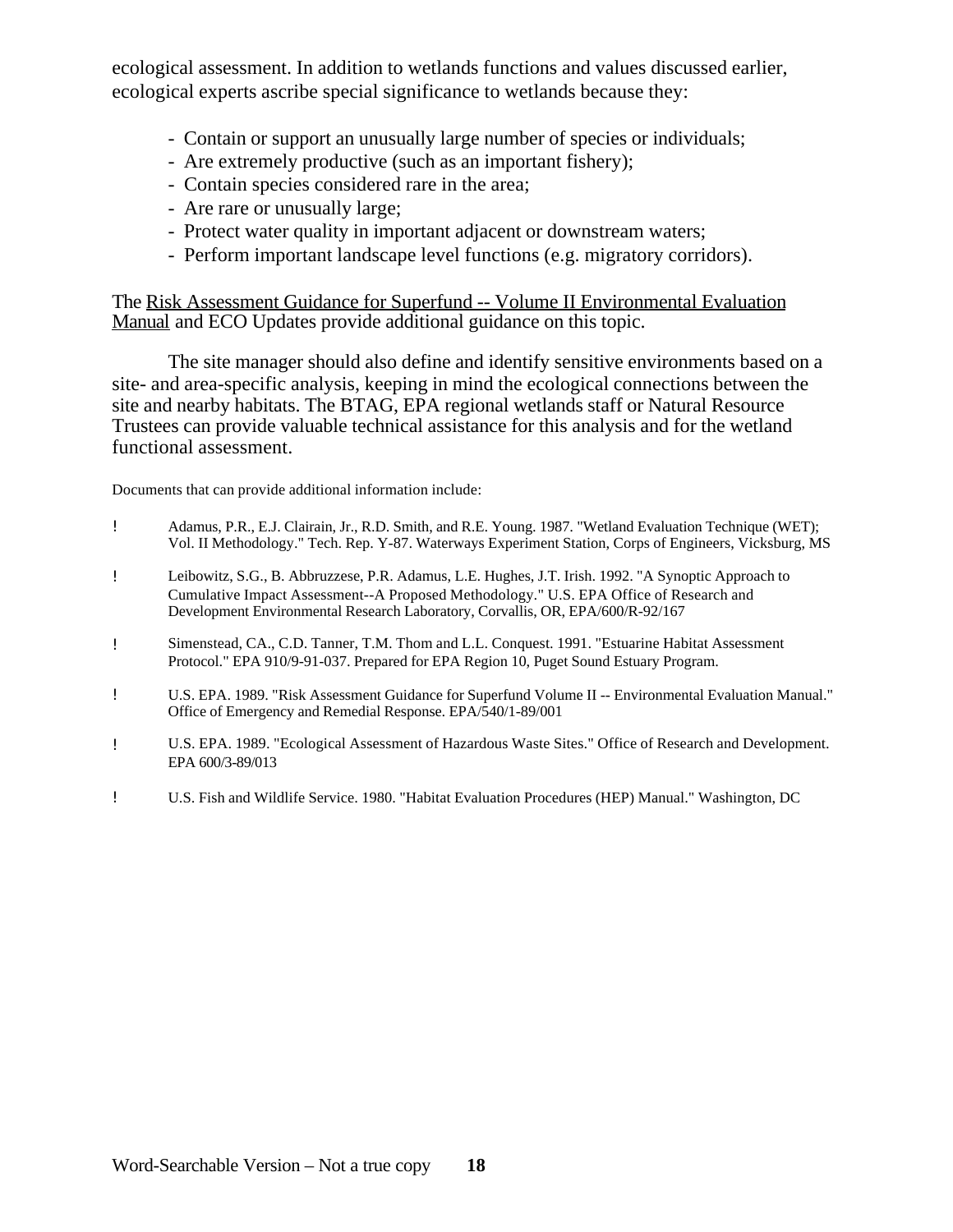# **4.4 Potential Impacts from Response Actions**

Site managers should consider the wetland data and analysis gathered during the RI when selecting a remedy. Site managers should also consider the potential impacts of the proposed remedy to on-site and adjacent wetland resources. Impacts may include the loss of vegetation, removal of soil or sediment, capping of the site, disruption of surface and/or groundwater flow(s), filling of a wetland to construct an access road, draining, and the like (see Table 1 below). Some of these impacts are temporary while others represent a permanent loss of the wetland resource and its functions. Wetland coordinators and BTAG staff can assist in clarifying how these activities may affect wetland functions. Impacts can be either direct to wetlands due to activities in the wetland or indirect due to activities outside of the wetland that affect the wetland secondarily. An OSWER fact sheet entitled "Controlling the Impacts of Remediation Activities in or Around Wetlands" addresses various technical aspects of this issue. (See citation at the end of this Section).

| <b>Response Action Activity</b> | <b>Change</b><br>Wetland<br><b>Hydrology</b> | <b>Impact</b><br>Water<br>Quality | <b>Impact</b><br><b>Habitat</b><br>Quality | <b>Impact</b><br><b>Vegetative</b><br><b>Community</b> |
|---------------------------------|----------------------------------------------|-----------------------------------|--------------------------------------------|--------------------------------------------------------|
| Capping                         | X                                            | X                                 | X                                          | X                                                      |
| Grading                         | X                                            | X                                 | X                                          | X                                                      |
| Revegetation                    |                                              |                                   | X                                          | X                                                      |
| Diversion & Collection System   | X                                            | X                                 | X                                          | X                                                      |
| <b>Containment Barrier</b>      | X                                            | X                                 | X                                          |                                                        |
| <b>Groundwater Pumping</b>      | X                                            | X                                 | X                                          | X                                                      |
| <b>Subsurface Drains</b>        | X                                            | X                                 | X                                          | X                                                      |
| <b>Excavation &amp; Removal</b> | X                                            | X                                 | X                                          | X                                                      |
| <b>On-site Land Disposal</b>    | X                                            | X                                 | X                                          | X                                                      |
| <b>Sediment Removal</b>         | X                                            | X                                 | X                                          | X                                                      |
| Containment & Turbidity Control | X                                            | X                                 | X                                          | X                                                      |
| In-Situ Methods                 | X                                            | X                                 | X                                          | X                                                      |

Table 1 **Potential Wetland Impacts Caused By Remedial Alternatives** 

Areas that will experience temporary impacts should be identified. Even though temporary impacts are generally less severe than permanent ones, the loss of only a few breeding seasons for an endangered species, for example, can be significant. The impact of temporary disturbances can be evaluated based on general area information, the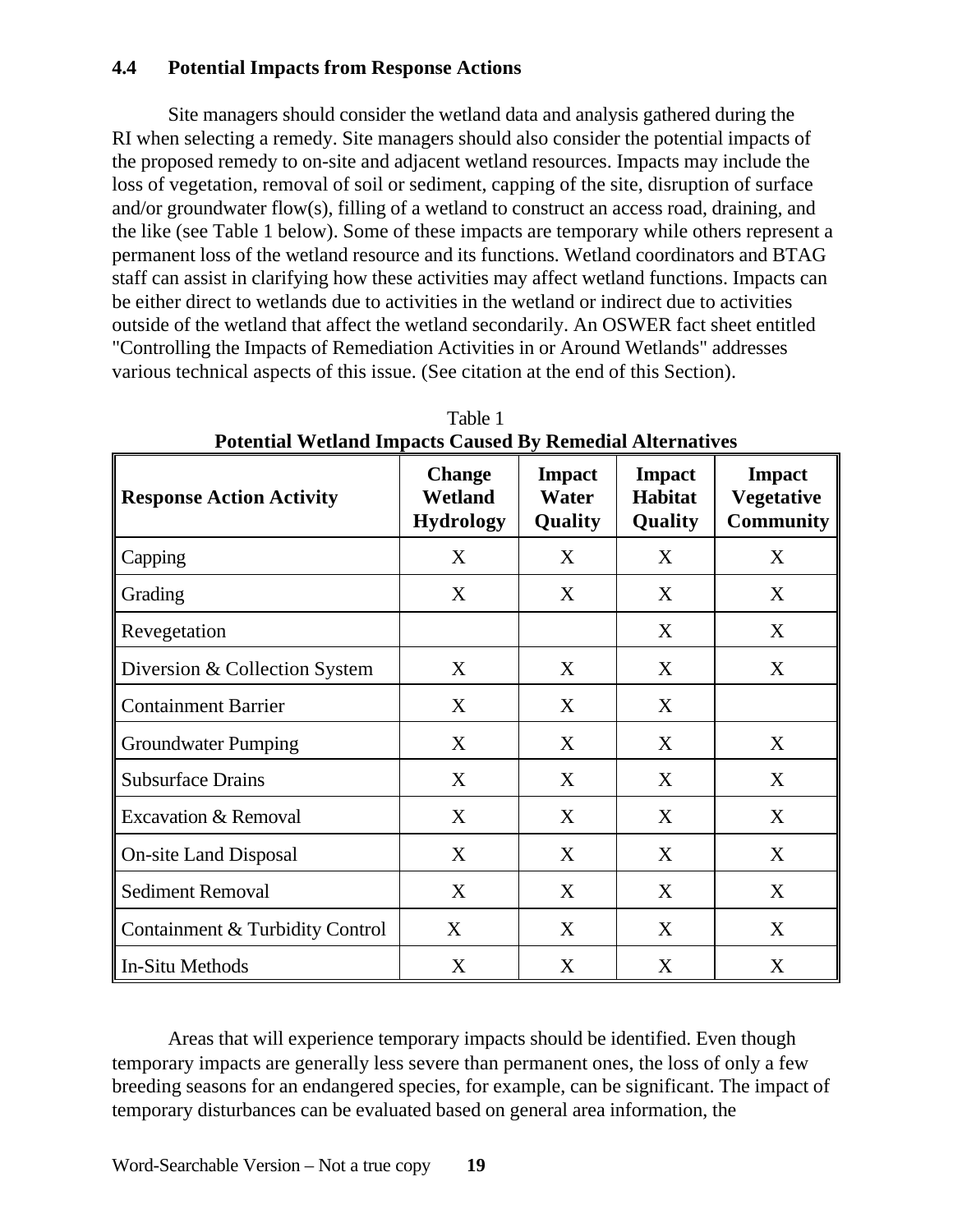wetlands assessment results, and with the aid of the BTAG, regional wetlands staff, or Natural Resource Trustees. Whether the impacts are temporary or permanent, plans should be made to fully mitigate or compensate for lost functions by conclusion of remediation.

Direct impacts involving a permanent loss of wetlands, or of certain wetland functions, should be clearly identified. In the case of the direct loss of wetlands, the impact will be measured, most simply, on an acreage basis. Results of the functional assessment will be used to evaluate affected functions. To evaluate the loss of any area, the results should be factored into goals for mitigation.

Indirect impacts to wetlands can sometimes result from a response action that is not necessarily located in the wetland itself. For example, actions that result in a surface or subsurface reconfiguration of a site (i.e., changes in upland slope as a result of excavation) can alter the hydrology of an area and result in physical, chemical and subsequently biological changes to nearby wetlands. Other types of actions that can lead to indirect impacts include ground water pumping and treating, and installation of subsurface drains. See OSWER Fact Sheet "Controlling the Impacts of Remediation Activities In or Around Wetlands" for additional discussion. The permanent and temporary effects of secondary impacts should be considered when selecting the appropriate response action. Protective measures such as Agency policy and 40 CFR Part 6 Appendix A to implement E.O. 11990 as described in OSWER Directive 9280.0-02 should be considered.

Often as remediation activities are being completed, soil or fill will be placed or vegetation replanted in the impacted wetland areas. Care should be taken to ensure that the proper materials are used and sound management practices followed to encourage and enhance, rather than impede, natural recovery of wetland functions similar to those which originally existed. Examples of materials and practices include: use of clean and appropriate fill, installation of silt barriers, use of soil similar to that of the damaged or destroyed wetland area, and revegetation using native or desired wetland plants. The BTAG, regional wetlands staff, and Trustees can provide additional technical assistance to address these concerns. In addition, as noted earlier, §404 is an ARAR when a response action involves placing fill into a wetland.

The ROD should address the impacts to on-site and off-site wetlands resulting from current or potential releases of hazardous substances and impacts from implementation of the selected response action. Information regarding wetlands impacts should be addressed in both the ROD Declaration and Decision Summary sections. The Declaration should include discussion of the major components of the selected remedy that address contaminated wetlands. The Decision Summary should include wetlands discussions where appropriate in the following sections:

- Site History should include past disposal practices in or affecting on-site and off-site wetlands.
- Summary of Site Characterization should include summaries of:
	- S Wetland(s) acreage and proximity to the site<br>S Wetlands delineation
	- Wetlands delineation
	- S Applicable state and Federal wetlands classification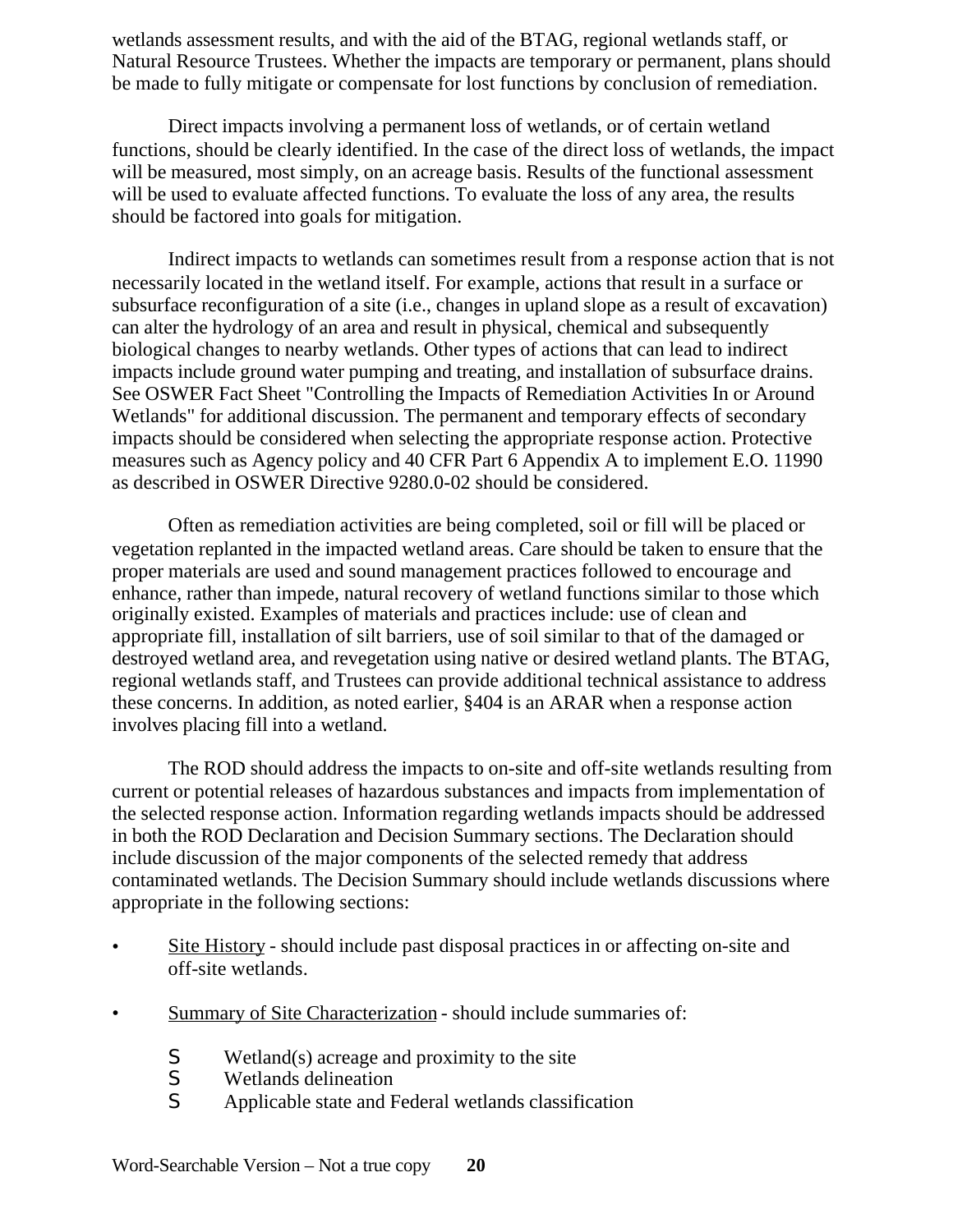- ! Surface water drainage patterns and possible discharges from the site, including storm water runoff, leachate seeps, and contaminated shallow ground water, that may affect wetlands
- ! Occurrences and concentrations of contaminants detected in wetlands sediments and surface water.
- Summary of Site Risks should include a summary of:
	- ! The ecological risk assessment, including identification of contaminants of concern, exposure assessment, ecological effects assessments, and risk characterization
	- ! Any wetlands evaluation studies conducted to determine potential wetlands losses and mitigation activities associated with site response action activities.
- Description of Alternatives should discuss how each alternative remedy addresses the environmental risks associated with the wetlands areas and/or the extent to which that alternative complies with state and Federal ARARs regarding wetlands protection standards.
- Selected Remedy should include:
	- ! Major components of the selected remedy that address contaminated wetlands
	- ! Reasons the selected remedy is located in or affects wetlands
	- ! A list of significant facts considered in making the decision to locate in or affect wetlands, including alternative locations and actions.
	- ! A list of mitigation actions to be taken in response to §404 or other ARARs and TBCs.
- Statutory Determinations should include:
	- ! A statement indicating how the selected response action affects or protects the natural or beneficial values of the wetlands
	- ! A description of the steps taken to design or modify the selected response action to minimize potential harm to affected wetlands.

The Proposed Plan also should include discussions of wetlands. In general, these brief discussions should appear in the same section as those addressed above for the ROD. Because the Proposed Plan is designed to facilitate and solicit public involvement in the remedy-selection process, it is important to include a discussion of the wetlands implications associated with each response action alternative considered as well as the preferred alternative.

Documents that can provide additional information include:

! EPA OSWER Fact Sheet: "Controlling the Impacts of Remediation Activities in or Around Wetlands". EPA 530-F-93-0202.

\* \* \*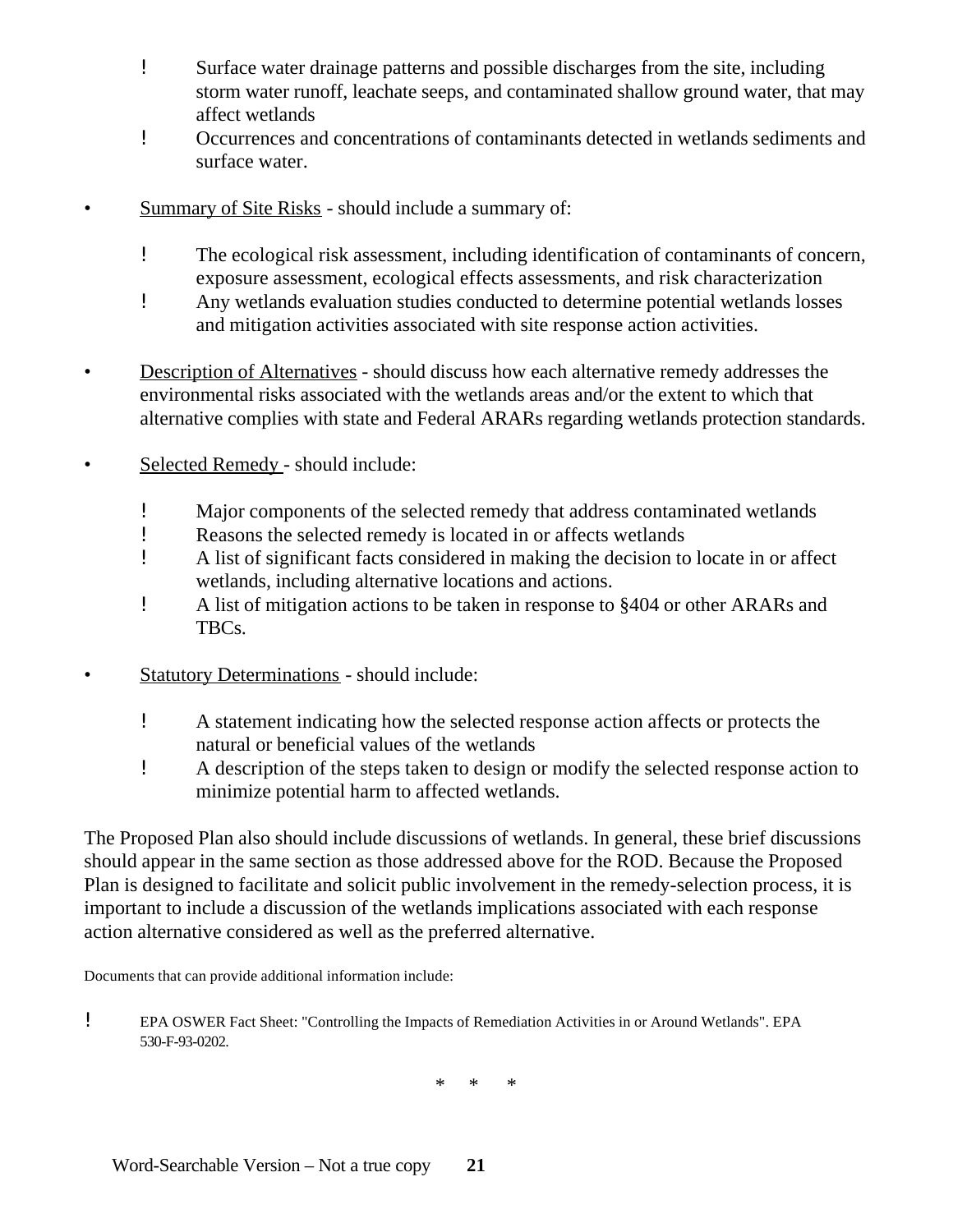# **5.0 ROLE OF THE NATURAL RESOURCES TRUSTEES**

EPA is not a Natural Resource Trustee. The Trustees are designated as the Secretary of Commerce, Secretary of the Interior, Secretaries for land managing agencies (e.g. Department of Interior, Department of Agriculture, Department of Defense, and Department of Energy), state trustees as designated by the Governor of each state, and Indian Tribal chairperson. Trustees are responsible for assessing damages for injury to, destruction of, or loss of natural resources. The Trustees should be involved at the site as early as possible. Participation of the Trustees is important at sites where wetlands are located where the wetlands may have been impacted by the release of hazardous substances or may be affected by the response action.

Although wetlands are not specifically identified as "natural resources" in CERCLA Section 101(16), the individual elements of wetlands: "land, fish, wildlife, biota,... water, ground water... and other such resources..." are included in the definition. Damages to these specific resources, and therefore wetlands, can provide the basis for a Natural Resource Damage claim by Trustees under Section  $107(f)(1)$ .

It is important to recognize the different roles and responsibilities of EPA and the Trustees under CERCLA and the National Contingency Plan (NCP). EPA (or at Federal Facilities another Federal agency) is responsible for the assessment of the risk a site (e.g., release of hazardous substance) poses to public health, welfare and the environment. This is a significant factor in determining the extent and degree of site response actions. EPA is also responsible for taking response actions to address the release or potential release of hazardous substances. Remedial action is defined in CERCLA Section 101 (24) and is, either directly or through oversight, an EPA (or another Federal agency) responsibility. On the other hand, when the Trustees have determined that the resources under their trust have been injured and require restoration, these activities become the responsibility of the Trustees. CERCLA, as amended by SARA Section 517, places restrictions on the use of Fund monies for natural resource damage assessment or restoration activities.

The roles and responsibilities of Trustees are outlined in CERCLA Section 107(f)(2) and NCP Subpart G. Section 104 (b)(2) of CERCLA requires that Trustees be "promptly" notified of releases that have, or may have the potential to, impact natural resources. In addition this section requires that "assessments, investigations, and planning" shall be coordinated with Trustees.

Trustees should be asked to participate in developing the scope of work for the RI and in negotiations with the Potentially Responsible Parties (PRPs) for conducting the RI. Should the Trustee require data beyond that which EPA requires for the RI, it is the Trustee's responsibility to negotiate with the PRPs for either collection of the data, or for funding to support data collection. Trustees may also collect data themselves and attempt to recover these costs from the PRPs.

Trustees have a significant role in the settlement process. Section 122(j) requires that Trustees be notified of, and encouraged to participate in, negotiations with the PRPs. Trustees may grant a Covenant-Not-to-Sue for natural resource damages. EPA does not have the authority or responsibility to negotiate on behalf of Trustees. Trustees may agree to a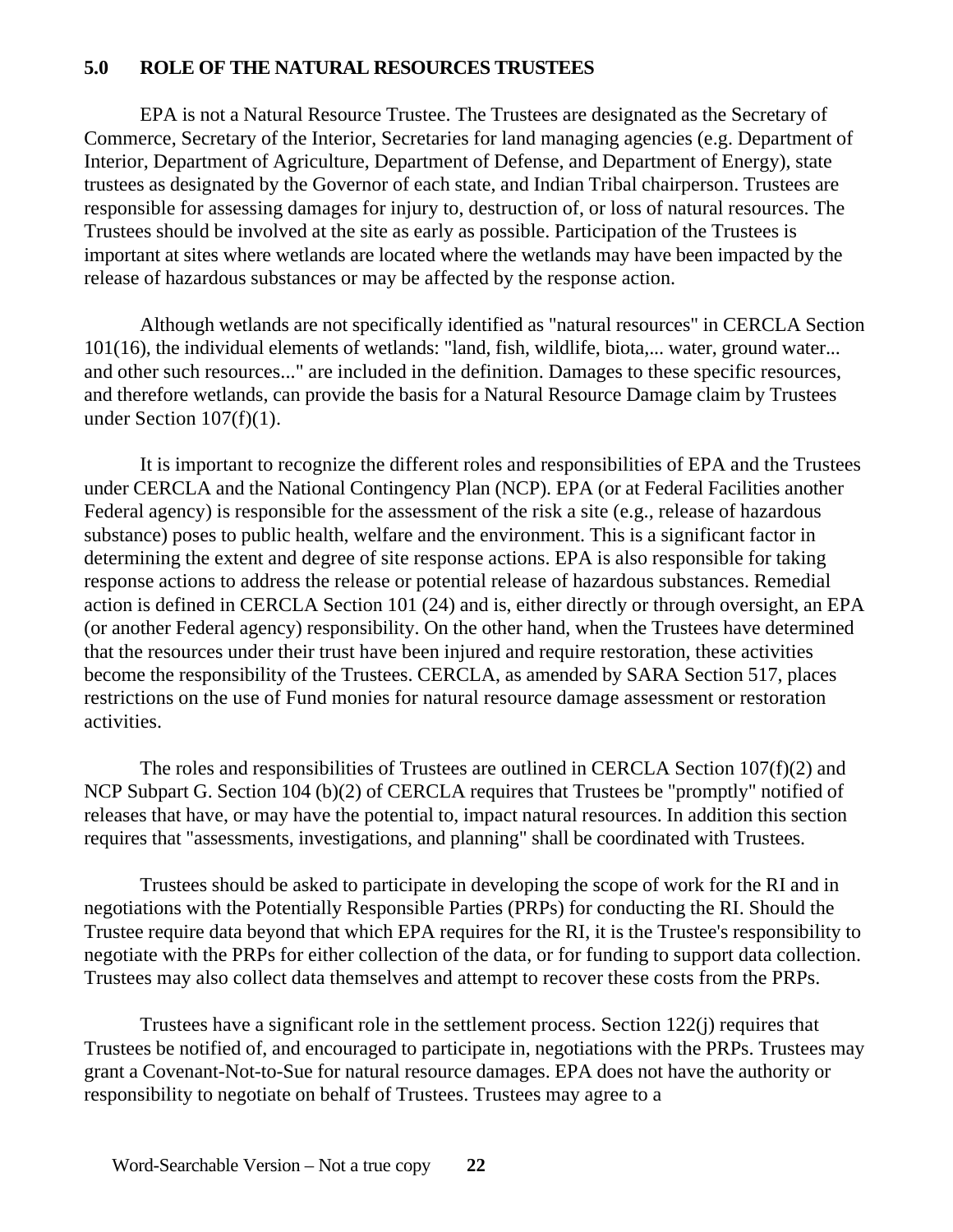Covenant-Not-to-Sue where the PRPs agree to undertake "...appropriate actions necessary to protect and restore the natural resources damaged..." by the release. At most sites, it is more efficient and cost effective for the PRPs to conduct restoration or other actions in concert with the response action. PRPs may also be interested in resolving all of their CERCLA liabilities in a single consent decree. Early involvement of Trustees is important to minimize delays in the clean-up process.

It is also the responsibility of Trustees to determine the need for, type of, amount of, and appropriate location of, any "restoration, replacement, or acquisition of equivalent resources" (restoration actions) to be carried out by the PRPs. Trustees also must be prepared to participate in the settlement negotiations with PRPs to achieve the implementation, including the operation and maintenance, of restoration actions.

Where no PRPs have been identified and the Superfund-conducted Response action (RA) will impact wetlands, Trustees, along with the BTAG and Regional Wetlands Staff, should be consulted for their technical knowledge as to potential means of mitigating the impacts of the RA. Mitigation is necessary to satisfy provisions of the CWA Section 404 and related regulations which are generally ARAR.

As was mentioned, CERCLA Section 104(j)(2), Section 517(c) and Section 111(a) and (b) place certain limitations on the restoration, rehabilitation, and acquisition of property using Fund monies. SARA Section 517 and Sections 111(a)(3) and (b)(1) state that Fund money cannot be used for claims resulting from a release or threat of release of a hazardous substance from a vessel or a facility for injury to, or destruction or loss of, natural resources including cost for damage assessment.

Other documents that address this issue include:

- ! NCP, 40 C.F.R. Part 300, Subpart G
- ! US EPA Region 10. Superfund Natural Resource Trustee Notification and Coordination Manual
- ! The Role of the Natural Resource Trustees in the Superfund Process, Vol. 1 No. 3, Pub. No. 9345.0-051, Mar 1992
- ! MOU between EPA and NOAA, OSWER Dir. No. 9295.0-02

\* \* \*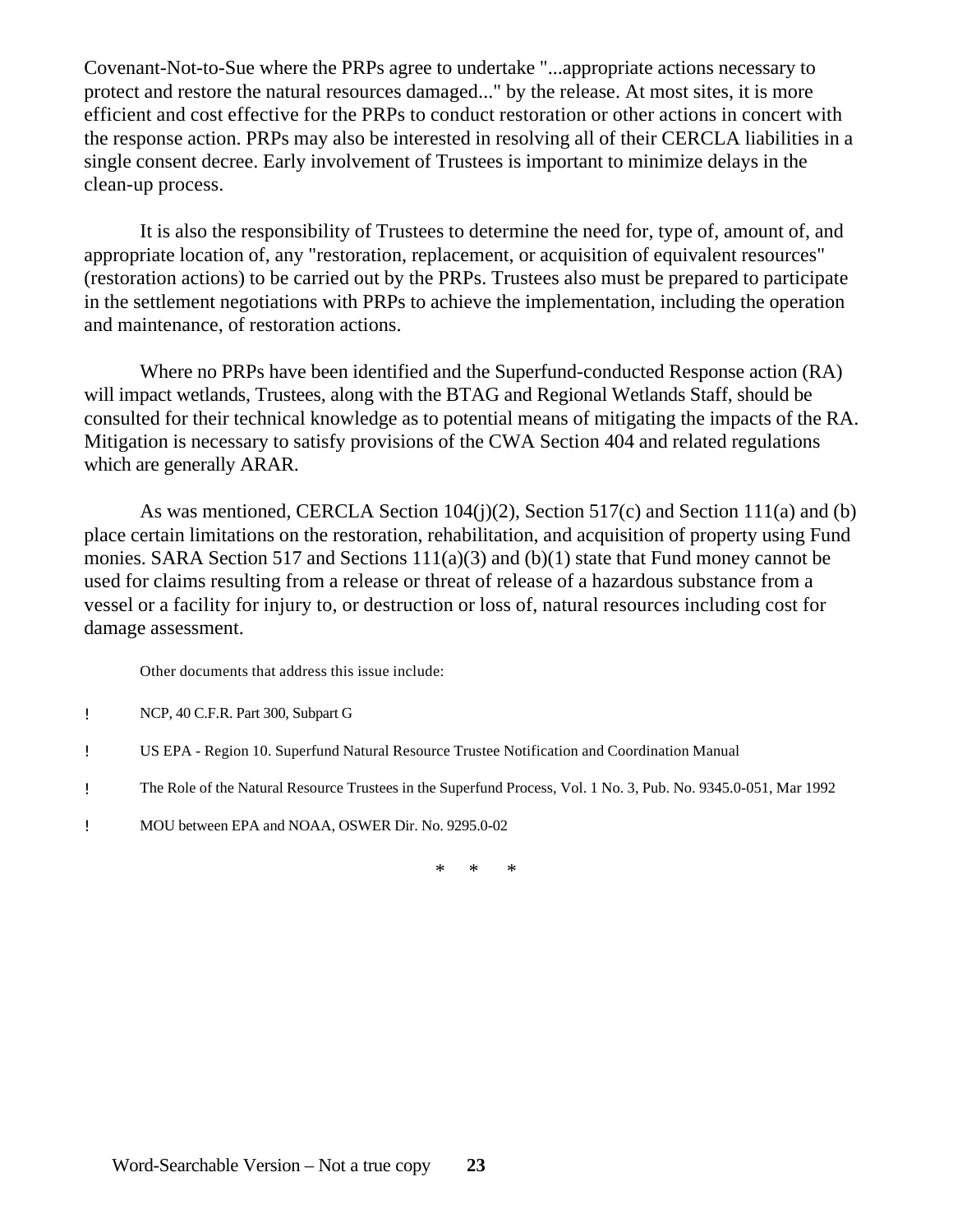#### **6.0 OPPORTUNITIES FOR COORDINATION**

There are various opportunities for coordinating wetland and Superfund programs to better address wetlands at Superfund sites. They include Biological Technical Assistance Groups, memoranda of agreement, and training in wetland issues.

#### **6.1 Biological Technical Assistance Groups (BTAGs)**

The BTAG is an important mechanism for coordinating activities affecting wetlands at Superfund sites. As previously discussed, these groups exist in all EPA Regions and usually include representatives from different EPA program offices (i.e., wetlands, ESD, groundwater, water quality, etc.) as well as from Federal agencies outside EPA such as the National Oceanic Atmospheric Administration (NOAA) and the Fish and Wildlife Service (FWS). Some BTAGs also include representatives from state agencies. This interagency group provides input on ecological and biological issues to RPMs during the CERCLA process and activities. See Section 4.2 for further discussion.

The Regional structure and operation of the BTAG may vary. For example, individual members of the BTAG may be assigned to individual Superfund sites. The BTAG may have its own budget for ecological risk assessments as well as an inter-agency agreement (IAG) with other Federal agencies such as the FWS or the COE.

In some Regions, BTAG review of the ecological risk assessment is mandatory and the BTAG meets at least once a month to discuss the sites and review documents. For instance, the Region 2 BTAG provides input throughout the process, from work plans for RI/FS through signing of the ROD. One site where the BTAG provided assistance was in central New Jersey. A wetland area adjacent to the site had the potential to be affected by pump-and-treat remediation. The BTAG helped develop a monitoring plan in which an off-site reference wetland with similar habitat conditions would be monitored to determine if changes in the wetland closer to the site were a result of Superfund activities or seasonal fluxes. BTAGs routinely provide recommendations and guidance on ecological issues at Enforcement and Fund lead sites as well as Federal facilities that are being cleaned up.

ECO Updates, a series of bulletins produced by the Office of Solid Waste and Emergency Response, provide additional guidance on BTAG coordination and on ecological assessment. The following can be referenced for additional information:

- C The Role of the BTAGs in Ecological Assessment. Vol. 1 No. 1, Pub. No. 9345.051, Sept 1991
- C Briefing the BTAG: Initial Description of the Setting, History, and Ecology of a Site. Vol. 1, No. 5, Pub. No. 9345.0-051, Aug 1992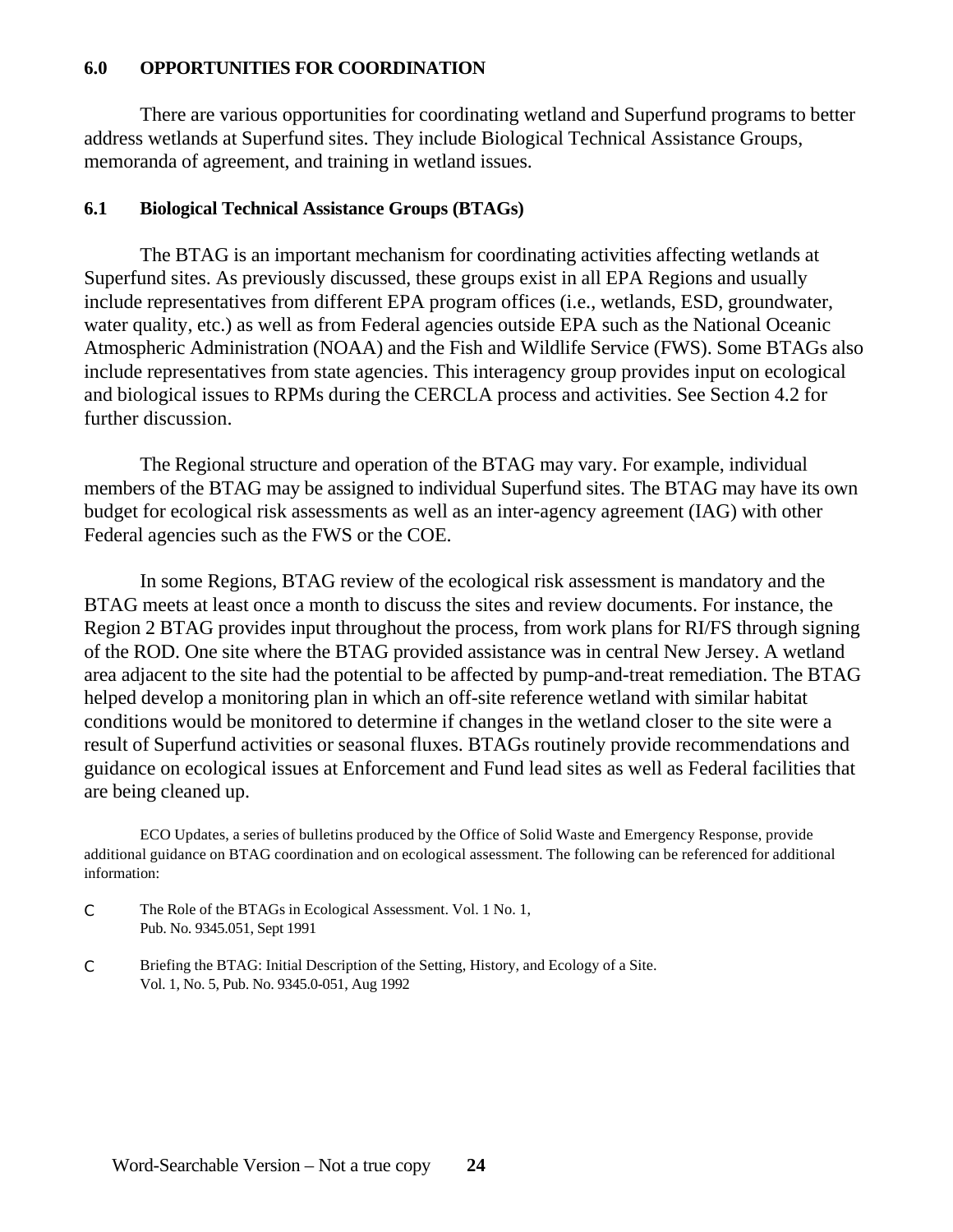## **6.2 Training**

Professionals in both the Superfund and wetlands programs should rely on one another for respective expertise. This can include training with each program office providing programs to increase understanding.

For example, Region 10 has offered in-house training on wetlands issues for Superfund personnel. The training included a course on wetlands delineation and one on Section 404(b)(1) guidelines. Region 2 has a training course entitled "CERCLA/SARA Environmental Review Procedures," which includes sections on wetlands, BTAGs, and Natural Resource Trustee issues. To date, more than 35 sessions of this course have been presented to EPA regional offices, headquarters, the OSC/RPM Academy, states, Federal agencies, and contractors.

Other training programs on wetland issues are available from a variety of groups:

• EPA offers a Wetlands Delineation Course through the COE. This week-long course concentrates on the Delineation Manual used by the U.S. Army Corps of Engineers and other Federal agencies. Contact the Wetlands Coordinator in your EPA Regional Office for more information (see Appendix 2). Other public and private institutions offer similar courses.

• Courses on wetlands laws and regulations are offered by universities and other public and private organizations.

• Training on wetland function and value assessment, wetland creation and restoration, wetland hydrology and wetland vegetation is offered through local colleges and universities, government agencies, non-profit organizations and private training institutes.

#### **6.3 Memoranda of Agreement**

A memorandum of agreement (MOA) or understanding (MOU) between wetland and Superfund programs can be useful in establishing or clarifying procedures and practices for considering wetlands and ecological issues at Superfund sites.

In Region 5 the Waste Management Division and Water Division developed an MOA that establishes principles and procedures to provide appropriate coordination between the Superfund and Water Division programs. The MOA governs CERCLA response actions that affect the water media. It provides for notification to the Superfund program by the Water Division of situations that may require a CERCLA response. Major features include:

1) Early involvement - Triggered by the Waste Management Division, it gives the Water Division opportunity to review action memoranda for removal actions and provides access to National Priority List-candidate packages and initial RI workplans;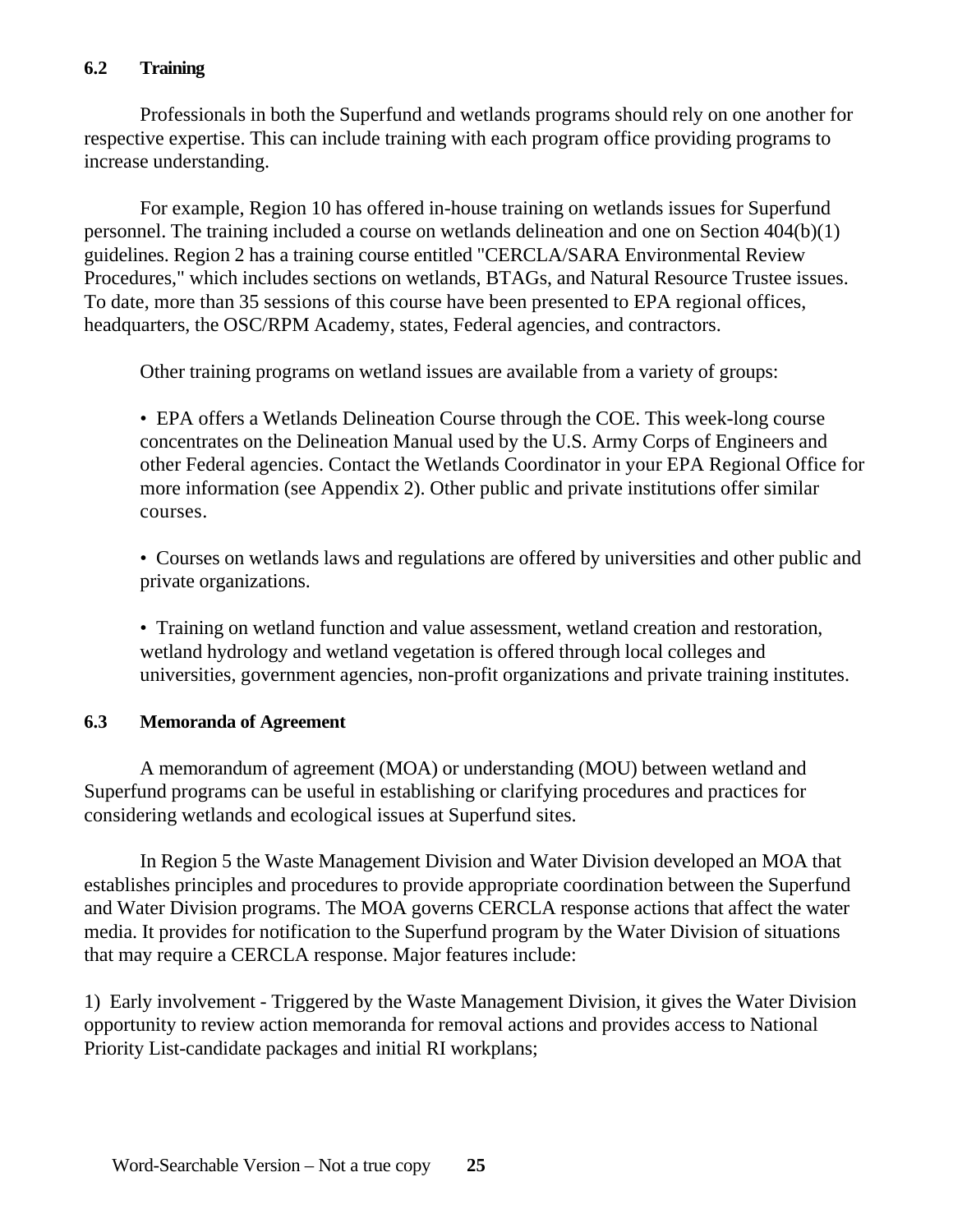2) Articulation of interest areas by Water Division - Interest areas described include projects that potentially impact or involve drinking water; interpretations of maximum contaminant levels and their health effects; treatment requirements for discharges to surface waters; information on **the discharge of dredge or fill material to wetlands** and other waters of the U.S., and insights on precedent-setting groundwater and underground injection policy issues;

3) Timely consultation and training by Water Division regarding program requirements;

4) Review of CERCLA program guidance by Water Division;

5) Time frames for Water Division reviews of documents;

6) Specific identification by Waste Management Division to the Regional Administrator of actions that would lead to non-compliance with substantive Water Division program provisions;

7) Coordination with state counterparts.

This MOA is entitled "Principles of Waste Management Division/Water Division Coordination for CERCLA Removal and Remedial Actions", July 9, 1991 revision and a copy is provided in Appendix 3.

\* \* \*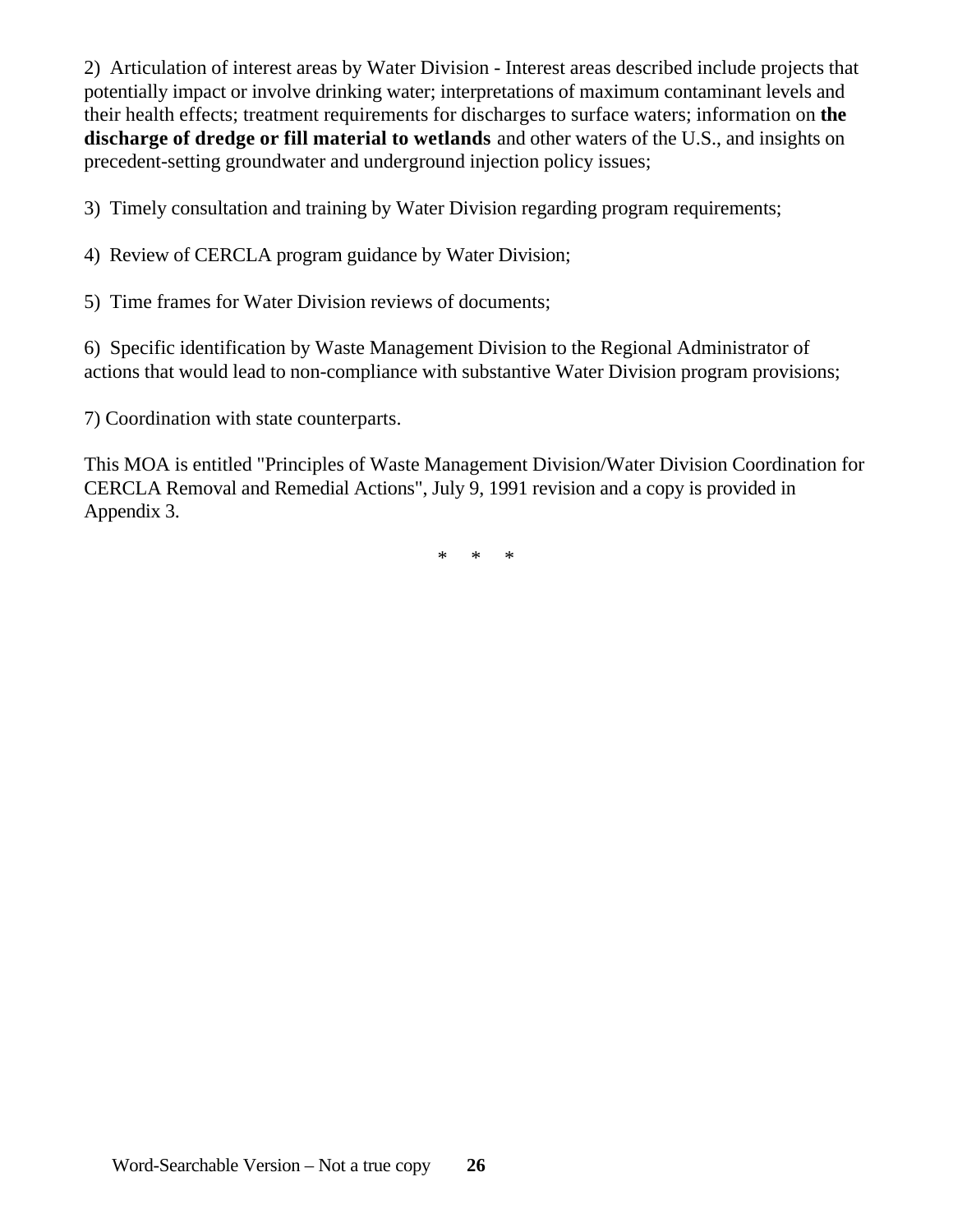## **GLOSSARY OF TERMS AND ACRONYMS**

#### **Administrative Requirements**

Those mechanisms that facilitate the implementation of the substantive requirements of a statute or regulation. Administrative requirements include the approval of or consultation with administrative bodies, issuance of permits, documentation, reporting, record keeping, and enforcement.

## **ARAR (Applicable or Relevant and Appropriate Requirement)**

Applicable requirements means those cleanup standards, standards of control, and other substantive environmental protection requirements, criteria, or limitations promulgated under Federal environment or state environmental or facility siting laws that specifically address a hazardous substance, pollutant, contaminant, remedial action, location, or other circumstance at a CERCLA site.

Relevant and appropriate requirements means those cleanup standards, standards of control, and other substantive environmental protection requirements, criteria, or limitations promulgated under Federal environmental or state environmental or facility siting laws that, while not "applicable" to a hazardous substance, pollutant, contaminant, response action, location or other circumstance at a CERCLA site, address problems or situations sufficiently similar to those encountered at the CERCLA site that their use is well suited to the particular site. In some circumstances, a requirement may be relevant but not appropriate for the site-specific situation.

# **BTAG** (Biological Technical Assistance Group)

A group that provides comment and expertise on ecological issues at Superfund sites. This group often consists of representatives from appropriate EPA program offices as well as from other Federal and state agencies. Some Regions use a different name such as Ecological Technical Assistance Group (ETAG), Peer Review Group, or Superfund Ecological Assessment Team (SEAT).

**CERCLA** (Comprehensive Environmental Response, Compensation, and Liability Act of 1980 as amended: 42 U.S.C. §§9601 - 9657)

The legal basis for the Superfund program. Under CERCLA, the Federal government has authority and funds to respond to uncontrolled hazardous substance sites and releases and potential releases. CERCLA was amended by the Superfund Amendments and Reauthorization Act (SARA) in 1986.

# **Covenant Not to Sue** (CERCLA § 122(j)(2)

A promise by a party not to bring future legal action against another party. The Natural Resource Trustee(s) may agree to a covenant-not-to-sue (an agreement not to pursue damage claims) if "the potentially responsible party [PRP] agrees to undertake appropriate actions necessary to protect and restore the natural resources damaged by ... the release or threatened release of hazardous substances."

#### **CWA** (Clean Water Act, 33 U.S.C.A §§ 1251 - 1387)

The goal of the Clean Water Act is to restore and maintain the chemical, physical, and biological integrity of the Nation's waters.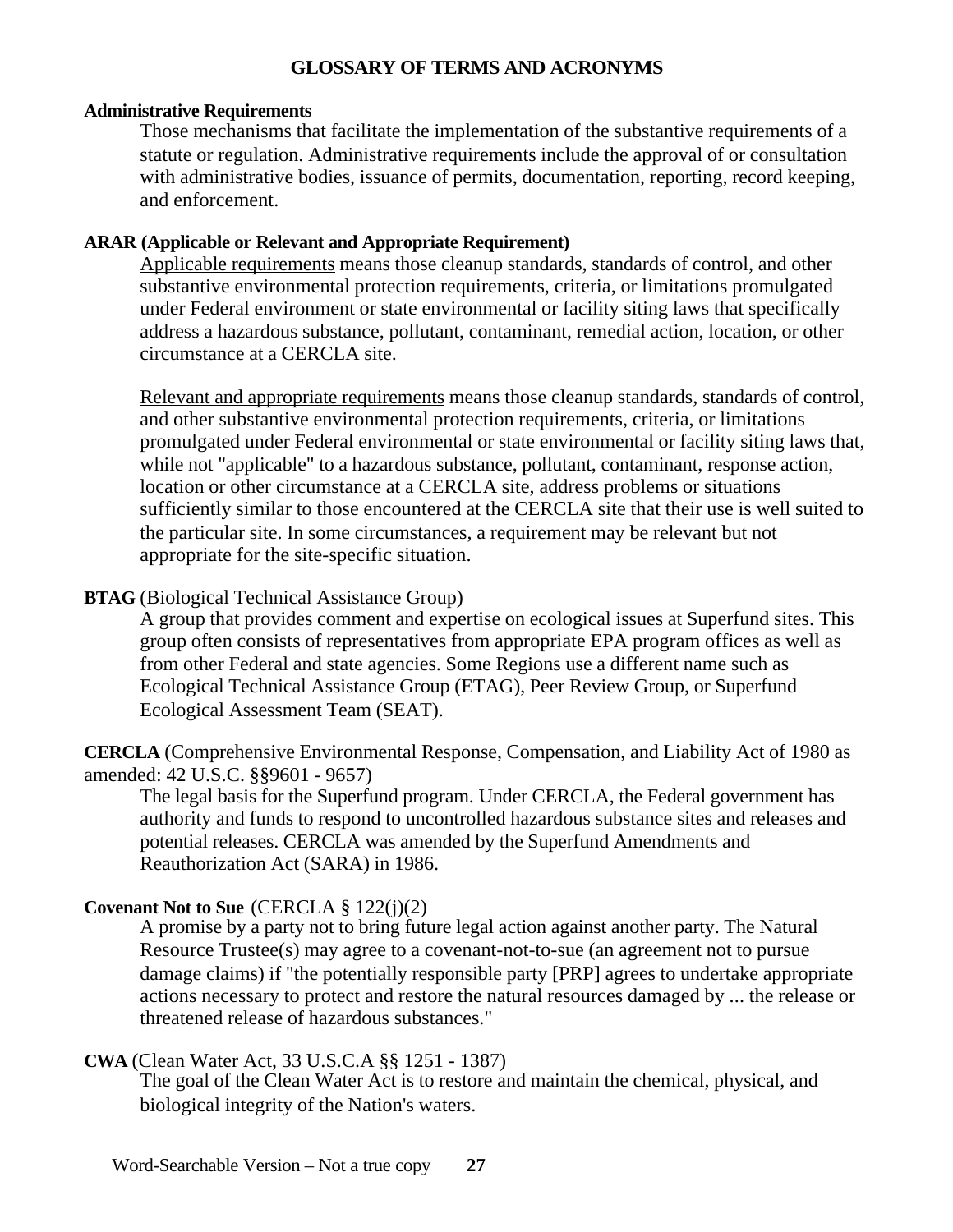### **CWA Section 404(b)(1) Guidelines** (40 CFR Part 230)

Regulations setting forth environmental criteria that must be satisfied before a Section 404 permit can be issued.

#### **Delineation**

see Wetland Delineation

#### **Discharge of Dredged Material**

Any addition of dredged material into navigable waters including, without limitation, any addition or redeposit of dredged material, including excavated material, into navigable waters which is incidental to any activity, including mechanized landclearing, ditching, channelization, or other excavation that has or would have the effect of destroying or degrading any area of navigable waters (40 CFR 232.2).

#### **Discharge of Fill Material**

Any addition or redeposit of fill material into navigable waters, including the placement of pilings in navigable waters when such placement has or would have the effect of a discharge of fill material (40 CFR 232.2).

#### **Dredged Material**

Material excavated or dredged from waters of the United States. (40 CFR 232.2(g).

#### **Ecological Risk Assessment**

The measure of contaminant effects on an ecosystem. In the Superfund process, it is used to provide information on ecological impacts that can be used in making remedial decisions.

#### **Engineering Evaluation/Cost Analysis** (EE/CA)

An analysis of removal alternatives for non-time critical removal actions. (NCP Section 300.415).

#### **Fill Material**

Any "pollutant" which replaces portions of the waters of the United States with dry land or which changes the bottom elevation of a water body for any purpose. (40 CFR 232.2(i)).

#### **Habitat Restoration Plan**

See Subpart G - A comprehensive plan for restoration, replacement and compensation of equivalent resources.

#### **HEP** (Habitat Evaluation Procedure)

Developed by the U.S. Fish and Wildlife Service, HEP evaluates the suitability of a given area to provide habitat for wildlife through the use of "evaluation species". HEP also can give an indication of the potential for proposed mitigation areas to provide habitat for wildlife through the use of "target species". HEP generally provides semi-quantitative results. Some site-specific information is necessary to apply HEP, such as vegetative types to determine the "cover types" of the area. HEP results are greatly influenced by the selection of evaluation species and target species.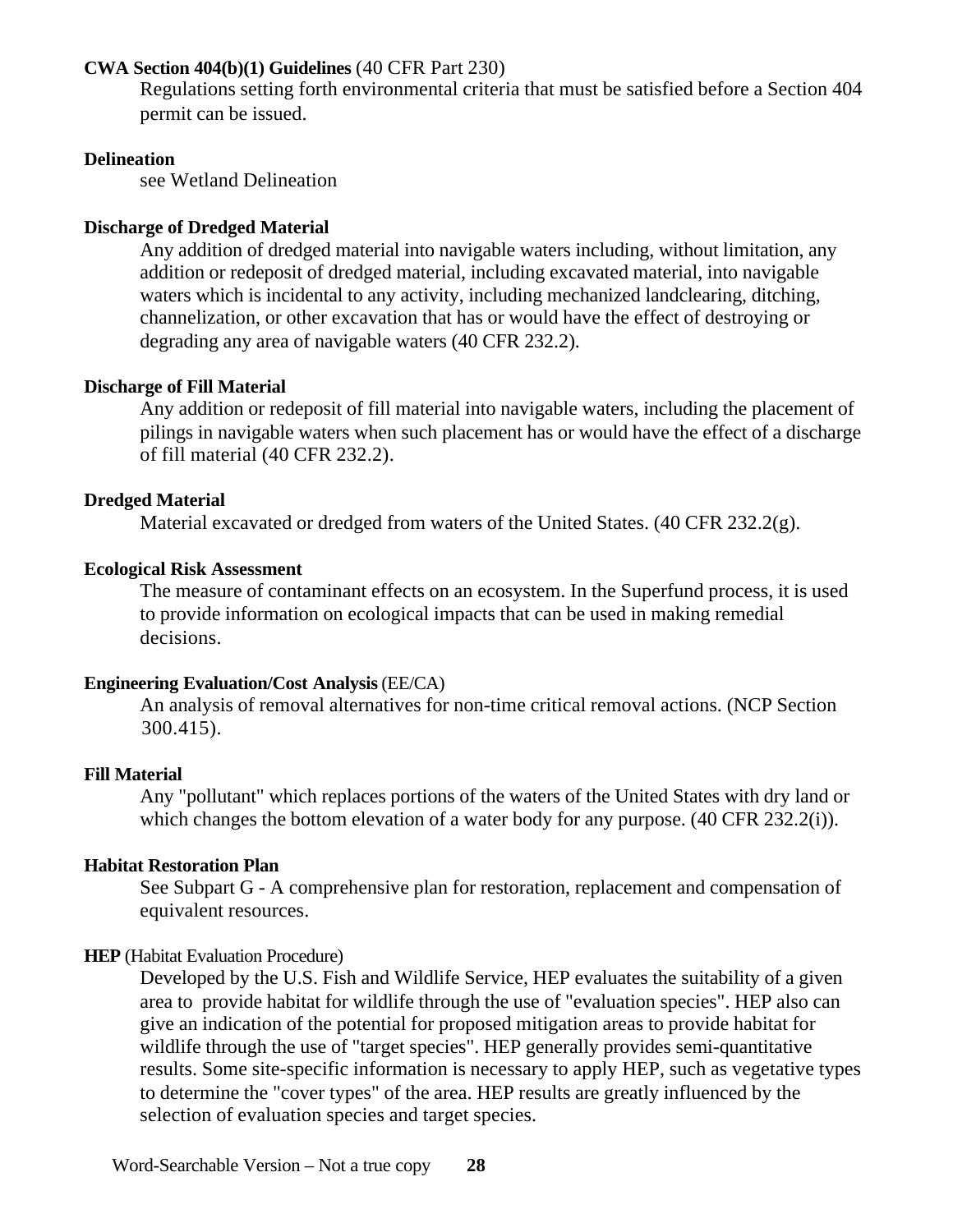## **HRS** (Hazard Ranking System)

A model used to assess the relative risk at sites; sites that score 28.5 or greater are placed on the National Priority List.

#### **Jurisdictional Determination**

Ascertaining the geographic scope of a wetland using the three-parameter approach of vegetation, soils and hydrology as specified in the 1987 U.S. Army Corps of Engineers Wetlands Delineation Manual. A wetland delineation may be used in making a jurisdictional determination.

#### **Mitigation**

A February 6, 1990, Memorandum of Agreement (MOA) between the Department of the Army and EPA articulates policy and procedures to determine the type and level of mitigation necessary to demonstrate compliance with the Clean Water Act §04(b)(1) Guidelines. The MOA provides that the Army Corps of Engineers evaluate projects to ensure that mitigation occurs in the following sequence:

1) avoidance of wetland impacts to the maximum extent practicable through the evaluation of alternatives;

2) minimization of impacts by sighting project features such that impacts to aquatic resources are further reduced; and

3) compensatory mitigation of unavoidable impacts through creation or mitigation.

#### **Natural Resource Damages**

Damages for injury or loss of natural resources as set forth in 42 U.S.C.A. § 9607.

#### **Natural Resource Damage Assessment**

A damage assessment conducted by the Natural Resource Trustee for injury to, destruction of, or loss of those natural resources held by the Natural Resource Trustees; such an assessment is required under CERCLA § 107(f)(2).

#### **Natural Resource Trustees**

As defined by CERCLA, trustees are responsible for assessing damages for injury to, destruction of, or loss of natural resources. Trustees include agencies such as the US Fish and Wildlife Service, US Forest Service, and the National Oceanic and Atmospheric Administrations National Marine Fisheries Service (see Subpart G of NCP).

#### **NCP** (National Contingency Plan; 40 CFR Part 300) The regulations implementing CERCLA.

#### **Non-Time Critical Removal**

A removal action taken after a 6-month planning period and the completion of an EE/CA or equivalent, after the lead agency has determined, based on site conditions, that the removal action is appropriate.

#### **NPL** (National Priority List; 40 CFR Part 300 Appendix B)

A list of releases or threatened releases to which EPA gives highest priority for further response under CERCLA. The list is an end result of a Hazard Ranking System (HRS) that numerically scores uncontrolled hazardous waste sites. Sites that are not on the list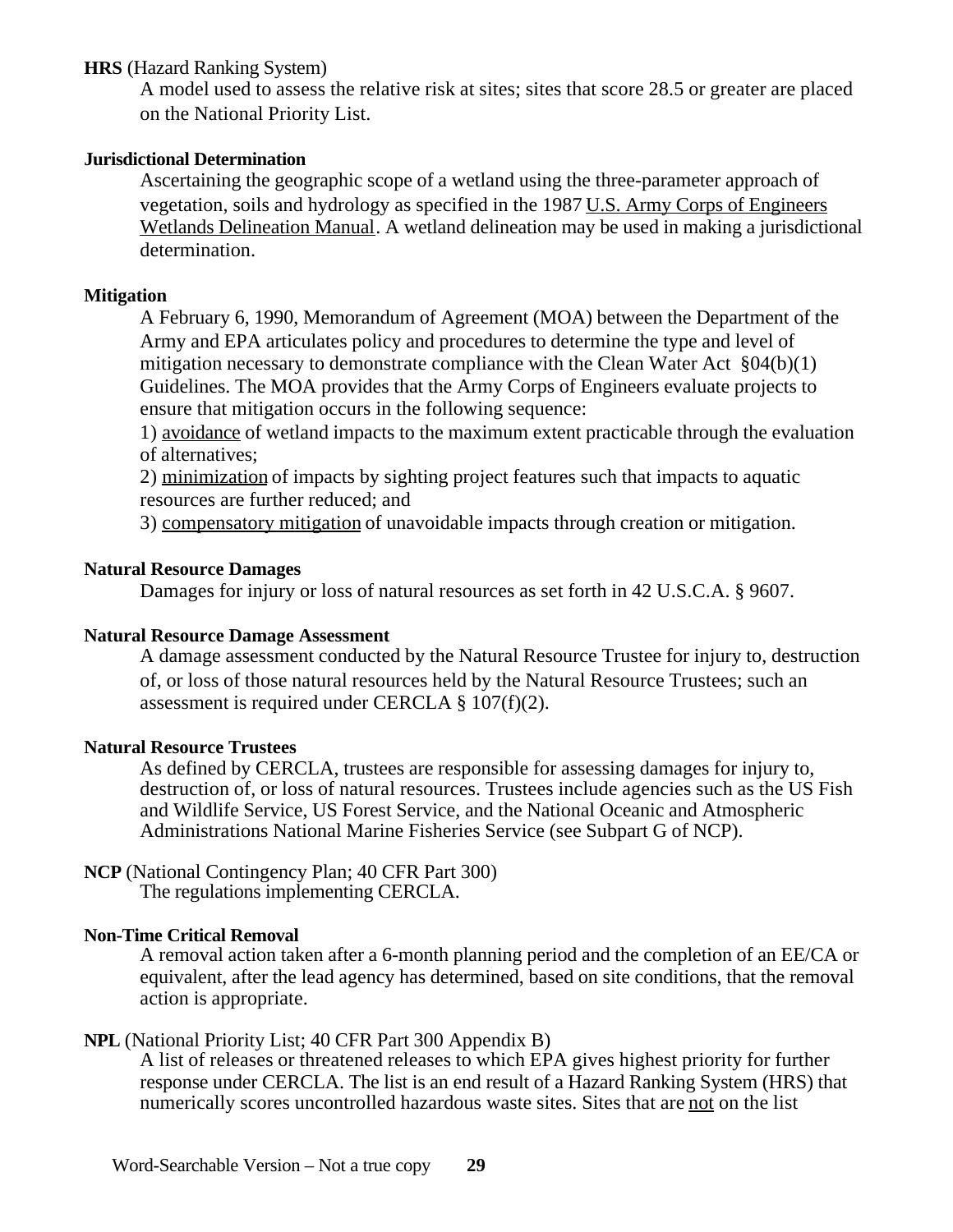may still be addressed, but fund monies may not be used for response action at such sites unless an appropriate determination of imminent and substantial endangerment can be made in order to take a response action under §104(a) of CERCLA.

### PA/SI (Preliminary Assessment/Site Investigation)

The PA is generally a low-cost initial evaluation intended to give as full and complete a picture of the site as possible. The SI is to better characterize the problems at the site, determine if further actions are required and if the site should be included on the NPL. PA/SI occurs before the HRS.

#### **PRP** (Potentially Responsible Party)

Those identified by EPA as potentially liable under §107(A) of CERCLA for cleanup costs. A PRP may be a past or present property owner, generator or transporter of hazardous substances, or one who arranges for disposal.

#### **RD/RA** (Remedial Design/Remedial Action)

The RD is the preparation of plans and specifications to accomplish the remedial action; the RA is the implementation of the remedy itself. RD and RA occur after the ROD.

#### **Response Action**

A response action under CERCLA may be a remedial action which is a longer-term action consistent with a permanent remedy or a removal action which is generally a short-term action (less than 2 years) that removes an immediate threat to public health, welfare, or the environment. Response actions address releases or threats of release.

#### **RI/FS** (Remedial Investigation/Feasibility Study)

The RI/FS provides information about the site that will be considered in the ROD. The RI includes data collection and site characterization; the FS focuses on the development of specific remedial alternatives, based in part on the information contained in the RI.

#### **RPM** (Remedial Project Manager)

The individual, generally designated by the EPA region, who directs remedial actions and coordinates all other actions at the site.

#### **ROD** (Record of Decision)

The ROD documents the remedy selected for a remedial response, states the rationale for the remedy, and states that requirements of the National Contingency Plan are met. The ROD is published after the completion of the RI/FS.

#### **SARA** (Superfund Amendments Reauthorization Act of 1986; 42 U.S.C.A.

§11001 et. seq.) Amendments to CERCLA adopted in 1986 containing a variety of provisions to further implement the Superfund program.

#### **Substantive Requirements**

Those requirements that pertain directly to actions or conditions in the environment. Examples include quantitative health- or risk-based restrictions upon exposure to types of hazardous substances and restrictions on activities in certain special locations.

**Superfund** (Oil and Hazardous Materials Trust Fund)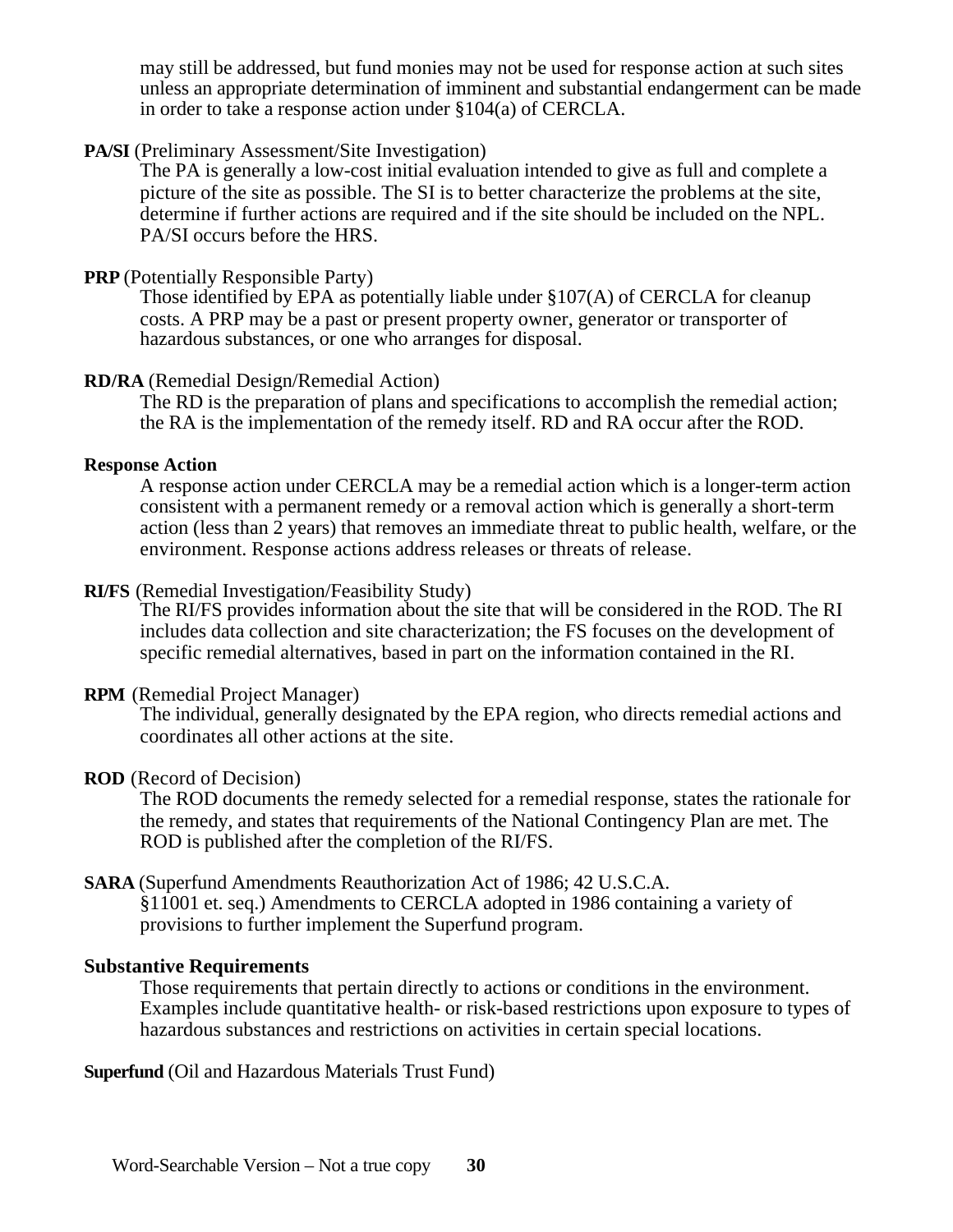A trust fund established under CERCLA, which is financed by a special tax on petroleum and chemical industries authorized by CERCLA. The fund is available for site clean up when no viable responsible parties are found or when responsible parties fail to take the necessary response actions.

#### **Time Critical Removal**

A removal action completed within 6 months and after the lead agency has determined, based on site conditions, that the removal action was appropriate.

#### **TBCs** (To-Be-Considered)

Non-promulgated advisories or guidance issued by Federal or state government that are not legally binding and do not have the status of potential ARARs, but are to be considered in selecting the remedy.

#### **Waters of the United States**

This term is defined broadly and includes wetlands adjacent to waters of the U.S. and all other wetlands and waters such as intrastate lakes, rivers, streams, and the like, the use, degradation or destruction of which would or could affect interstate or foreign commerce. For a complete definition, see 40 C.F.R. 232.2(q)(l)-(7).

## **WET** (Wetland Evaluation Technique)

A widely used methodology for evaluation of wetland functions developed by Adamus et. al., 1987, initially for the Federal Highway Administration and later revised by the Army Corps of Engineers. Wet assesses the potential of a wetland to carry out wetland functions and the value of those functions. Each function is considered in terms of its social significance, effectiveness of the wetland in performing the function, and opportunity for performance of that function. WET can also be applied to any of three levels depending on the information available and the time available for the analysis.

#### **Wetlands**

Those areas that are inundated or saturated by surface or ground water at a frequency and duration sufficient to support, and that under normal circumstances do support, a prevalence of vegetation typically adapted for life in saturated soil conditions. Wetlands generally include swamps, marshes, bogs, and similar areas.

#### **Wetlands Assessment**

An evaluation of the various functions of a wetland. At Superfund sites, this activity may also include an ecological risk assessment which evaluates contaminant impacts on wetlands.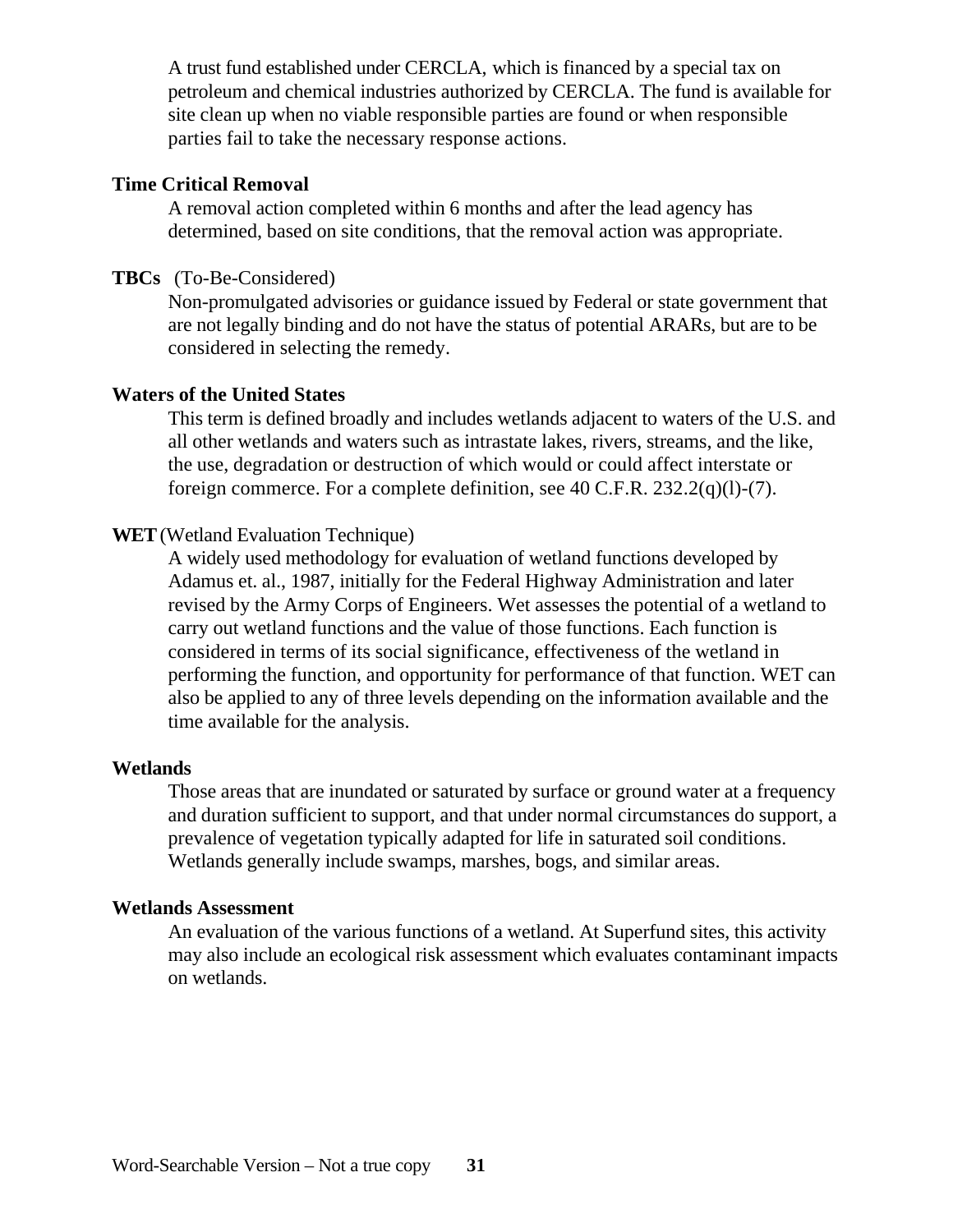# **Wetland Characterization**

The inventory or description of the ecological structure, hydrology, soils and conditions of the site.

# **Wetlands Delineation**

The on-the-ground determination of the boundary between wetland and upland. This information is often used in making a jurisdictional determination of the limits of the Clean Water Act §404 jurisdiction.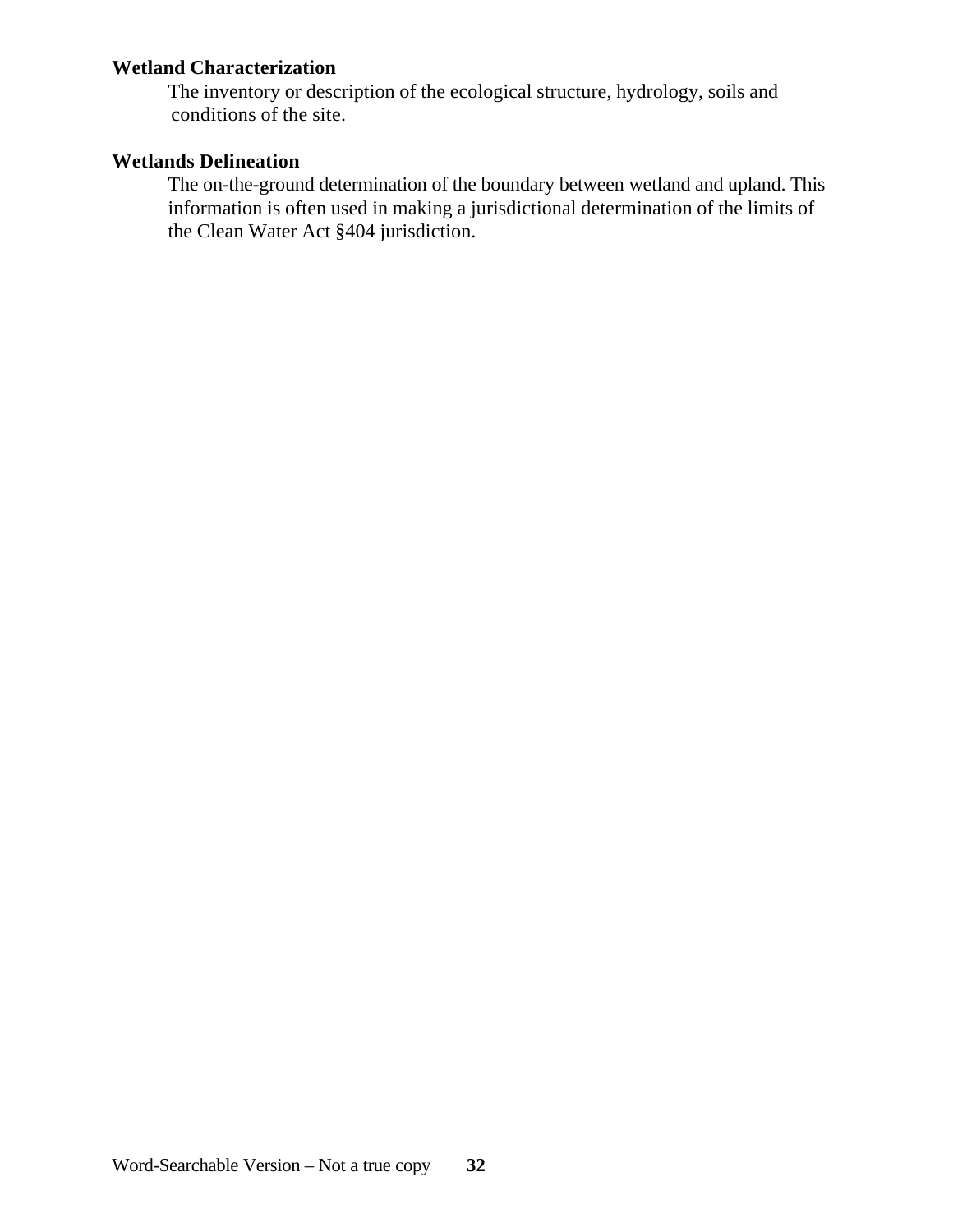#### **Appendix 1 - BTAG Coordinators**

Region 1:

Susan Svirsky Waste Management Division USEPA - Region I (HSS-CAN7) JFK Federal Building Boston, MA 02203 (617) 573-9649

Region 2: Shari Stevens Surveillance Monitoring Branch USEPA - Region 2 (MS-220) Woodbrige Avenue Raritan Depot Building 209 Edison, NJ 08837 (908) 906-6994

Region 3: Robert Davis Technical Support Section USEPA - Region 3 (3HW15) 841 Chestnut Street Philadelphia, PA 19107 (215) 597-3155

Region 4: Lynn Wellman WD/OHA USEPA - Region 4 345 Courtland Street, NE Atlanta, GA 30365 (404) 347-1586

Region 5: Steve Ostroka USEPA Region 5 (5HSM-TUB7) 230 South Dearborn Chicago, IL 60604-1602 (312) 886-5902

Region 6: Jon Rauscher Susan Swenson Roddy USEPA - Region 6 First Interstate Tower 1445 Ross Avenue Dallas, TX 75202-2733 (214) 655-8513

Region 7: Bob Koke SPFD-REML USEPA - Region 7 726 Minnesota Avenue Kansas City, KS 660101 (913) 551-7468

Region 8: Gerry Henningsen USEPA - Region 8 Denver Place, Suite 500 999 18th Street Denver, CO 80202-2405 (303) 294-7656

Region 9: Doug Steele Clarence Callahan USEPA - Region 9 75 Hawthorne Street San Francisco, CA 94105 (415) 744-1916

Region 10: Bruce Duncan USEPA Region 10 (ES-098) 1200 6th Avenue Seattle, WA 98101 (206) 553-8086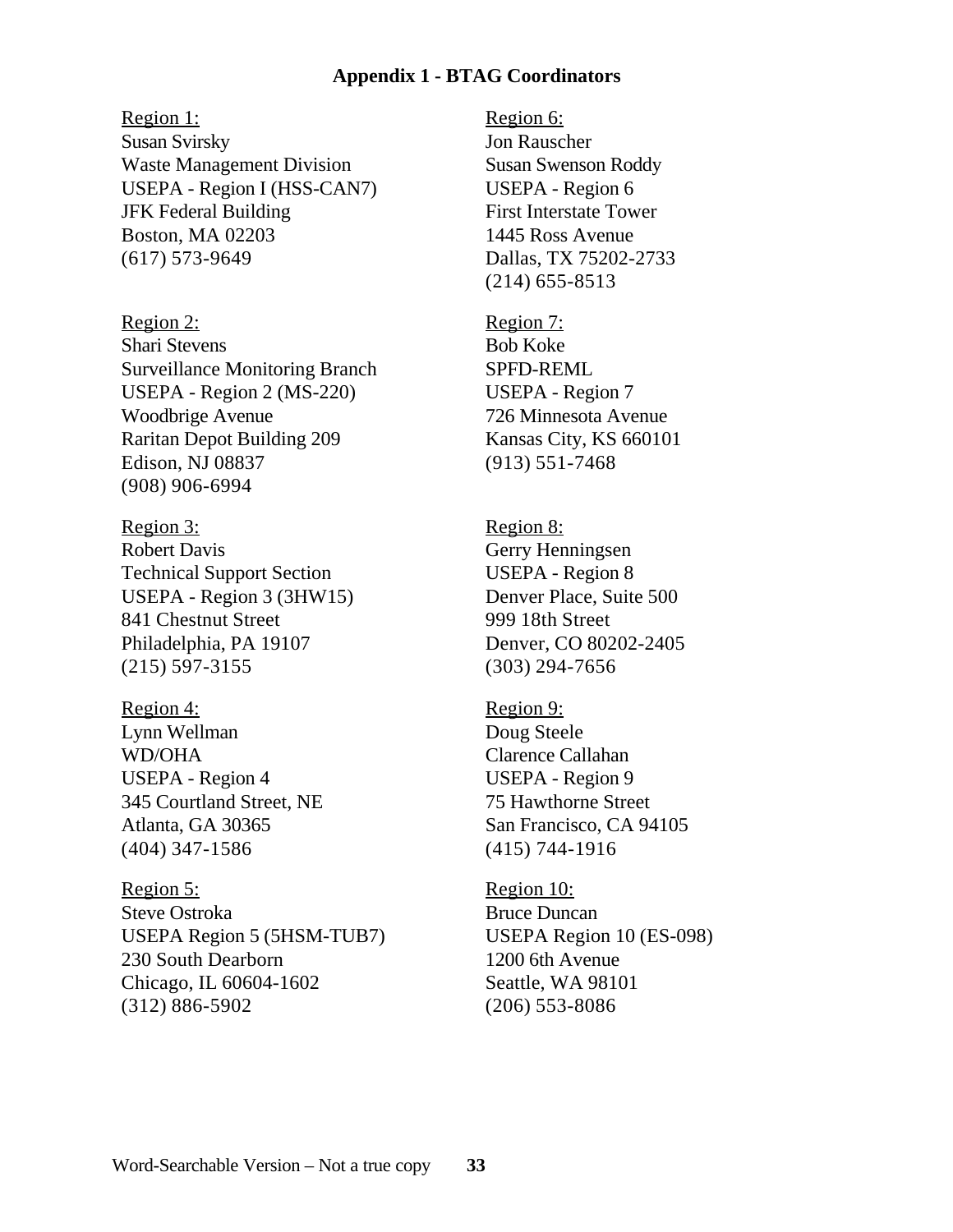#### **Appendix 2 - Wetland Coordinators**

Region 1

Doug Thompson, Chief Wetlands Protection Section EPA, Region 1 John F. Kennedy Federal Building Boston, Massachusetts 02203 (617) 565-4421

Region 2 Daniel Montella, Chief Wetlands Protection Section EPA, Region 2 26 Federal Plaza New York, New York 10278 (212) 264-5170

Region 3 Barbara D'Angelo, Chief Wetlands & Marine Policy Section EPA, Region 3 841 Chestnut Street Philadelphia, Pennsylvania 19107 (215) 597-9301

Region 4 Tom Welborn, Chief Wetlands Regulatory Section EPA, Region 4 345 Courtland Stree, N.E. Atlanta, Georgia 30365 (404) 347-4015

Region 5 Sue Elston, Chief Wetlands Planning Unit EPA, Region 5 (WQW-16-J) 77 W. Jackson Boulevard Chicago, Illinois 60604 (312) 353-2308

Region 6 Beverly Ethridge, Chief ESD Technical Assistance Section EPA, Region 6 1445 Ross Avenue Dallas, Texas 75202 (214) 655-2263

Region 7 Diana Hershberger, Chief Wetlands Section EPA, Region 7 726 Minnesota Avenue Kansas City, Kansas 66101 (913) 551-7573

Region 8 Gene Reetz, Chief Water Quality Section EPA, Region 8 999 18th Street Denver, Colorado 80202 (303) 293-1568

Region 9 Phil Oshida, Chief Wetlands Section EPA, Region 9 75 Hawthorne Street (W-7-40) San Francisco, California 94105 (415) 744-1972

Region 10 William Riley Wetlands Section EPA, Region 10 1200 Sixth Avenue Seattle, Washington 98101 (206) 553-1412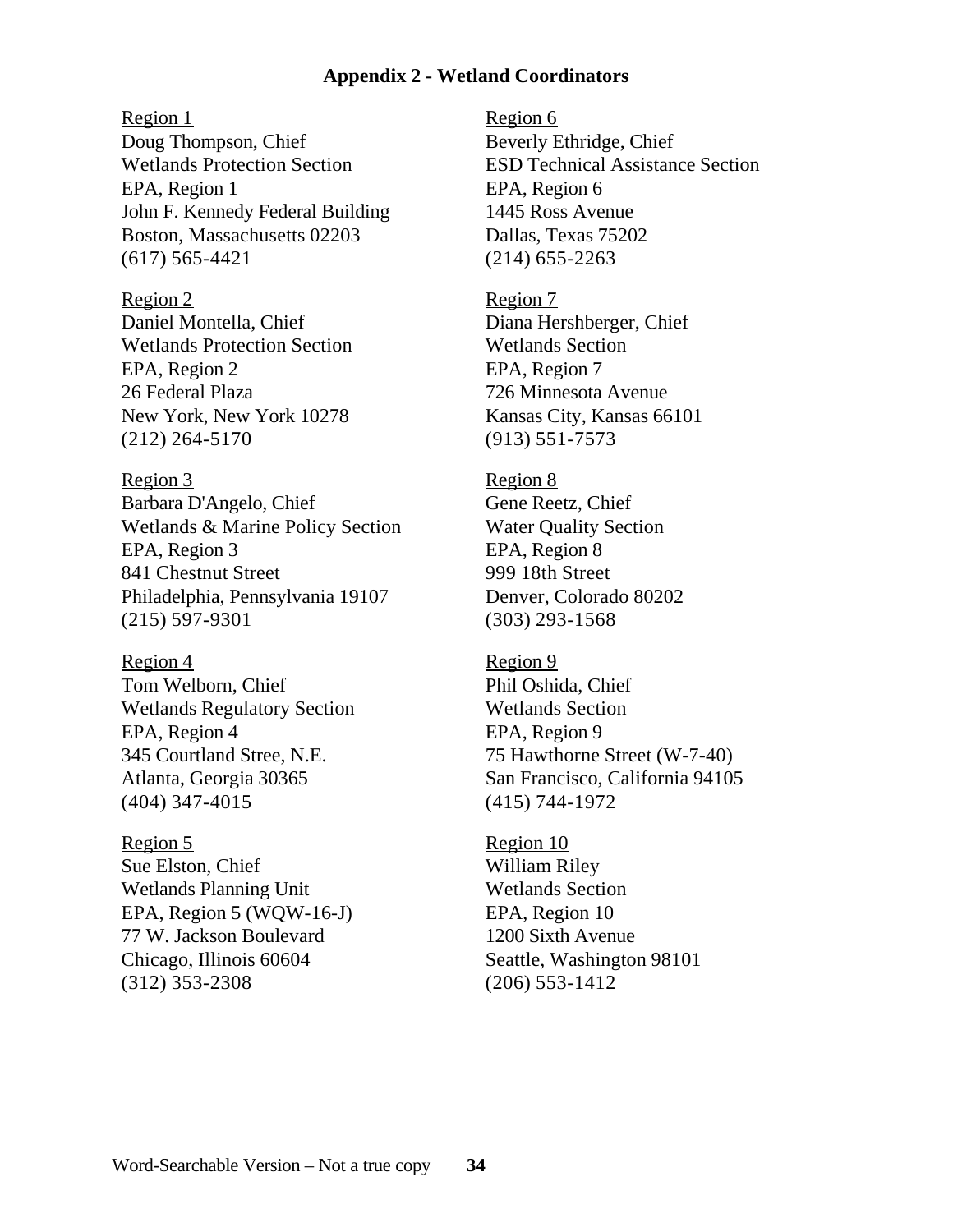# **Appendix 3 - Diagrams**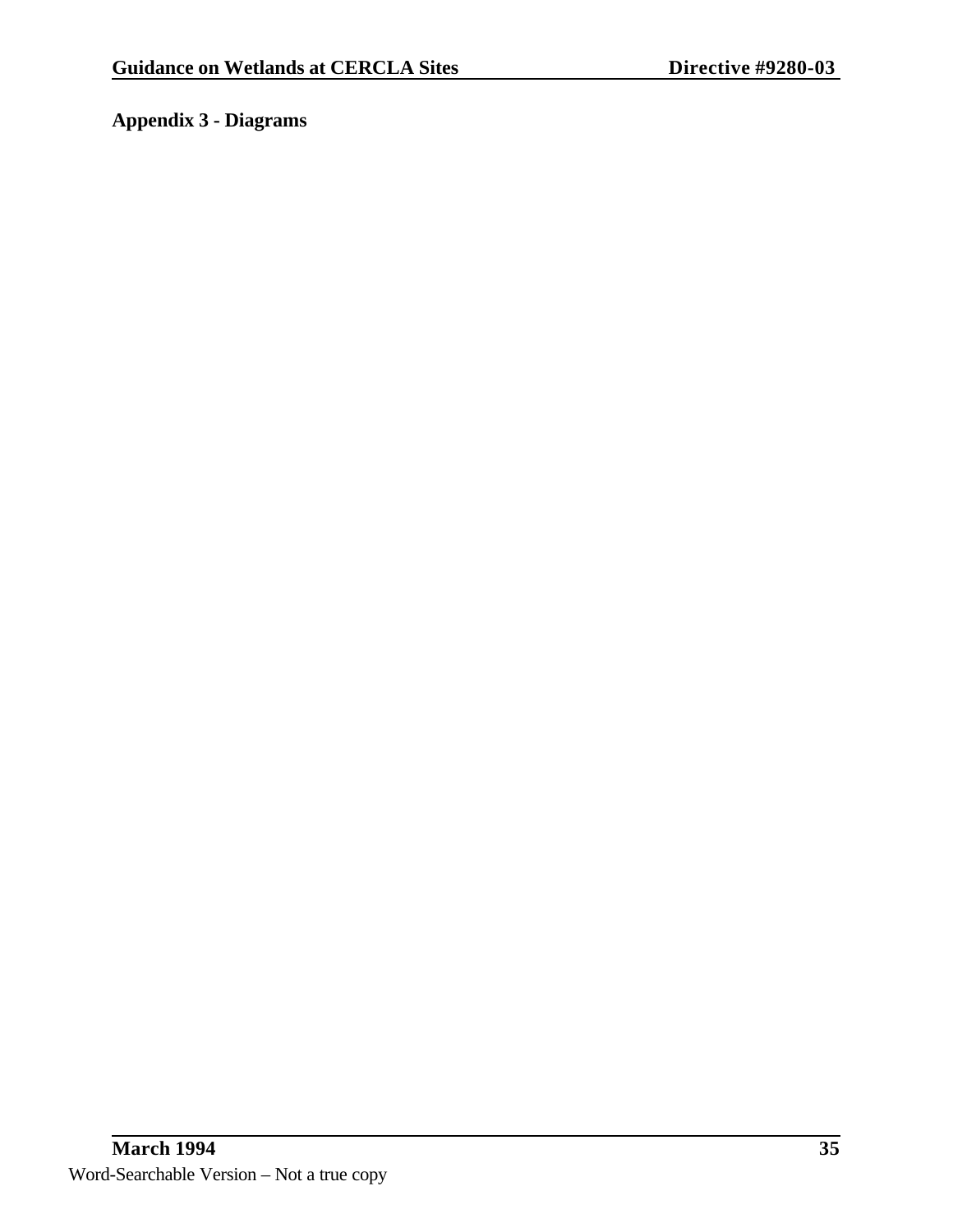

INTEGRATED REMEDIAL/ENFORCEMENT

Diagram 1

**PROCESS** 

Word-Searchable Version – Not a true copy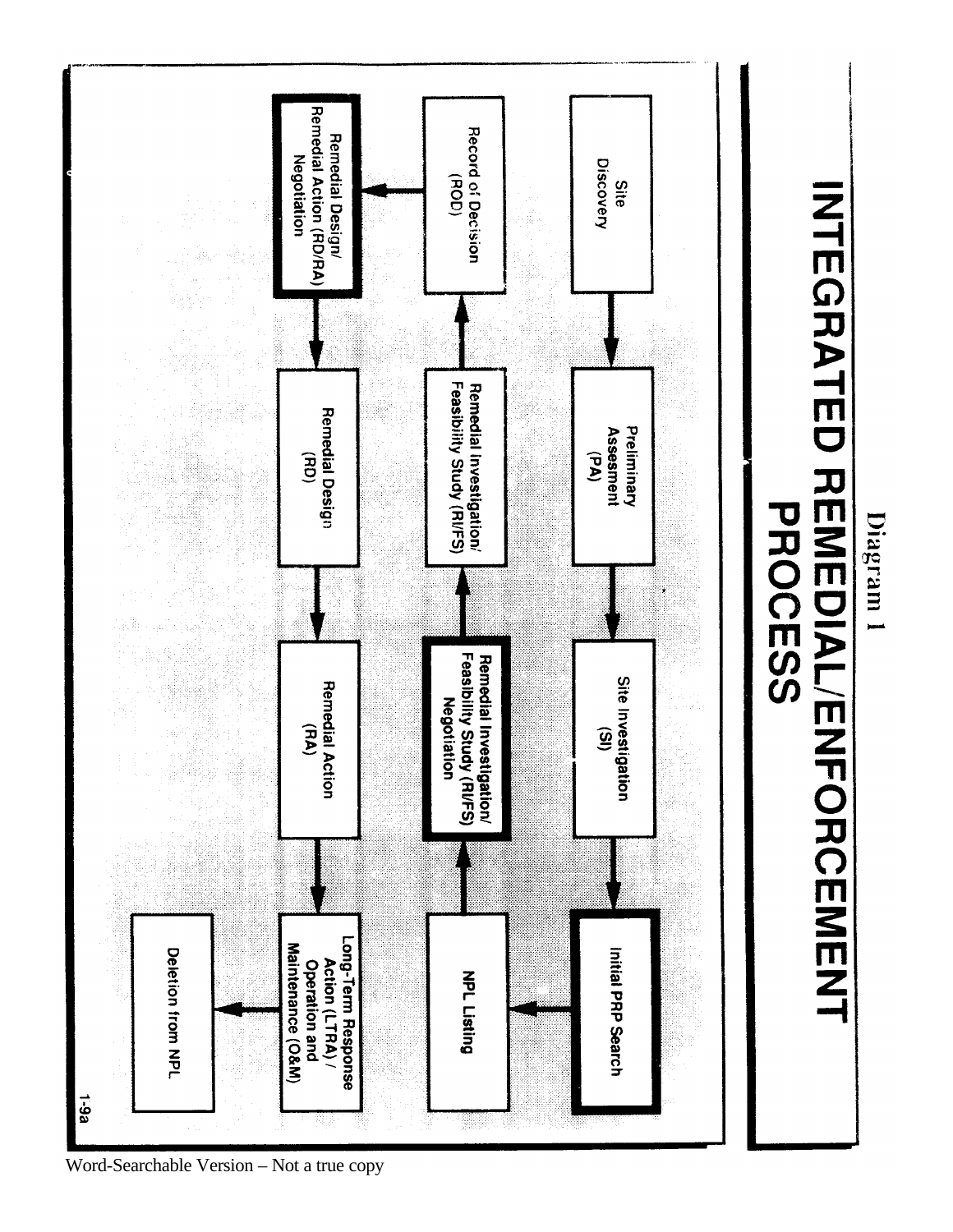# Diagram 2 - Considering Wetlands During RI/FS

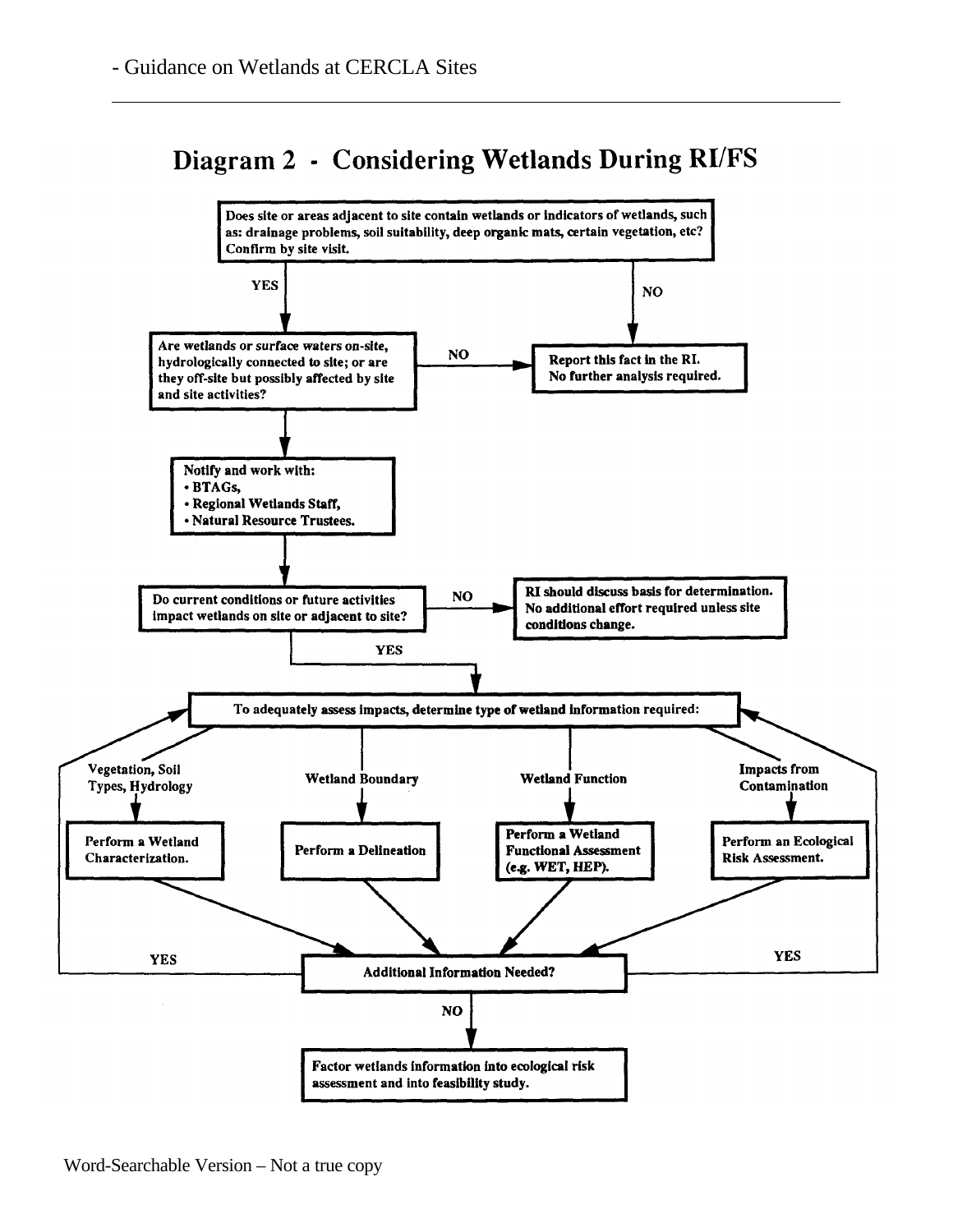#### **UNITED STATES ENVIRONMENTAL PROTECTION AGENCY REGION 5**

**JUL 0 9 1991** DATE:

Waste Management Division/Water Division Coordination for **SUBJECT:** Comprehensive Environmental Response, Compensation and Liability Act (CERCLA) Removal and Remadial Actions Watter Dale S. Bryzon Edwar David A. Ullrich, Director **FROM:** and Waste Management Division Director, Water Division TO: See Below

Attached are the revised "Principles of Waste Management Division/Water Division Coordination for CERCLA Removal and Remedial Actions". The Divisions have agreed to these Principles to ensure that appropriate coordination takes place between the Divisions early in each action and to identify water program concerns affecting or affected by these actions.

These Principles are effective immediately. Please read them carefully. If you have any questions, please raise them now for prompt resolution.

#### Attachment

Addressees: Norman Neidetgang, Office of Superfund Robert Bowden, Emergency Response Branch John Kelley, Remedial Response Branch Jo Lynn Traub, Superfund Program Management Branch Kenneth Ferner, Water Quality Branch Todd Cayer, Water Compliance Branch Edward Watters, Safe Drinking Water Branch Jerri Anne Garl, Ground Water Protection Branch

cc: Ralph Bauer, Deputy Regional Robert Springer, Planning and Management Division Phyllis Reed, Environmental Sciences Division Christopher Grundler, Great Lakes National Program Office Gail C. Ginsburg, Office of Regional Counsel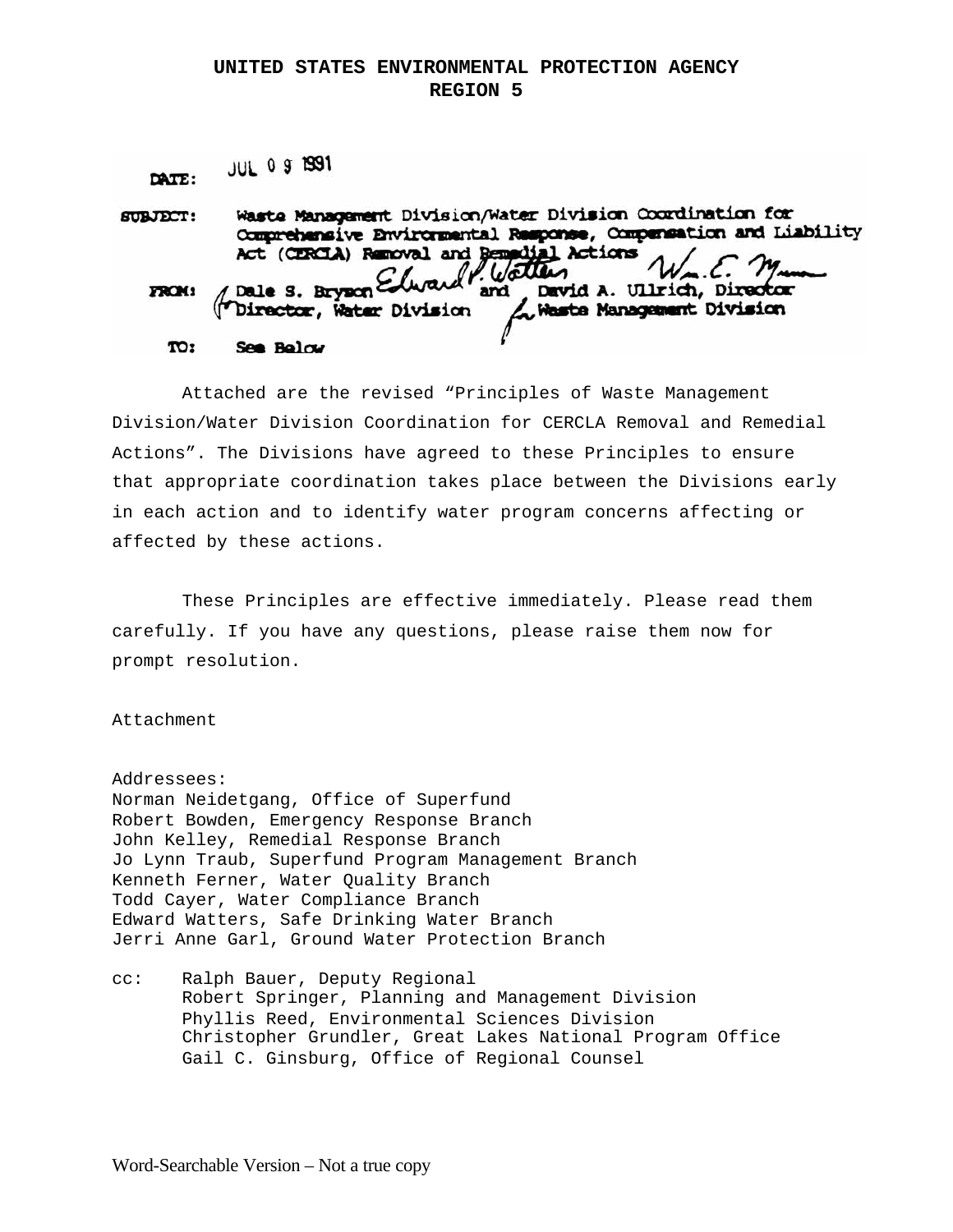# **PRINCIPLES OF WASTE MANAGEMENT DIVISION / WATER DIVISION COORDINATION FOR CERCLA REMOVAL AND REMEDIAL ACTIONS**

# **Objective**

The objective of this document is to establish principles that will ensure appropriate coordination between the Comprehensive Environmental Response, Compensation and Liability Act (CERCLA) program and the Water Division (WD) for (1) CERCLA removal and remedial actions that affect the water media and (2) alerting the CERCLA program of situations discovered by WD programs that may require a CERCLA response.

# **Responsibilities**

The WD is responsible for advising the Waste Management Division (WMD) of the requirements of the Clean Water Act and the Safe Drinking Water Act applicable to CERCLA projects. The WD is also responsible for providing advice and assistance to the WMD on drinking water criteria and general water quality protection. When WD program staff discover sources that may be contaminating drinking water or resulting in water pollution, they will be responsible for notifying the CERCLA program for potential CERCLA response. The WD is responsible for providing the WMD with sufficient information to enable WMD to provide an adequate investigation and development of an appropriate response.

The WD will refer to WMD all instances of water contamination considered by WD to warrant CERCLA response. These sites will be evaluated by WMD for (1) potential removal activity or (2) prioritization with existing preliminary assessment (PA)/site inspection (SI) workloads associated with National Priority List (NPL) candidacy and qualifications for remedial action. The WMD will advise WD of the initial disposition of all WD referrals within 15 working days and will meet to discuss any site referred if the MD so requests.

The WMD will keep the WD informed of actions taken in response to WD advice and comment.

It is the joint responsibility of the WD and WMD staff to ensure that adequate and timely coordination occurs on all projects. Wherever agreement cannot be reached under the principles of this document, the issues should be raised to higher level supervision. The WD Safe Drinking Water Branch Chief and the WMD Office of Superfund Associate Division Director are responsible for ensuring that the above responsibilities are effectively carried out.

# Early Involvement

The WMD and WD will ensure early cooperation on CERCLA projects to identify and resolve issues without unnecessarily delaying needed response actions. To that end, WMD will provide copies of action memoranda for removal actions to WD. The WMD On-Scene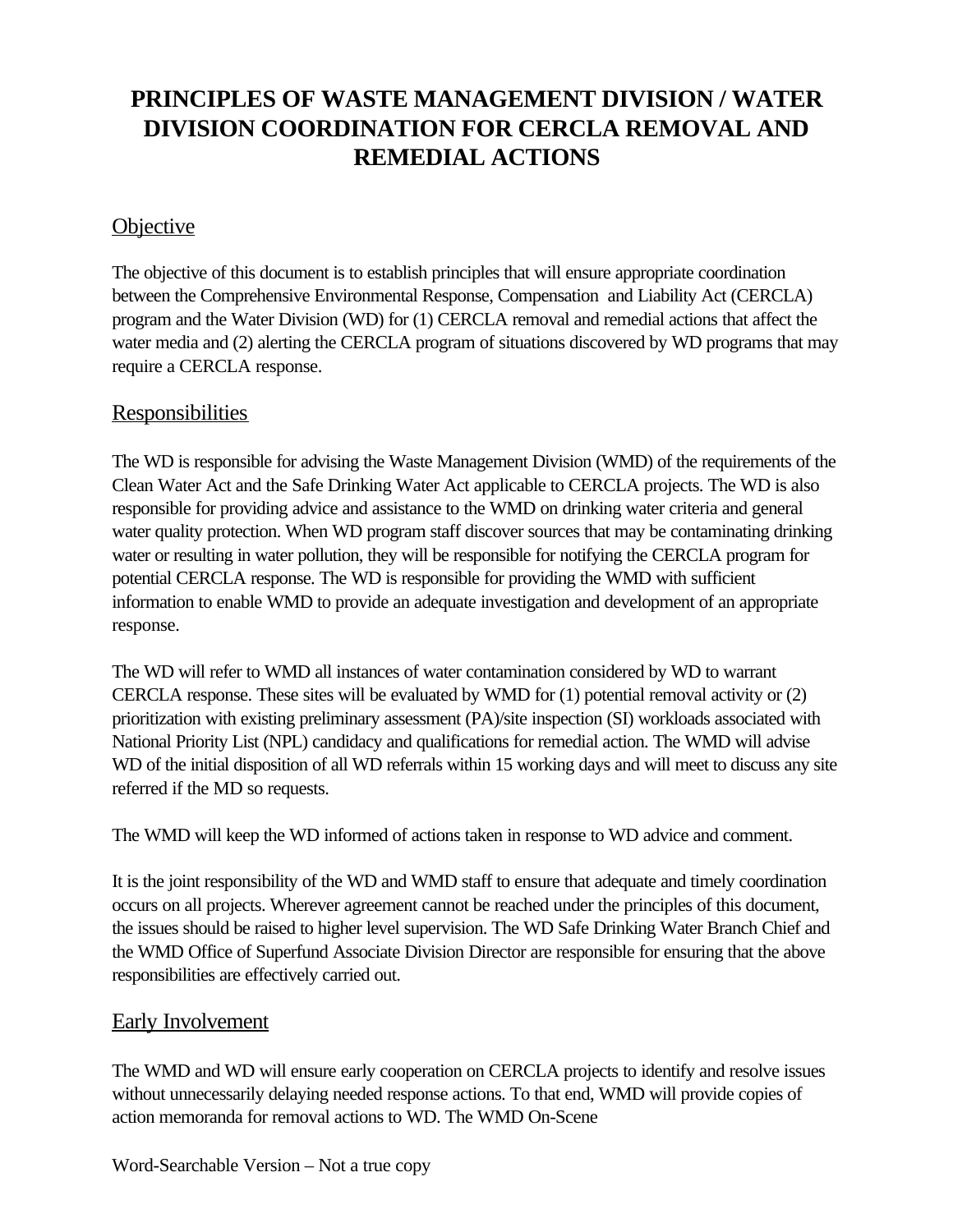Coordinator (OSC) shall consult with WD representatives during the development of Removal action memoranda wherever there is a question as to the need for, or extent of responses relating to drinking water in specific, or ground or surface water in general.

The WMD will allow WD staff access to National Priority List (NPL) candidate packages and provide copies of the initial Remedial Investigation workplans to WD for review. This will provide WD with early notice of probable Remedial Action and allow WD to advise WMD of any interest in participation in future activities. Many controversial issues are related to the ecological impacts of a given CERCLA site. Since all CERCLA sites have important human health risks, or at a minimum have the potential to impact human health, it is reasonable to assume that all sites will require some level of Water Division review.

Under the procedures described in this section, WD will have the opportunity to surface any sites about which it is aware and to be advised of WMD actions at both removal and remedial sites. The WMD will provide reports and notices of meetings to the WD in time to allow effective WD participation in these projects. The WD will define as early as possible the point and level of involvement it requires in these projects in order to carry out its responsibilities.

## Areas of Interest

As a result of the responsibilities noted herein, the WD may participate in the following:

- ! Projects affecting or potentially affecting the quality of public or private drinking water supplies.
- ! The interpretation of drinking water health effects information and Safe Drinking Water Act maximum contaminant levels.
- ! Projects involving or potentially involving the discharge of water to surface waters from point and non-point sources and the establishment of treatment requirements on such projects to comply with water quality standards.
- ! Projects that involve or potentially involve dredging or filling of wetlands or navigable waters.
- ! Projects involving precedential ground water policy issues that may be subject to review by the Regional Ground Water Coordinating Committee.
- ! Projects involving or potentially involving underground injection of waste or reinjection of treated (remediated) ground water.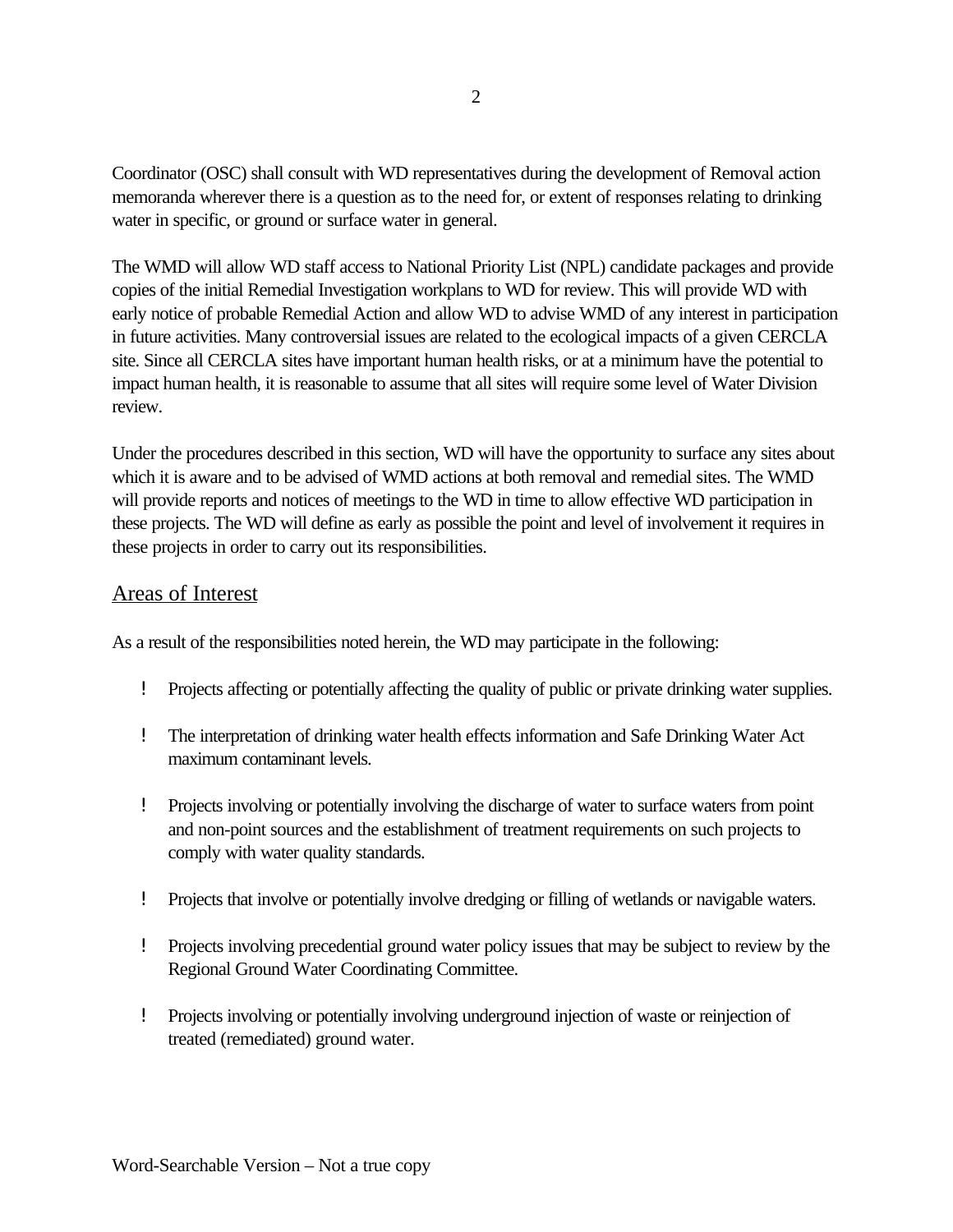WMD is interested in reviewing all projects viewed by WD as having a potential for CERCLA response. This effort will be greatly expanded as Remedial Action Plans for the Great Lakes Area of Concern as well as other Regional initiatives become more fully developed.

# Consultation

The WD staff will be available to consult with WMD staff on any aspect of a CERCLA project. The WD staff will be responsible for providing timely and complete consultation consistent with WD policy. All consultation should be documented by WD staff with copies provided to both Divisions. Consultation may take place at a variety of times during the development and/or implementation of a project.

# Guidance

The WMD has and will continue to provide WD with CERCLA program guidance for review and comment. WD will identify all provisions of CERCLA guidance that conflict with its policies and procedures. If possible, a generic resolution of these differences will be agreed to.

The WD will support WMD internal training initiatives by providing regulation summaries as they become available, and will provide speakers to instruct WMD staff of WD regulations, policies and initiatives having potential effects on CERCLA activities. Training sessions will be coordinated by WMD and attendance will be encouraged by both Divisions.

# Distribution of Documents

The Safe Drinking Water Branch has the responsibility of coordination within the Water Division. For projects requiring WD involvement as identified above, the WMD will routinely provide the following documents, Attention: Safe Drinking Water Branch, as they are completed:

# *WD Site Referred To WMD*

| <b>REMOVAL ACTIONS</b>     | <b>Action Memo (or whatever is available)</b>  |
|----------------------------|------------------------------------------------|
| <b>NPL CANDIDATES</b>      | <b>Preliminary Assessment/Site Inspection</b>  |
| <b>FINALIZED NPL SITES</b> | <b>Quarterly Summary Report of Site Status</b> |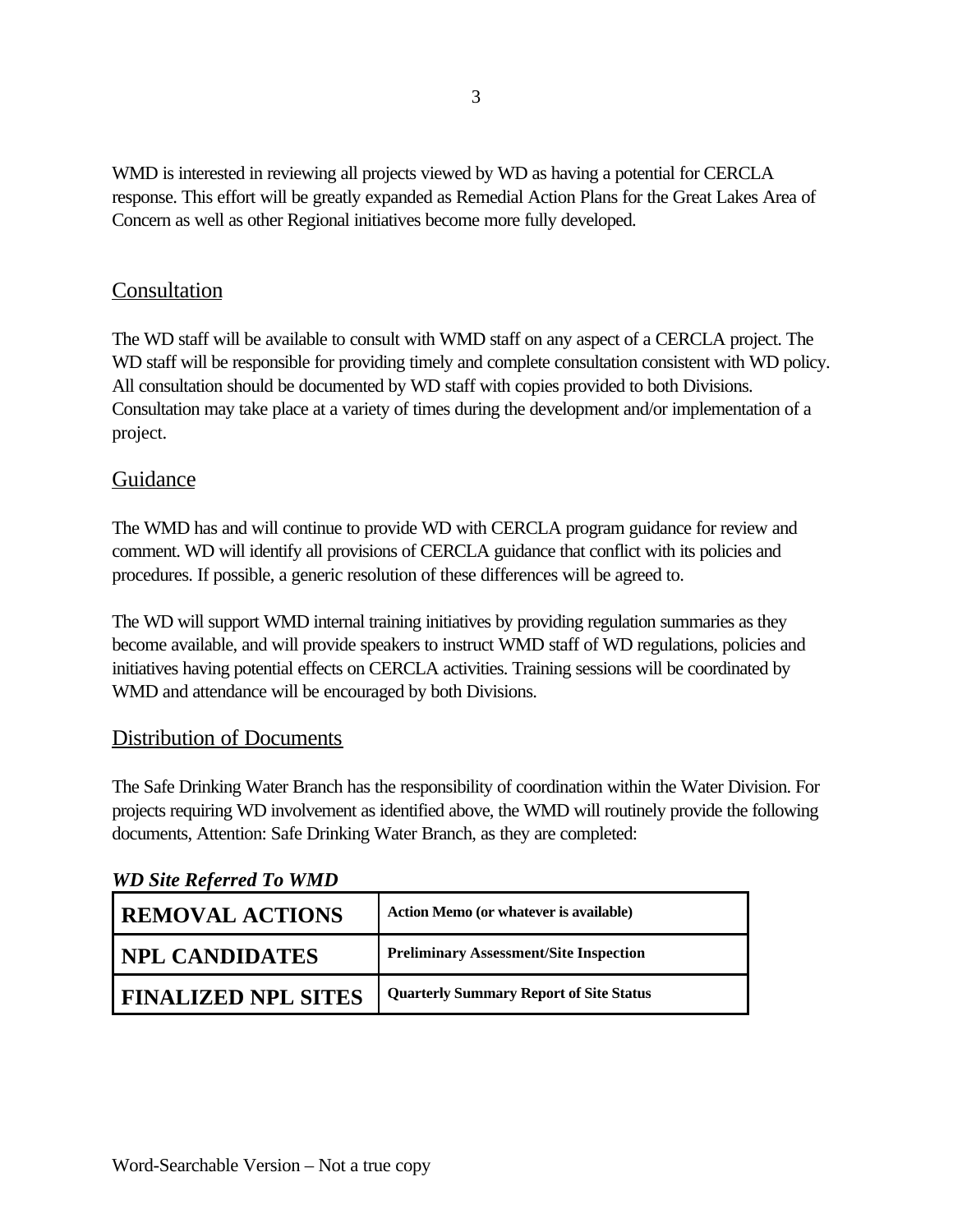*All Sites* 

| <b>GENERAL</b><br><b>STATUS/PLANNING</b> | <b>Superfund Comprehensive Accomplishment Plan (1 copy)</b>                                                                                          |  |  |
|------------------------------------------|------------------------------------------------------------------------------------------------------------------------------------------------------|--|--|
|                                          |                                                                                                                                                      |  |  |
| <b>REMOVAL ACTIONS</b>                   | <b>Action Memo (4 copies)</b>                                                                                                                        |  |  |
|                                          | <b>On-Site Coordinater's Report (1 copy)</b>                                                                                                         |  |  |
|                                          |                                                                                                                                                      |  |  |
| <b>NPL CANDIDATES</b>                    | <b>Access to completed Hazard Ranking System packages</b>                                                                                            |  |  |
|                                          |                                                                                                                                                      |  |  |
| <b>REMEDIAL ACTIONS</b>                  | Draft and Final Remedial Investigation Scope of Work for<br><b>NPL Sites (4 copies)</b>                                                              |  |  |
|                                          | <b>Draft Remedial Investigation/Feasability Study, including</b><br><b>Applicable or Relevent and Appropriate Requirments (ARAR)</b><br>$(4$ copies) |  |  |
|                                          | <b>Proposed Place (4 copies)</b>                                                                                                                     |  |  |
|                                          | <b>Draft Record of Decision (ROD)/Enforcement Decision</b><br>Document (EDD) (4 copies)                                                              |  |  |
|                                          | Final ROD/EDD (1 copy)                                                                                                                               |  |  |

# **Meeting Notices**

The WMD will routinely inform the WD Safe Drinking Water Branch as early as possible of pre-action strategy meetings or scoping meetings for all sites identified by WD as warranting WD participation. The WD will be notified of all pre-ROD/EDD meetings, and ROD briefings for the Regional Administrator. The WD will attend these meetings if appropriate.

#### **Comments**

The WD Safe Drinking Water Branch Chief will provide written comments to the Associate Division Director, Office of Superfund, on documents provided by the WMD within 15 working days of receipt or less if possible. If WMD needs WD comments in less than 15 working days, a shorter review time will be attempted.